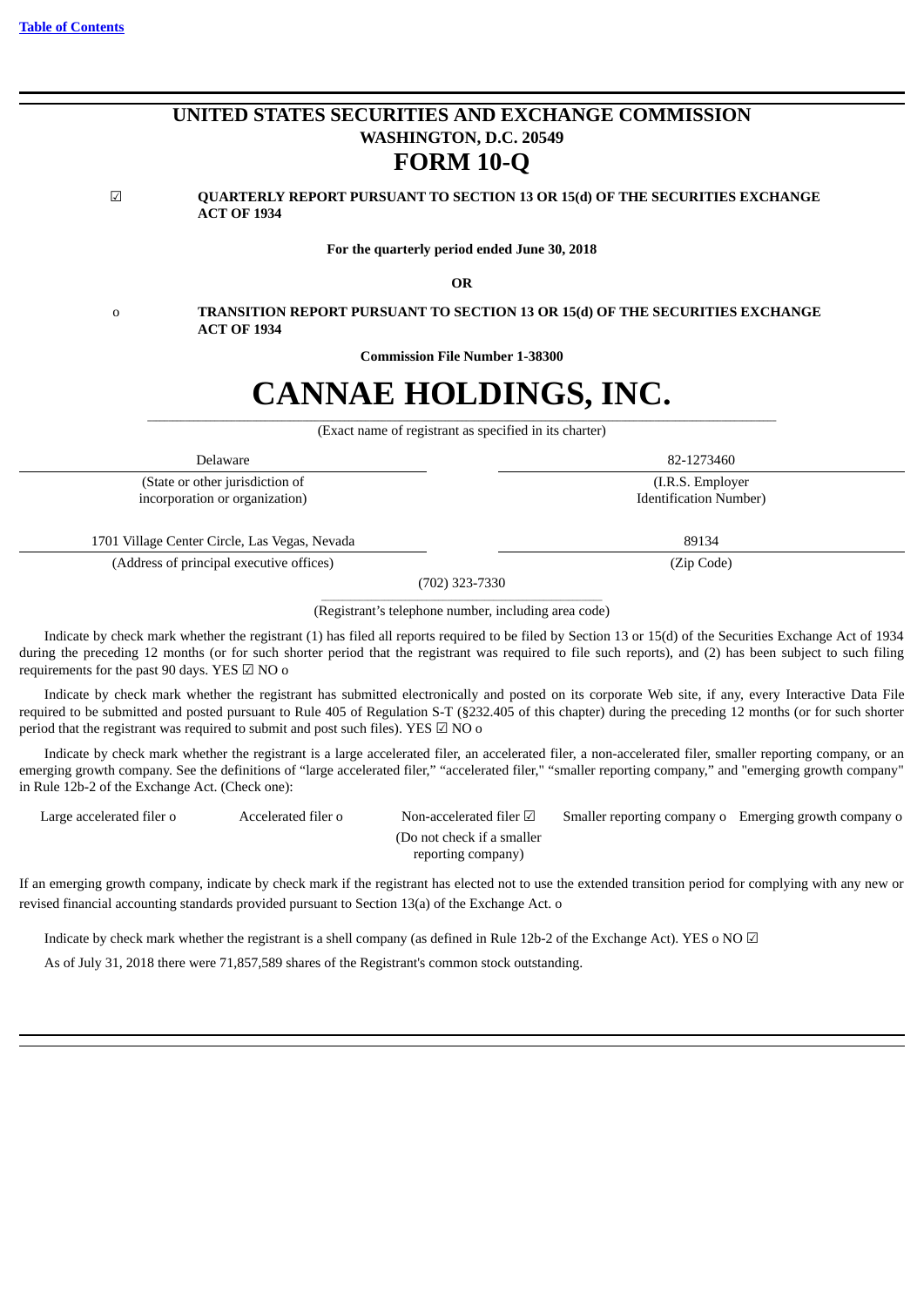## **FORM 10-Q QUARTERLY REPORT Quarter Ended June 30, 2018 TABLE OF CONTENTS**

<span id="page-1-0"></span>

|                                                                                                                              | Page                     |
|------------------------------------------------------------------------------------------------------------------------------|--------------------------|
| Part I: FINANCIAL INFORMATION                                                                                                |                          |
| <b>Item 1. Unaudited Condensed Consolidated and Combined Financial Statements</b>                                            |                          |
| A. Condensed Consolidated and Combined Balance Sheets as of June 30, 2018 and December 31, 2017                              | $\mathbf{\underline{1}}$ |
| B. Condensed Consolidated and Combined Statements of Operations for the three and six-month periods ended June 30, 2018 and  |                          |
| 2017                                                                                                                         | $\overline{2}$           |
| C. Condensed Consolidated and Combined Statements of Comprehensive (Loss) Earnings for the three and six-month periods ended |                          |
| June 30, 2018 and 2017                                                                                                       | <u>3</u>                 |
| D. Condensed Consolidated and Combined Statements of Equity for the six-month periods ended June 30, 2018 and 2017           | $\overline{4}$           |
| E. Condensed Consolidated and Combined Statements of Cash Flows for the six-month periods ended June 30, 2018 and 2017       | <u>5</u>                 |
| F. Notes to Condensed Consolidated and Combined Financial Statements                                                         | $6\overline{6}$          |
| <u>Item 2. Management's Discussion and Analysis of Financial Condition and Results of Operations</u>                         | 26                       |
| Item 3. Quantitative and Qualitative Disclosure About Market Risk                                                            | 32                       |
| <b>Item 4. Controls and Procedures</b>                                                                                       | 32                       |
| Part II: OTHER INFORMATION                                                                                                   |                          |
| <b>Item 1. Legal Proceedings</b>                                                                                             | <u>33</u>                |
| Item 1A. Risk Factors                                                                                                        | 33                       |
| Item 2. Unregistered Sales of Equity Securities and Use of Proceeds                                                          | 33                       |
| Item 6. Exhibits                                                                                                             | 33                       |
|                                                                                                                              |                          |
|                                                                                                                              |                          |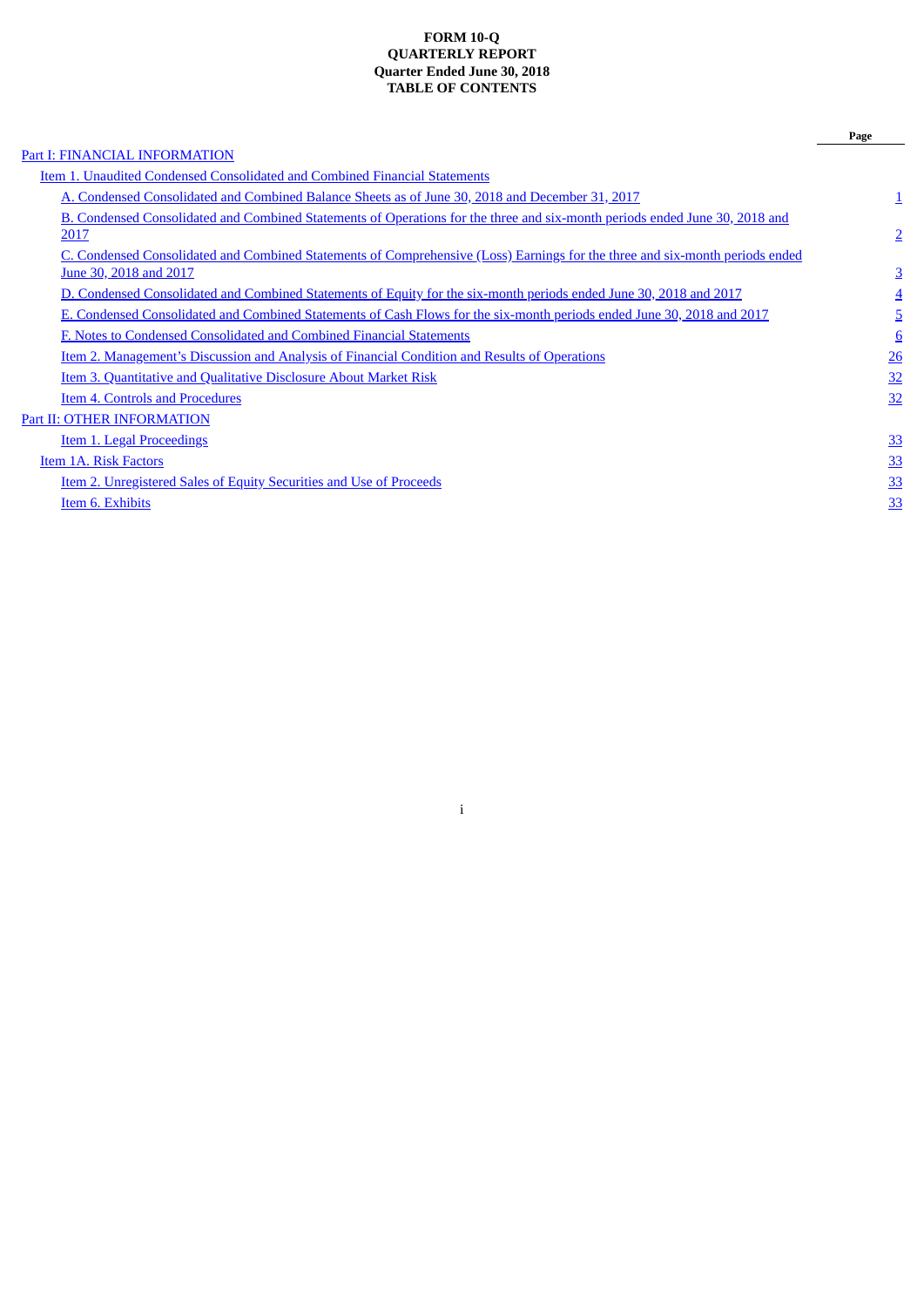# <span id="page-2-0"></span>**Part I: FINANCIAL INFORMATION**

<span id="page-2-2"></span><span id="page-2-1"></span>**Item 1. Condensed Consolidated and Combined Financial Statements**

## **CANNAE HOLDINGS, INC. CONDENSED CONSOLIDATED AND COMBINED BALANCE SHEETS** (In millions) (Unaudited)

|                                                                                                                                                                                                                                             | <b>June 30,</b><br>2018 | December 31,<br>2017 |
|---------------------------------------------------------------------------------------------------------------------------------------------------------------------------------------------------------------------------------------------|-------------------------|----------------------|
| <b>ASSETS</b>                                                                                                                                                                                                                               |                         |                      |
| Current assets:                                                                                                                                                                                                                             |                         |                      |
| Cash and cash equivalents                                                                                                                                                                                                                   | \$<br>77.7              | \$<br>245.6          |
| Short-term investments                                                                                                                                                                                                                      | 17.3                    |                      |
| Trade receivables                                                                                                                                                                                                                           | 36.8                    | 35.8                 |
| Inventory                                                                                                                                                                                                                                   | 41.4                    | 29.7                 |
| Equity securities, at fair value                                                                                                                                                                                                            |                         | 17.7                 |
| Income taxes receivable                                                                                                                                                                                                                     | 0.2                     |                      |
| Prepaid expenses and other current assets                                                                                                                                                                                                   | 22.0                    | 21.4                 |
| Total current assets                                                                                                                                                                                                                        | 195.4                   | 350.2                |
| Investments in unconsolidated affiliates                                                                                                                                                                                                    | 479.6                   | 424.9                |
| Property and equipment, net                                                                                                                                                                                                                 | 201.9                   | 218.8                |
| Other intangible assets, net                                                                                                                                                                                                                | 201.4                   | 214.5                |
| Goodwill                                                                                                                                                                                                                                    | 202.0                   | 202.7                |
| Fixed maturity securities available for sale, at fair value                                                                                                                                                                                 | 21.6                    | 14.8                 |
| Deferred tax asset                                                                                                                                                                                                                          | 7.3                     | 10.6                 |
| Other long term investments and non-current assets                                                                                                                                                                                          | 50.7                    | 50.7                 |
| <b>Total assets</b>                                                                                                                                                                                                                         | \$<br>1,359.9           | \$<br>1,487.2        |
|                                                                                                                                                                                                                                             |                         |                      |
| <b>LIABILITIES AND EQUITY</b>                                                                                                                                                                                                               |                         |                      |
| Current liabilities:                                                                                                                                                                                                                        |                         |                      |
| Accounts payable and other accrued liabilities, current                                                                                                                                                                                     | \$<br>90.5              | \$<br>100.7          |
| Income taxes payable                                                                                                                                                                                                                        |                         | 0.8                  |
| Deferred revenue                                                                                                                                                                                                                            | 23.8                    | 26.1                 |
| Notes payable, current                                                                                                                                                                                                                      | 1.4                     | 122.2                |
| Total current liabilities                                                                                                                                                                                                                   | 115.7                   | 249.8                |
| Deferred revenue, long term                                                                                                                                                                                                                 | 1.9                     | 9.1                  |
| Notes payable, long term                                                                                                                                                                                                                    | 11.0                    | 12.7                 |
| Accounts payable and other accrued liabilities, long term                                                                                                                                                                                   | 60.3                    | 62.5                 |
| <b>Total liabilities</b>                                                                                                                                                                                                                    | 188.9                   | 334.1                |
| Commitments and contingencies - see Note G                                                                                                                                                                                                  |                         |                      |
| Equity:<br>Cannae common stock, \$0.0001 par value; authorized 115,000,000 shares as of June 30, 2018 and December 31, 2017; issued and<br>outstanding of 71,857,589 and 70,858,143 as of June 30, 2018 and December 31, 2017, respectively |                         |                      |
| Preferred stock, \$0.0001 par value; authorized 10,000,000 shares; issued and outstanding, none as of June 30, 2018 and December 31,<br>2017                                                                                                |                         |                      |
| Retained earnings                                                                                                                                                                                                                           | 0.1                     | 0.2                  |
| Additional paid-in capital                                                                                                                                                                                                                  | 1,155.4                 | 1,130.2              |
| Accumulated other comprehensive loss                                                                                                                                                                                                        | (75.5)                  | (71.0)               |
| Total Cannae shareholders' equity                                                                                                                                                                                                           | 1,080.0                 | 1,059.4              |
| Noncontrolling interests                                                                                                                                                                                                                    | 91.0                    | 93.7                 |
| Total equity                                                                                                                                                                                                                                | 1,171.0                 | 1,153.1              |
| Total liabilities and equity                                                                                                                                                                                                                | \$<br>1,359.9           | \$<br>1,487.2        |
|                                                                                                                                                                                                                                             |                         |                      |

See Notes to Condensed Consolidated and Combined Financial Statements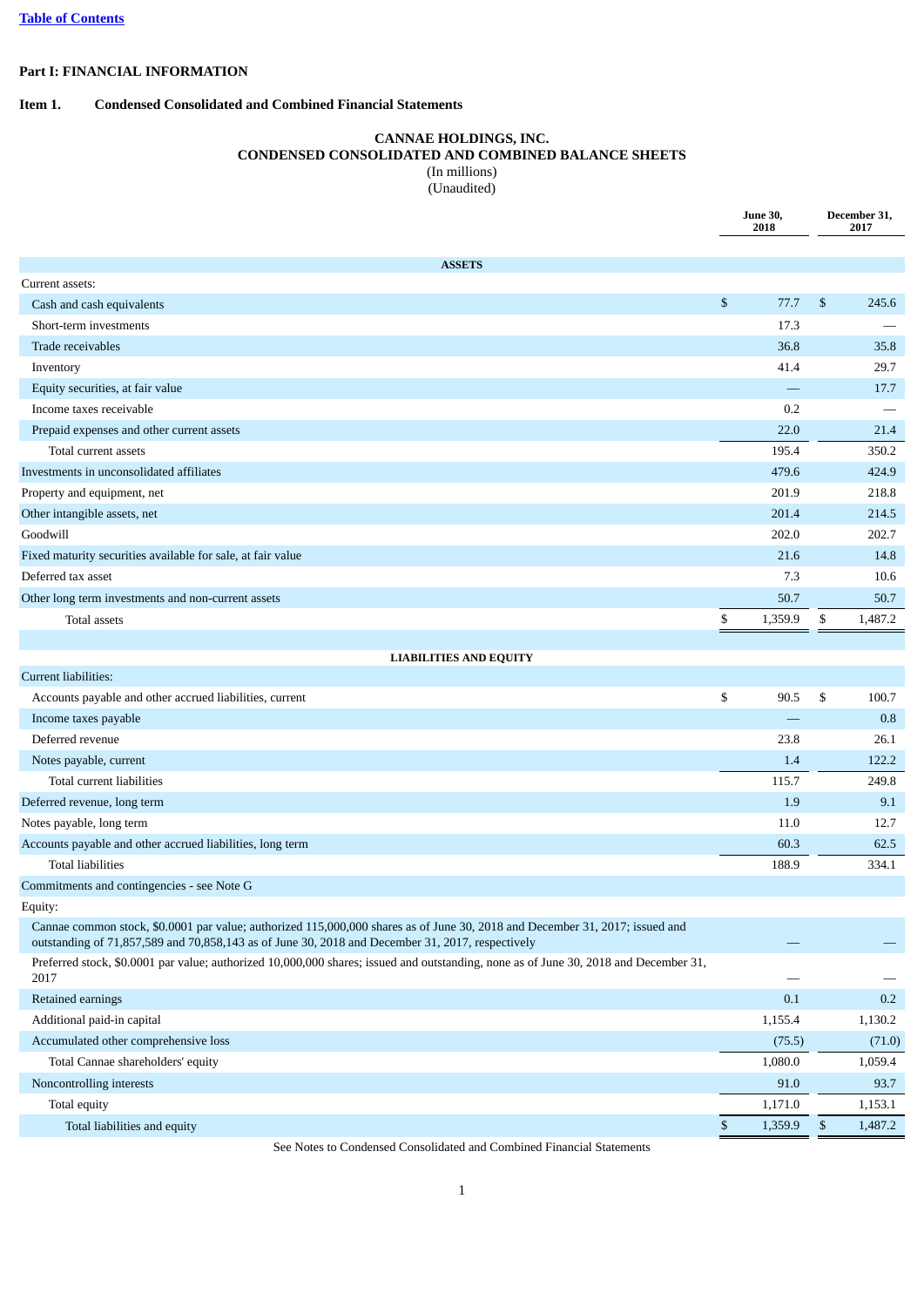## **CANNAE HOLDINGS, INC. CONDENSED CONSOLIDATED AND COMBINED STATEMENTS OF OPERATIONS** (In millions)

(Unaudited)

<span id="page-3-0"></span>

|                                                                                                                  | Three months ended June Six months ended June 30,<br>30, |                |        |               |        |                           |        |
|------------------------------------------------------------------------------------------------------------------|----------------------------------------------------------|----------------|--------|---------------|--------|---------------------------|--------|
|                                                                                                                  | 2018                                                     |                | 2017   | 2018          |        |                           | 2017   |
|                                                                                                                  |                                                          |                |        |               |        |                           |        |
| Revenues:                                                                                                        |                                                          |                |        |               |        |                           |        |
| Restaurant revenue                                                                                               | \$276.2                                                  | \$             | 287.6  | \$            | 550.0  | \$                        | 560.4  |
| Other operating revenue                                                                                          | 27.7                                                     |                | 7.9    |               | 47.8   |                           | 10.4   |
| Total operating revenues                                                                                         | 303.9                                                    |                | 295.5  |               | 597.8  |                           | 570.8  |
| Operating expenses:                                                                                              |                                                          |                |        |               |        |                           |        |
| Cost of restaurant revenue                                                                                       | 240.1                                                    |                | 248.6  |               | 480.9  |                           | 484.8  |
| Personnel costs                                                                                                  | 90.3                                                     |                | 44.1   |               | 114.4  |                           | 60.5   |
| Depreciation and amortization                                                                                    | 15.3                                                     |                | 11.6   |               | 30.2   |                           | 23.0   |
| Other operating expenses                                                                                         | 25.1                                                     |                | 26.5   |               | 46.3   |                           | 44.2   |
| Total operating expenses                                                                                         | 370.8                                                    |                | 330.8  |               | 671.8  |                           | 612.5  |
| <b>Operating loss</b>                                                                                            | (66.9)                                                   |                | (35.3) |               | (74.0) |                           | (41.7) |
| Other income (expense):                                                                                          |                                                          |                |        |               |        |                           |        |
| Interest and investment income                                                                                   | 1.6                                                      |                | 1.3    |               | 2.9    |                           | 2.3    |
| Interest expense                                                                                                 | (0.2)                                                    |                | (1.4)  |               | (3.2)  |                           | (3.4)  |
| Realized gains, net                                                                                              | 66.5                                                     |                |        |               | 66.5   |                           | 5.1    |
| Total other income                                                                                               | 67.9                                                     |                | (0.1)  |               | 66.2   |                           | 4.0    |
| Earnings (loss) from continuing operations before income taxes and equity in losses of unconsolidated affiliates | 1.0                                                      |                | (35.4) |               | (7.8)  |                           | (37.7) |
| Income tax expense (benefit)                                                                                     | 2.8                                                      |                | (22.6) |               | (1.2)  |                           | (24.4) |
| Loss from continuing operations before equity in losses of unconsolidated affiliates                             | (1.8)                                                    |                | (12.8) |               | (6.6)  |                           | (13.3) |
| Equity in losses of unconsolidated affiliates                                                                    | (19.6)                                                   |                | (6.8)  |               | (20.7) |                           | (10.2) |
| Loss from continuing operations                                                                                  | (21.4)                                                   |                | (19.6) |               | (27.3) |                           | (23.5) |
| Net earnings from discontinued operations, net of tax - see Note J                                               |                                                          |                | 145.3  |               |        |                           | 147.7  |
| Net (loss) earnings                                                                                              | (21.4)                                                   |                | 125.7  |               | (27.3) |                           | 124.2  |
| Less: Net loss attributable to non-controlling interests                                                         | (2.6)                                                    |                | (0.7)  |               | (6.8)  |                           | (2.7)  |
| Net (loss) earnings attributable to Cannae Holdings, Inc. common shareholders                                    | \$<br>(18.8)                                             | \$             | 126.4  | \$            | (20.5) | \$                        | 126.9  |
|                                                                                                                  |                                                          |                |        |               |        |                           |        |
| Amounts attributable to Cannae Holdings, Inc. common shareholders                                                |                                                          |                |        |               |        |                           |        |
| Net loss from continuing operations attributable to Cannae Holdings, Inc. common shareholders                    | \$(18.8)                                                 | \$             | (18.9) | \$            | (20.5) | - \$                      | (20.8) |
| Net earnings from discontinued operations attributable to Cannae Holdings, Inc. common shareholders              |                                                          |                | 145.3  |               |        |                           | 147.7  |
| Net (loss) earnings attributable to Cannae Holdings, Inc. common shareholders                                    | \$<br>(18.8)                                             | \$             | 126.4  | \$            | (20.5) | \$                        | 126.9  |
| <b>Earnings per share</b>                                                                                        |                                                          |                |        |               |        |                           |        |
| Basic                                                                                                            |                                                          |                |        |               |        |                           |        |
| Net loss per share from continuing operations                                                                    | \$ (0.26)                                                | \$             | (0.27) | \$            | (0.29) | \$                        | (0.29) |
| Net earnings per share from discontinued operations                                                              |                                                          |                | 2.06   |               |        |                           | 2.09   |
| Net (loss) earnings per share                                                                                    | \$<br>(0.26)                                             | ${\mathbb S}$  | 1.79   | ${\mathbb S}$ | (0.29) | $\$\,$                    | 1.80   |
| <b>Diluted</b>                                                                                                   |                                                          |                |        |               |        |                           |        |
| Net loss per share from continuing operations                                                                    | (0.26)                                                   | \$             | (0.27) | \$            | (0.29) | -\$                       | (0.29) |
| Net earnings per share from discontinued operations                                                              |                                                          |                | 2.06   |               |        |                           | 2.09   |
| Net (loss) earnings per share                                                                                    | \$<br>(0.26)                                             | $\mathfrak{s}$ | 1.79   | \$            | (0.29) | $\boldsymbol{\mathsf{S}}$ | 1.80   |
| Weighted average shares outstanding Cannae Holdings common stock, basic basis                                    | 71.1                                                     |                | 70.6   |               | 70.8   |                           | 70.6   |
| Weighted average shares outstanding Cannae Holdings common stock, diluted basis                                  | 71.1                                                     |                | 70.6   |               | 70.9   |                           | 70.6   |

See Notes to Condensed Consolidated and Combined Financial Statements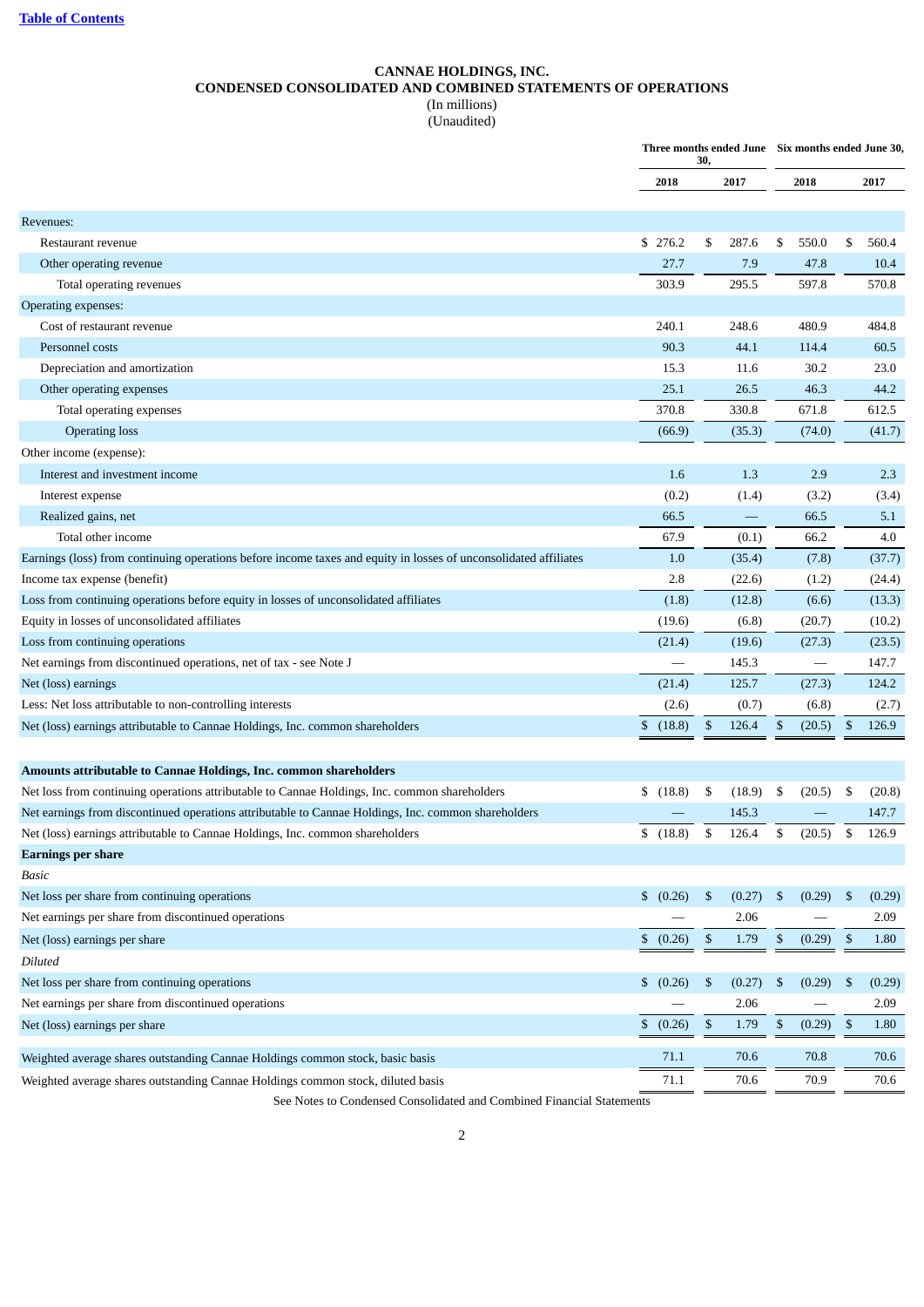\_\_\_\_\_\_\_\_\_\_\_\_\_\_\_\_\_\_\_\_\_\_\_\_\_\_\_\_\_\_\_\_\_

## <span id="page-4-0"></span>**CANNAE HOLDINGS, INC. CONDENSED CONSOLIDATED AND COMBINED STATEMENTS OF COMPREHENSIVE (LOSS) EARNINGS** (In millions)

# (Unaudited)

|                                                                                                                                          |              | Three months ended<br><b>June 30,</b> |           | <b>Six months ended</b><br><b>June 30,</b> |
|------------------------------------------------------------------------------------------------------------------------------------------|--------------|---------------------------------------|-----------|--------------------------------------------|
|                                                                                                                                          | 2018         | 2017                                  | 2018      | 2017                                       |
|                                                                                                                                          |              |                                       |           |                                            |
| Net (loss) earnings                                                                                                                      | \$ (21.4)    | \$125.7                               | \$ (27.3) | \$124.2                                    |
| Other comprehensive earnings, net of tax:                                                                                                |              |                                       |           |                                            |
| Unrealized (loss) gain on investments and other financial instruments, net (excluding investments in unconsolidated<br>$affiliates)$ (1) | (0.4)        | (1.4)                                 | 1.8       | (0.9)                                      |
| Unrealized (loss) gain relating to investments in unconsolidated affiliates (2)                                                          | (0.1)        | 3.7                                   | (6.9)     | 5.3                                        |
| Reclassification adjustments for change in unrealized gains and losses included in net earnings (3)                                      |              |                                       |           | (3.1)                                      |
| Other comprehensive earnings                                                                                                             | (0.5)        | 2.3                                   | (5.1)     | 1.3                                        |
| Comprehensive (loss) earnings                                                                                                            | (21.9)       | 128.0                                 | (32.4)    | 125.5                                      |
| Less: Comprehensive loss attributable to noncontrolling interests                                                                        | (2.6)        | (0.7)                                 | (6.8)     | (2.7)                                      |
| Comprehensive (loss) earnings attributable to Cannae Holdings, Inc.                                                                      | (19.3)<br>S. | 128.7<br>S.                           | \$(25.6)  | \$128.2                                    |

(1) Net of income tax benefit of \$0.1 million and \$0.9 million for the three months ended June 30, 2018 and 2017, respectively, and net of income tax expense (benefit) of \$0.6 million and \$(0.6) million for the six months ended June 30, 2018 and 2017, respectively.

(2) Net of income tax (benefit) expense of less than \$(0.1) million and \$2.3 million for the three months ended June 30, 2018 and 2017, respectively, and net of income tax (benefit) expense of \$(1.8) million and \$3.3 million for the six months ended June 30, 2018 and 2017, respectively.

(3) Net of income tax expense of \$1.9 million for the six months ended June 30, 2017.

See Notes to Condensed Consolidated and Combined Financial Statements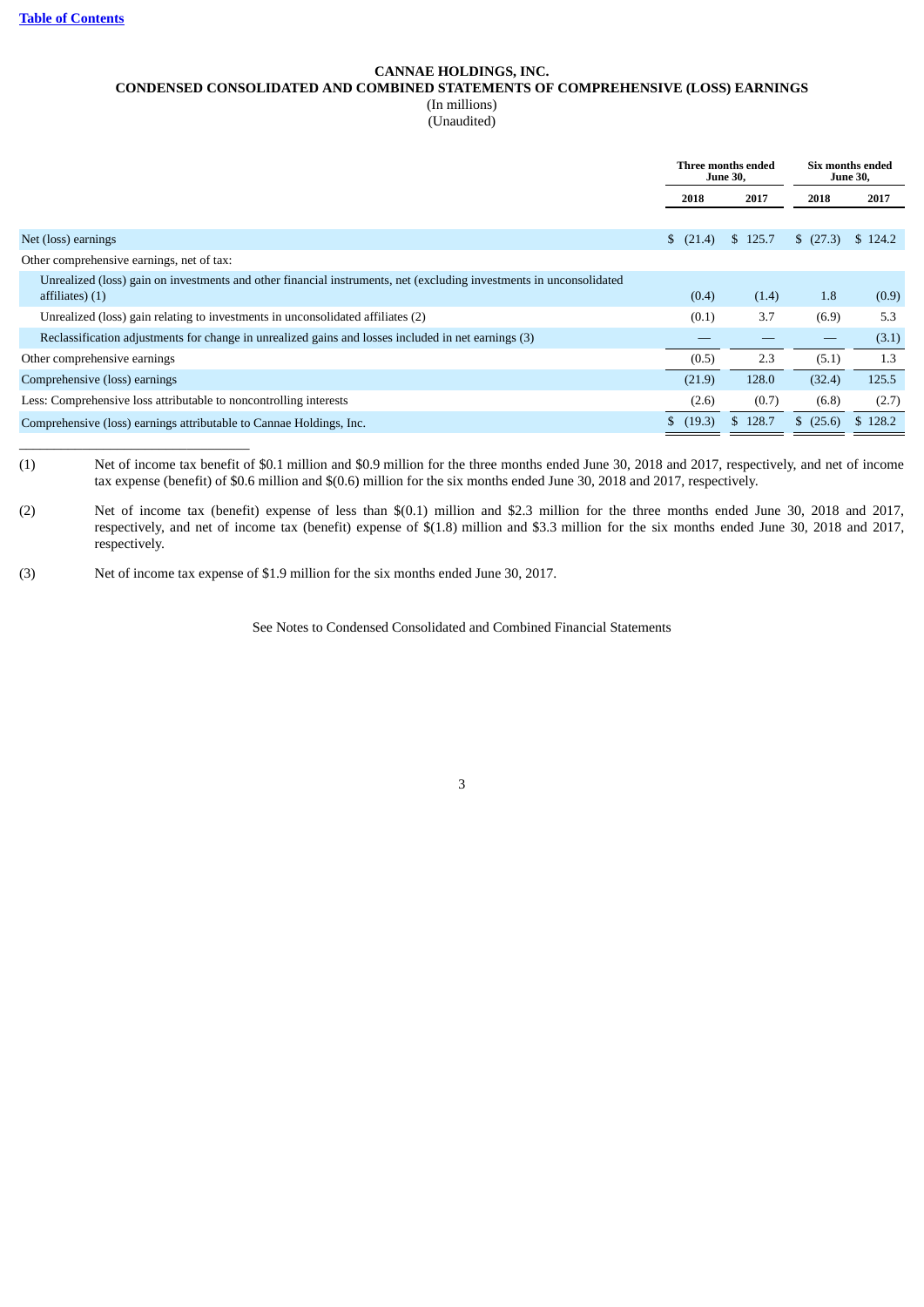# **CANNAE HOLDINGS, INC. CONDENSED CONSOLIDATED AND COMBINED STATEMENTS OF EQUITY**

(In millions) (Unaudited)

<span id="page-5-0"></span>

|                                                                                                             | Parent<br>Investment in<br><b>FNFV</b> |         |    |        | Accumulated<br><b>Other Comp</b><br>Non-controlling<br>(Loss) Earnings<br><b>Interests</b> |   | <b>Total</b><br><b>Equity</b> |
|-------------------------------------------------------------------------------------------------------------|----------------------------------------|---------|----|--------|--------------------------------------------------------------------------------------------|---|-------------------------------|
|                                                                                                             |                                        |         |    |        |                                                                                            |   |                               |
| Balance, December 31, 2016                                                                                  | \$                                     | 961.6   | \$ | (68.1) | 116.3<br>\$                                                                                | S | 1,009.8                       |
| Other comprehensive earnings—unrealized loss on investments and other financial instruments, net of tax     |                                        |         |    | (0.9)  |                                                                                            |   | (0.9)                         |
| Other comprehensive earnings—unrealized gain on investments in unconsolidated affiliates, net of tax        |                                        |         |    | 5.3    |                                                                                            |   | 5.3                           |
| Reclassification adjustments for change in unrealized gains and losses included in net earnings, net of tax |                                        |         |    | (3.1)  |                                                                                            |   | (3.1)                         |
| Subsidiary stock-based compensation                                                                         |                                        |         |    |        | 0.3                                                                                        |   | 0.3                           |
| Sale of OneDigital                                                                                          |                                        |         |    |        | (6.2)                                                                                      |   | (6.2)                         |
| Net change in Parent investment in FNFV                                                                     |                                        | (30.0)  |    |        |                                                                                            |   | (30.0)                        |
| Subsidiary dividends paid to noncontrolling interests                                                       |                                        |         |    |        | (0.1)                                                                                      |   | (0.1)                         |
| Ceridian stock-based compensation                                                                           |                                        | 3.0     |    |        |                                                                                            |   | 3.0                           |
| Net earnings (loss)                                                                                         |                                        | 126.9   |    |        | (2.7)                                                                                      |   | 124.2                         |
| Balance, June 30, 2017                                                                                      |                                        | 1,061.5 |    | (66.8) | 107.6<br>S                                                                                 |   | 1,102.3                       |

|                                                                                                               | <b>Common Stock</b> |     |     |                                      | <b>Accumulated</b>                                    |        |                   |        |                                     |    |                        |
|---------------------------------------------------------------------------------------------------------------|---------------------|-----|-----|--------------------------------------|-------------------------------------------------------|--------|-------------------|--------|-------------------------------------|----|------------------------|
|                                                                                                               | <b>Shares</b>       | S,  |     | <b>Additional Paid-in</b><br>Capital | <b>Retained</b><br><b>Earnings</b><br>(Loss) Earnings |        | <b>Other Comp</b> |        | Non-controlling<br><b>Interests</b> |    | <b>Total</b><br>Equity |
|                                                                                                               |                     |     |     |                                      |                                                       |        |                   |        |                                     |    |                        |
| Balance, December 31, 2017                                                                                    | 70.9                | \$. | \$  | 1,130.2                              | \$                                                    | 0.2    | $\mathbb{S}$      | (71.0) | 93.7<br>$\mathbb{S}$                | \$ | 1,153.1                |
| Adjustment for cumulative effect of adoption of ASC Topic 606                                                 |                     |     |     |                                      |                                                       | 4.3    |                   |        |                                     |    | 4.3                    |
| Adjustment for adoption of ASU 2018-02                                                                        |                     |     |     |                                      |                                                       | 16.1   |                   | (16.1) |                                     |    |                        |
| Reclassification of unrealized losses on investments in unconsolidated affiliates<br>included in net earnings |                     |     |     |                                      |                                                       |        |                   | 16.7   |                                     |    | 16.7                   |
| Other comprehensive earnings — unrealized gain on investments and other financial<br>instruments, net of tax  |                     |     |     |                                      |                                                       |        |                   | 1.8    |                                     |    | 1.8                    |
| Other comprehensive earnings - unrealized loss on investments in unconsolidated<br>affiliates, net of tax     |                     |     |     |                                      |                                                       |        |                   | (6.9)  |                                     |    | (6.9)                  |
| Stock-based compensation                                                                                      |                     |     |     | 0.9                                  |                                                       |        |                   |        |                                     |    | 0.9                    |
| Shares issued for investment success bonuses, net of issuance costs                                           | 1.0                 |     |     | 19.8                                 |                                                       |        |                   |        |                                     |    | 19.8                   |
| Contribution of CSA services from FNF                                                                         |                     |     |     | 0.6                                  |                                                       |        |                   |        |                                     |    | 0.6                    |
| Ceridian stock-based compensation                                                                             |                     |     |     | 3.9                                  |                                                       |        |                   |        |                                     |    | 3.9                    |
| Sale of noncontrolling interest in consolidated subsidiary                                                    |                     |     |     | --                                   |                                                       |        |                   |        | 4.1                                 |    | 4.1                    |
| Net loss                                                                                                      |                     |     |     |                                      |                                                       | (20.5) |                   |        | (6.8)                               |    | (27.3)                 |
| Balance, June 30, 2018                                                                                        | 71.9                | S.  | \$. | 1,155.4                              | S                                                     | 0.1    | S.                | (75.5) | 91.0<br>S                           |    | 1,171.0                |

See Notes to Condensed Consolidated and Combined Financial Statements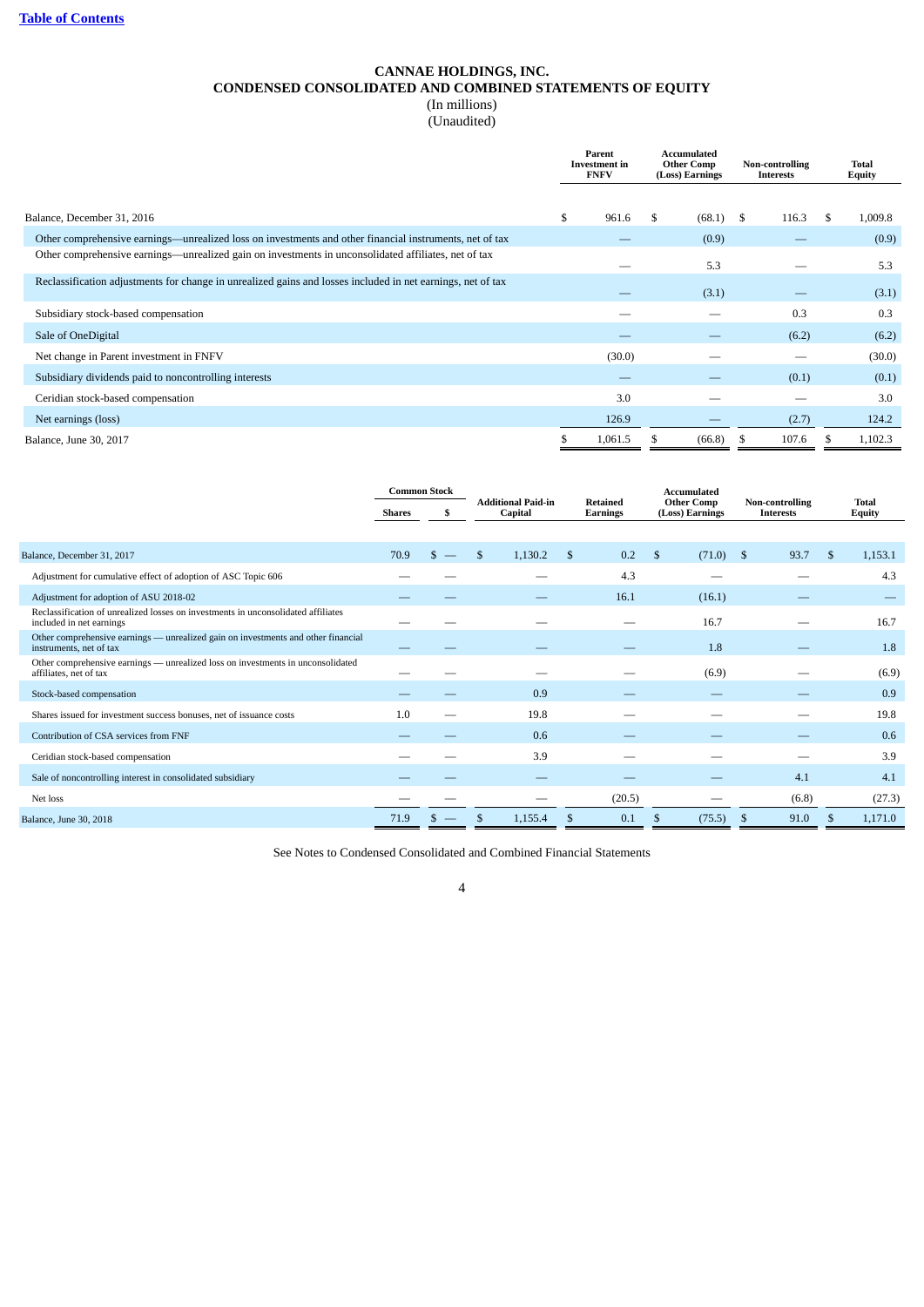## **CANNAE HOLDINGS, INC. CONDENSED CONSOLIDATED AND COMBINED STATEMENTS OF CASH FLOWS** (In millions)

(Unaudited)

<span id="page-6-0"></span>

|                                                                                              |              | Six months ended June 30, |              |         |
|----------------------------------------------------------------------------------------------|--------------|---------------------------|--------------|---------|
|                                                                                              |              | 2018                      |              | 2017    |
| Cash flows from operating activities:                                                        |              |                           |              |         |
| Net (loss) earnings                                                                          | \$           | $(27.3)$ \$               |              | 124.2   |
| Adjustments to reconcile net (loss) earnings to net cash used in operating activities:       |              |                           |              |         |
| Depreciation and amortization                                                                |              | 30.2                      |              | 31.8    |
| Equity in losses of unconsolidated affiliates                                                |              | 20.7                      |              | 10.2    |
| Distributions from investments in unconsolidated affiliates                                  |              | 0.9                       |              |         |
| Realized (gain) loss and asset impairments, net                                              |              | (61.4)                    |              | (4.1)   |
| Gain on sale of OneDigital                                                                   |              |                           |              | (276.0) |
| Stock-based compensation cost                                                                |              | 20.6                      |              | 0.3     |
| Changes in assets and liabilities, net of effects from acquisitions:                         |              |                           |              |         |
|                                                                                              |              |                           |              | 0.8     |
| Net (increase) decrease in trade receivables                                                 |              | (1.0)                     |              |         |
| Net increase in inventory, prepaid expenses and other assets                                 |              | (8.4)                     |              | (11.2)  |
| Net (decrease) increase in accounts payable, accrued liabilities, deferred revenue and other |              | (19.0)                    |              | 27.1    |
| Net change in income taxes                                                                   |              | (2.8)                     |              | 7.6     |
| Net cash used in operating activities                                                        |              | (47.5)                    |              | (89.3)  |
| Cash flows from investing activities:                                                        |              |                           |              |         |
| Proceeds from sale of investment securities                                                  |              | 17.7                      |              | 31.6    |
| Additions to property and equipment                                                          |              | (6.2)                     |              | (15.2)  |
| Additions to other intangible assets                                                         |              |                           |              | (0.7)   |
| Proceeds from sales of property and equipment                                                |              | 3.2                       |              |         |
| Purchases of investment securities available for sale                                        |              |                           |              | (1.3)   |
| Additional investments in unconsolidated affiliates                                          |              |                           |              | (1.4)   |
| Proceeds from the sale of investments in unconsolidated affiliates                           |              | 4.6                       |              |         |
| Purchases of other long-term investments                                                     |              | (3.6)                     |              | (1.8)   |
| Distributions from investments in unconsolidated affiliates                                  |              | 0.3                       |              | 0.6     |
| Net purchases of short-term investment securities                                            |              | (17.3)                    |              |         |
| Net other investing activities                                                               |              | 0.6                       |              | (0.1)   |
| Proceeds from sale of OneDigital                                                             |              |                           |              | 326.0   |
| Other acquisitions of businesses, net of cash acquired                                       |              |                           |              | (21.1)  |
| Net cash (used in) provided by investing activities                                          |              | (0.7)                     |              | 316.6   |
| Cash flows from financing activities:                                                        |              |                           |              |         |
| Borrowings                                                                                   |              | 0.1                       |              | 57.2    |
| Debt service payments                                                                        |              | (123.9)                   |              | (24.8)  |
| Subsidiary distributions paid to noncontrolling interest shareholders                        |              |                           |              | (0.1)   |
| Sale of noncontrolling interest in consolidated subsidiary                                   |              | 4.1                       |              |         |
| Payment of contingent consideration for prior period acquisitions                            |              |                           |              | (4.0)   |
| Equity transactions with Parent, net                                                         |              |                           |              | (26.3)  |
| Net cash (used in) provided by financing activities                                          |              | (119.7)                   |              | 2.0     |
| Net (decrease) increase in cash and cash equivalents                                         |              | (167.9)                   |              | 229.3   |
| Cash and cash equivalents at beginning of period                                             |              | 245.6                     |              | 146.4   |
| Cash and cash equivalents at end of period                                                   | $\mathbb{S}$ | 77.7                      | $\mathbb{S}$ | 375.7   |

See Notes to Condensed Consolidated and Combined Financial Statements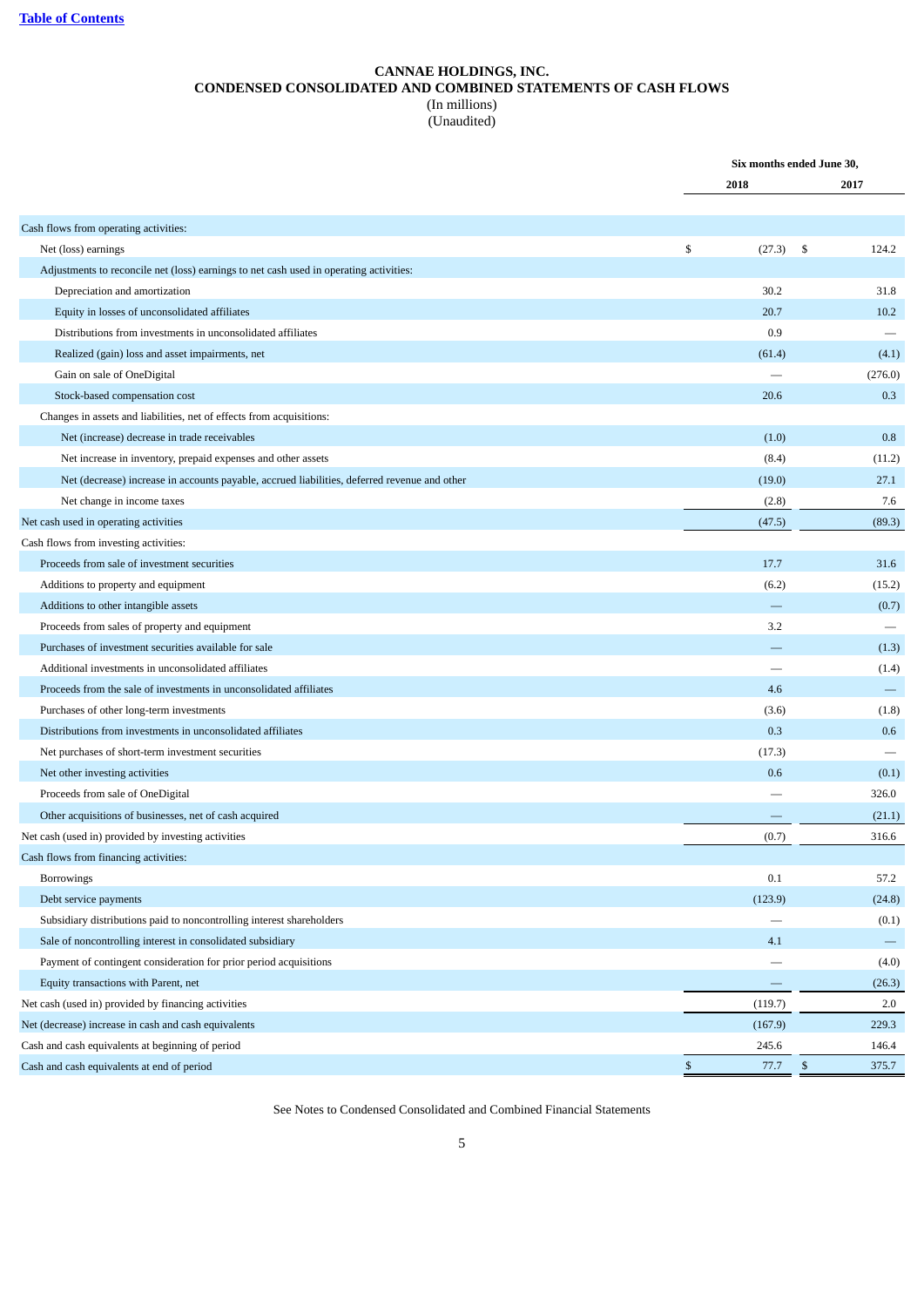#### <span id="page-7-1"></span><span id="page-7-0"></span>**Note A — Basis of Financial Statements**

#### *Description of the Business*

We are a holding company engaged in actively managing and operating a group of companies and investments with a net asset value of approximately \$1.2 billion as of June 30, 2018. Our business consists of managing and operating certain majority-owned subsidiaries, as well as making additional majority and minority equity portfolio investments in businesses, in order to achieve superior financial performance and maximize the value of these assets. As of June 30, 2018, our primary majority and minority-owned subsidiaries include American Blue Ribbon Holdings, LLC and its affiliates ("ABRH"), T-System Holdings, LLC ("T-System"), Ceridian HCM Holding, Inc. ("Ceridian HCM"), and various other controlled portfolio companies and minority equity investments.

See Note H for further discussion of the businesses comprising our reportable segments.

#### *Split-off of Cannae from FNF*

During December 2016, the board of directors of Fidelity National Financial, Inc. ("FNF" or "Parent") authorized its management to pursue a plan to redeem each outstanding share of its Fidelity National Financial Ventures Group ("FNFV Group") common stock, par value \$0.0001, for one share of common stock, par value \$0.0001, of a newly formed entity, Cannae Holdings, Inc. ("Cannae" or the "Company"), with cash in lieu of fractional shares (the "Split-Off"). On November 17, 2017, FNF contributed to Cannae its majority and minority equity investment stakes in a number of entities, including ABRH, T-System, Ceridian Holding LLC ("Ceridian"), the former corporate parent of Ceridian HCM, and various other controlled portfolio companies and minority equity investments. The Split-Off was tax-free to stockholders of FNFV Group common stock.

Following the Split-Off, FNF and Cannae operate as separate, publicly traded companies. In connection with the Split-Off, FNF and Cannae entered into certain agreements in order to govern certain of the ongoing relationships between the two companies after the Split-Off and to provide for an orderly transition. These agreements include a reorganization agreement, a corporate services agreement, a registration rights agreement, a voting agreement and a tax matters agreement.

The reorganization agreement provides for, among other things, the principal corporate transactions (including the internal restructuring) required to effect the Split-Off, certain conditions to the Split-Off and provisions governing the relationship between Cannae and FNF with respect to and resulting from the Split-Off. The tax matters agreement provides for the allocation and indemnification of tax liabilities and benefits between FNF and Cannae and other agreements related to tax matters. The voting agreement and registration rights agreement provide for certain appearance and voting restrictions and registration rights on shares of Cannae owned by FNF after consummation of the Split-Off. Pursuant to the corporate services agreement (the "CSA"), FNF provides Cannae with certain "back office" services including legal, tax, accounting, and treasury support. FNF will generally provide these services at nocost for up to three years. We record an expense and an offsetting increase to Additional paid-in-capital for contributed services. Cannae will reimburse FNF for direct, out-of-pocket expenses incurred by FNF in providing these services.

The Split-Off was accounted for at historical cost due to the pro rata nature of the distribution to holders of FNFV Group common stock.

#### *Principles of Consolidation and Combination and Basis of Presentation*

The accompanying Condensed Consolidated and Combined Financial Statements are prepared in accordance with generally accepted accounting principles in the United States ("GAAP") and the instructions to Form 10-Q and Article 10 of Regulation S-X and include the historical accounts as well as wholly-owned and majority-owned subsidiaries of the Company. In the opinion of management, all adjustments considered necessary for a fair presentation have been included. All adjustments made were of a normal, recurring nature. This report should be read in conjunction with our Annual Report on Form 10- K (our "Annual Report") for the year ended December 31, 2017.

Prior to the Split-Off, these financial statements represent a combination of the historical financial information of the operations attributed to FNFV Group, of which Cannae is comprised. The Company is allocated certain corporate overhead and management services expenses from FNF based on the terms of the CSA and our proportionate share of the expense determined on actual usage and our best estimate of management's allocation of time. Both FNF and Cannae believe such allocations are reasonable; however, they may not be indicative of the actual results of operations or cash flows of the Company had the Company been operating as an independent, publicly traded company for the periods presented or the amounts that will be incurred by the Company in the future.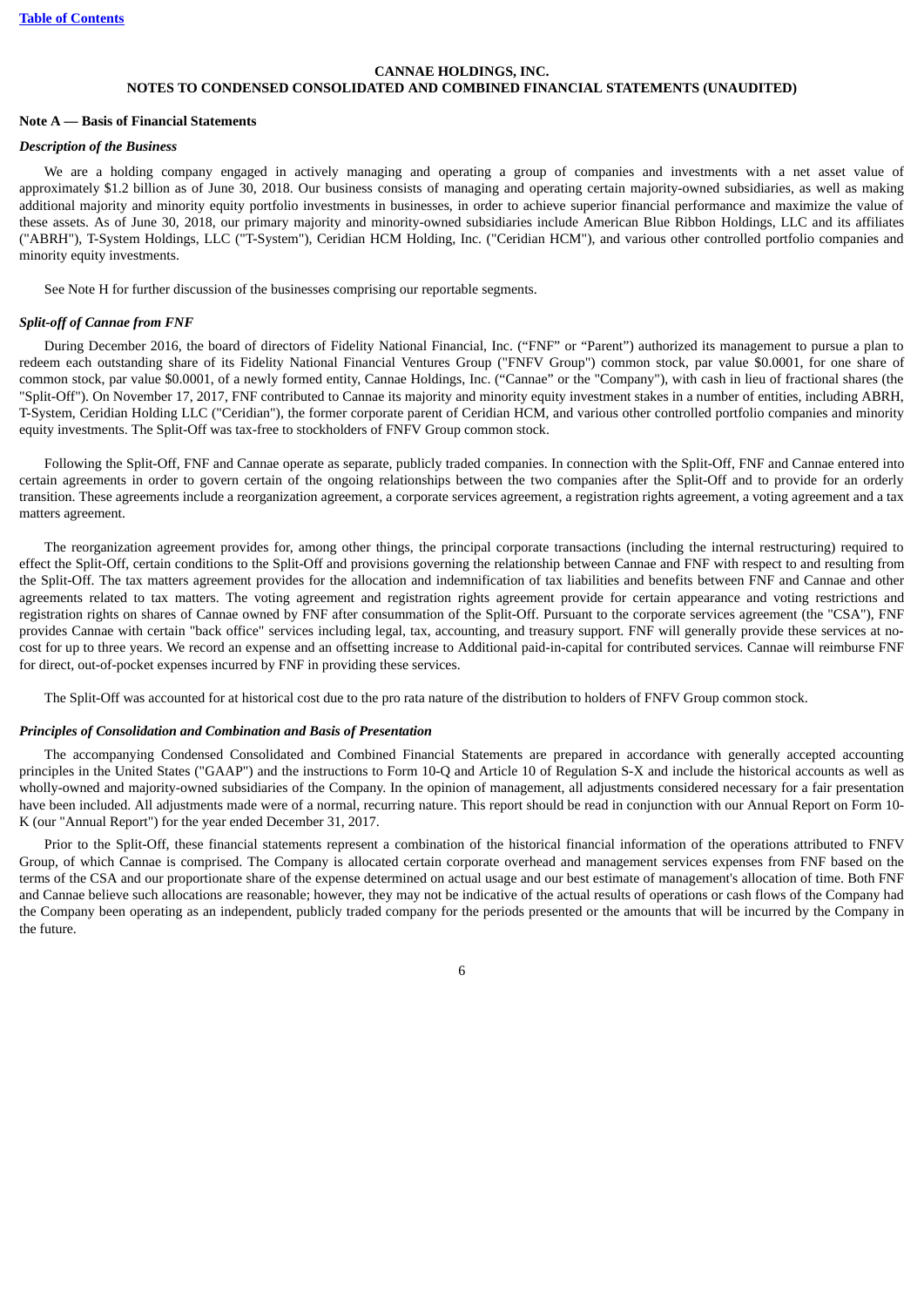## **NOTES TO CONDENSED CONSOLIDATED AND COMBINED FINANCIAL STATEMENTS (UNAUDITED) — continued**

All intercompany profits, transactions and balances have been eliminated. Our investments in non-majority-owned partnerships and affiliates are accounted for using the equity method until such time that they may become wholly or majority-owned. Earnings attributable to noncontrolling interests are recorded on the Condensed Consolidated and Combined Statements of Operations relating to majority-owned subsidiaries with the appropriate noncontrolling interest that represents the portion of equity not related to our ownership interest recorded on the Condensed Consolidated and Combined Balance Sheets in each period.

#### *Management Estimates*

The preparation of these Condensed Consolidated and Combined Financial Statements in conformity with GAAP requires management to make estimates and assumptions that affect the reported amounts of assets and liabilities and disclosure of contingent assets and liabilities at the date of the Condensed Consolidated and Combined Financial Statements and the reported amounts of revenues and expenses during the reporting period. Significant estimates made by management include the valuation of goodwill and acquired intangible assets (Note B) and fair value measurements (Note C). Actual results may differ from estimates.

#### *Recent Developments*

*Dun & Bradstreet*

On August 8, 2018, we entered into an agreement to partner with an investment consortium (the "Consortium") including CC Capital Partners LLC and Thomas H. Lee Partners along with other investors to acquire The Dun & Bradstreet Corporation, a Delaware corporation ("Dun & Bradstreet", NYSE:DNB) (the "DNB Acquisition"). Contemporaneously, Dun & Bradstreet entered into an Agreement and Plan of Merger (the "Merger Agreement") by and between Dun & Bradstreet, Star Parent, L.P., a Delaware limited partnership ("Parent"), and Star Merger Sub, Inc., a Delaware corporation and a wholly owned subsidiary of Parent ("Merger Sub"), and upon the terms and subject to the conditions set forth in the Merger Agreement, Merger Sub will merge with and into Dun & Bradstreet (the "Merger"), with Dun & Bradstreet surviving the Merger as a wholly owned subsidiary of Parent.

Under the terms of the Merger, which has been unanimously approved by Dun & Bradstreet's Board of Directors, Dun & Bradstreet shareholders will receive \$145.00 in cash for each share of common stock they own, in a transaction valued at \$6.9 billion including the assumption of \$1.5 billion of Dun & Bradstreet's net debt.

The DNB Acquisition will be financed through a combination of committed equity financing provided by the Consortium, committed preferred equity from preferred equity sources and debt financing that has been committed to by Bank of America, N.A., Merrill Lynch, Pierce, Fenner & Smith Incorporated, Citigroup Global Markets Inc. and Royal Bank of Canada.

The DNB Acquisition is expected to close within six months, subject to Dun & Bradstreet shareholder approval, regulatory clearances and other customary closing conditions. The Dun & Bradstreet board is unanimously recommending that stockholders vote to adopt the merger agreement at a to be determined special meeting of the stockholders.

See Note G for further discussion of our obligations under the DNB Acquisition, Merger Agreement and other related agreements.

#### *Ceridian IPO*

On April 26, 2018, Ceridian HCM's previously announced registration statement on Form S-1 was declared effective by the United States Securities and Exchange Commission ("SEC") and Ceridian HCM priced its initial public offering of 21,000,000 shares of common stock at a price of \$22.00 per share (the "Ceridian IPO"). In addition, the underwriters of the Ceridian IPO were granted and exercised a 30-day option to purchase up to an additional 3,150,000 shares at the initial public offering price, less underwriting discounts and commissions. The New York Stock Exchange ("NYSE") and the Toronto Stock Exchange ("TSX") have approved the listing of Ceridian HCM's shares. Ceridian HCM's shares began trading on the NYSE, and on an "if, as and when issued" basis on the TSX, on April 26, 2018 under the ticker symbol "CDAY." In accordance with the terms of our management agreement with Ceridian, the agreement was terminated upon closing of the Ceridian IPO. The termination resulted in a termination fee of \$5.6 million which was paid to us on May 1, 2018 and is included in Other operating revenue on the Condensed Consolidated and Combined Statements of Operations for the three and six months ended June 30, 2018.

As a result of the Ceridian IPO, and participation in a concurrent private placement investment in which we acquired 1,521,030 shares of CDAY representing an investment of \$33.4 million from funds previously invested by us and held at Ceridian, we own a total of 37,135,921 shares of CDAY. We recorded a gain of \$63.2 million related to our change in ownership of Ceridian which is included in Realized gains, net on the Condensed Consolidated and Combined Statements of Operations for the three and six months ended June 30, 2018. The recorded gain is net of \$21.1 million of losses (exclusive of \$4.4 million of income tax benefit) related to reclassification adjustments from Other comprehensive income.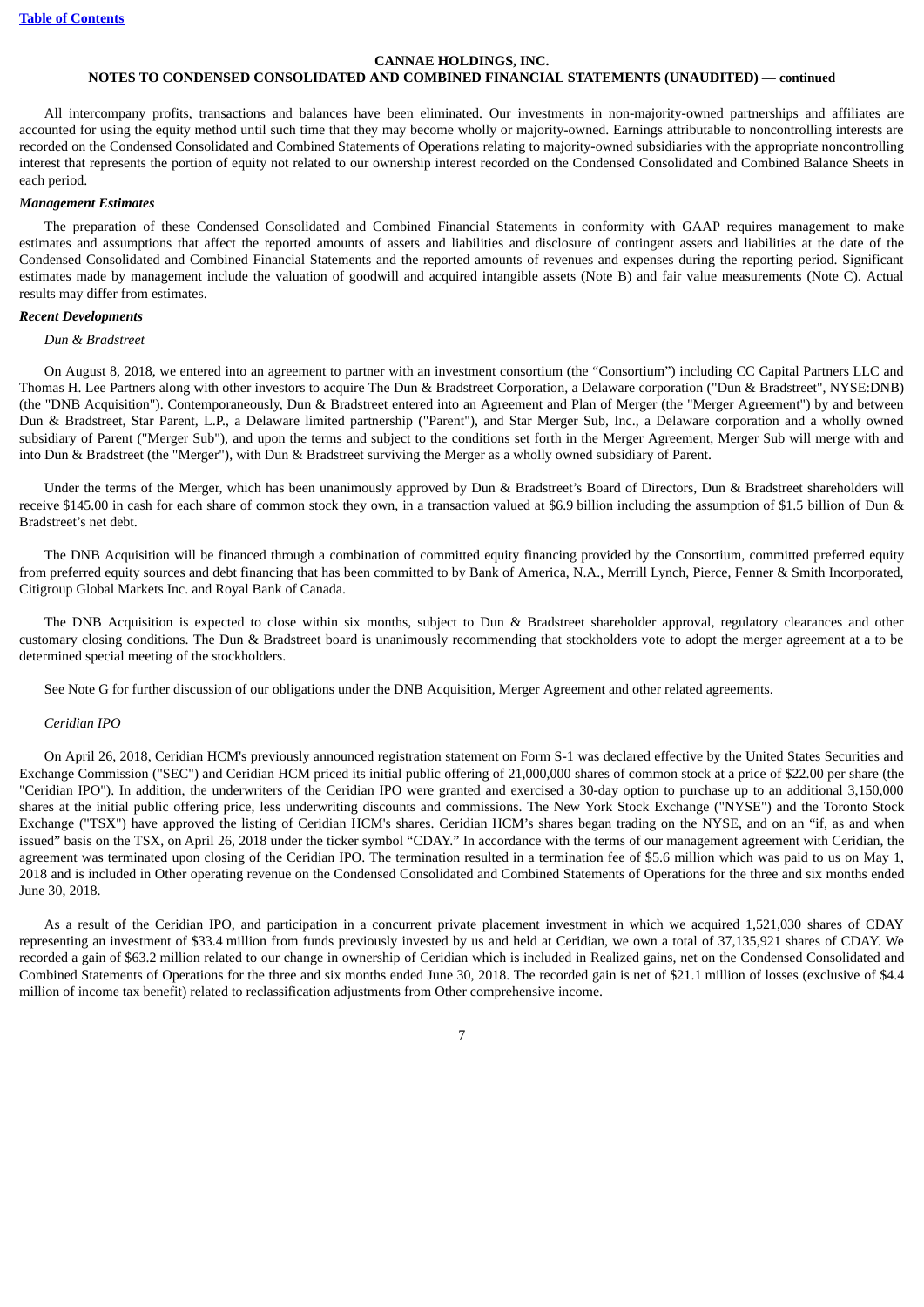### **NOTES TO CONDENSED CONSOLIDATED AND COMBINED FINANCIAL STATEMENTS (UNAUDITED) — continued**

On May 7, 2018, the Compensation Committee of the Board of Directors approved a success bonus of up to \$67.1 million resulting from the successful Ceridian IPO. The success bonus was calculated based on 10% of the value of our investment in Ceridian HCM in excess of our basis in Ceridian prior to the Ceridian IPO. The success bonus was paid to certain members of the Board of Directors and management who contributed to acquiring and growing Ceridian over Cannae's and its predecessor's ten year ownership of Ceridian and was paid in a combination of cash and stock. On May 16, 2018, we issued 991,906 shares of our common stock for the stock portion of the bonuses. The remaining \$46.9 million was paid in cash during the three months ended June 30, 2018. The expense resulting from the success bonus is included in Personnel expense on the Condensed Consolidated and Combined Statements of Operations for the three and six months ended June 30, 2018.

LifeWorks Corporation Ltd. ("LifeWorks"), a former minority-owned subsidiary of Ceridian, was distributed pro-rata to Ceridian shareholders contemporaneously with the Ceridian IPO. On July 27, 2018, LifeWorks was sold to Morneau Shepell, Inc. for \$325.0 million. Cannae expects to receive \$56.2 million for its equity interest in LifeWorks and we expect to receive cash proceeds from the sale in August 2018.

#### *Other Developments*

On August 10, 2018, our Board of Directors adopted a resolution increasing the size of the Company's Board of Directors to eight, and elected Erika Meinhardt to serve on our Board of Directors. Ms. Meinhardt will serve in Class II of our Board of Directors, and her term will expire at the annual meeting of our shareholders to be held in 2019. Ms. Meinhardt has not been appointed to any committee of our Board.

On March 12, 2018, Cannae and Newport Global Opportunities Fund I-A AIV (ABRH) LP ("Newport Global") signed a non-binding letter of intent pursuant to which ABRH intends to distribute 95% of its family dining group, which consists primarily of its Village Inn and Baker's Square concepts, and its Legendary Baking concept to Newport Global in 100% redemption of Newport Global's interest in Fidelity Newport Holdings, LLC ("FNH"), the parent of ABRH. This proposed transaction would leave Cannae with approximately 94% of the interest in FNH which will retain the O'Charley's and 99 Restaurants brands, along with an approximately 5% interest in the family dining group and Legendary Baking. As of the date of this Quarterly Report, discussions between the parties have been discontinued and are on hold until further notice.

#### *Earnings Per Share*

Basic earnings per share, as presented on the Condensed Consolidated and Combined Statement of Operations, is computed by dividing net earnings available to common shareholders by the weighted average number of common shares outstanding during the period.

On November 17, 2017, the date of the consummation of the Split-Off, 70.6 million common shares of Cannae were distributed to FNFV Group shareholders. For comparative purposes, the weighted average number of common shares outstanding and basic and diluted earnings per share for the three and six months ended June 30, 2017 were calculated using the number of shares distributed as if those shares were issued and outstanding beginning January 1, 2017.

In periods when earnings are positive, diluted earnings per share is calculated by dividing net earnings available to common shareholders by the weighted average number of common shares outstanding plus the impact of assumed conversions of potentially dilutive securities. For periods when we recognize a net loss, diluted earnings per share is equal to basic earnings per share as the impact of assumed conversions of potentially dilutive securities is considered to be antidilutive. We have granted certain shares of restricted stock which have been treated as common share equivalents for purposes of calculating diluted earnings per share for periods in which positive earnings have been reported.

Instruments which provide the ability to purchase shares of our common stock that are antidilutive are excluded from the computation of diluted earnings per share. For the three and six months ended June 30, 2018, there were less than 0.1 million and 0.1 million antidilutive shares of restricted stock outstanding, respectively, which were excluded from the calculation of diluted earnings per share.

#### *Income Tax*

On December 22, 2017, the U.S. government enacted comprehensive tax legislation commonly referred to as the Tax Cuts and Jobs Act (the "Tax Reform Act"). Among other provisions, the Tax Reform Act reduced the Federal statutory corporate income tax rate from 35% to 21% and limited or eliminated certain deductions. Our effective tax rate was 280.0% and 63.8% in the three months ended June 30, 2018 and 2017, respectively, and 15.4% and 64.7% in the six months ended June 30, 2018 and 2017, respectively. The increase in the effective tax rate in the three-month period was attributable to the impact of discrete tax expense related to the Ceridian IPO and LifeWorks distribution, partially offset by the decrease in the statutory rate associated with the Tax Reform Act. The decrease in the effective tax rate in the six-month period was attributable to the decrease in federal tax rate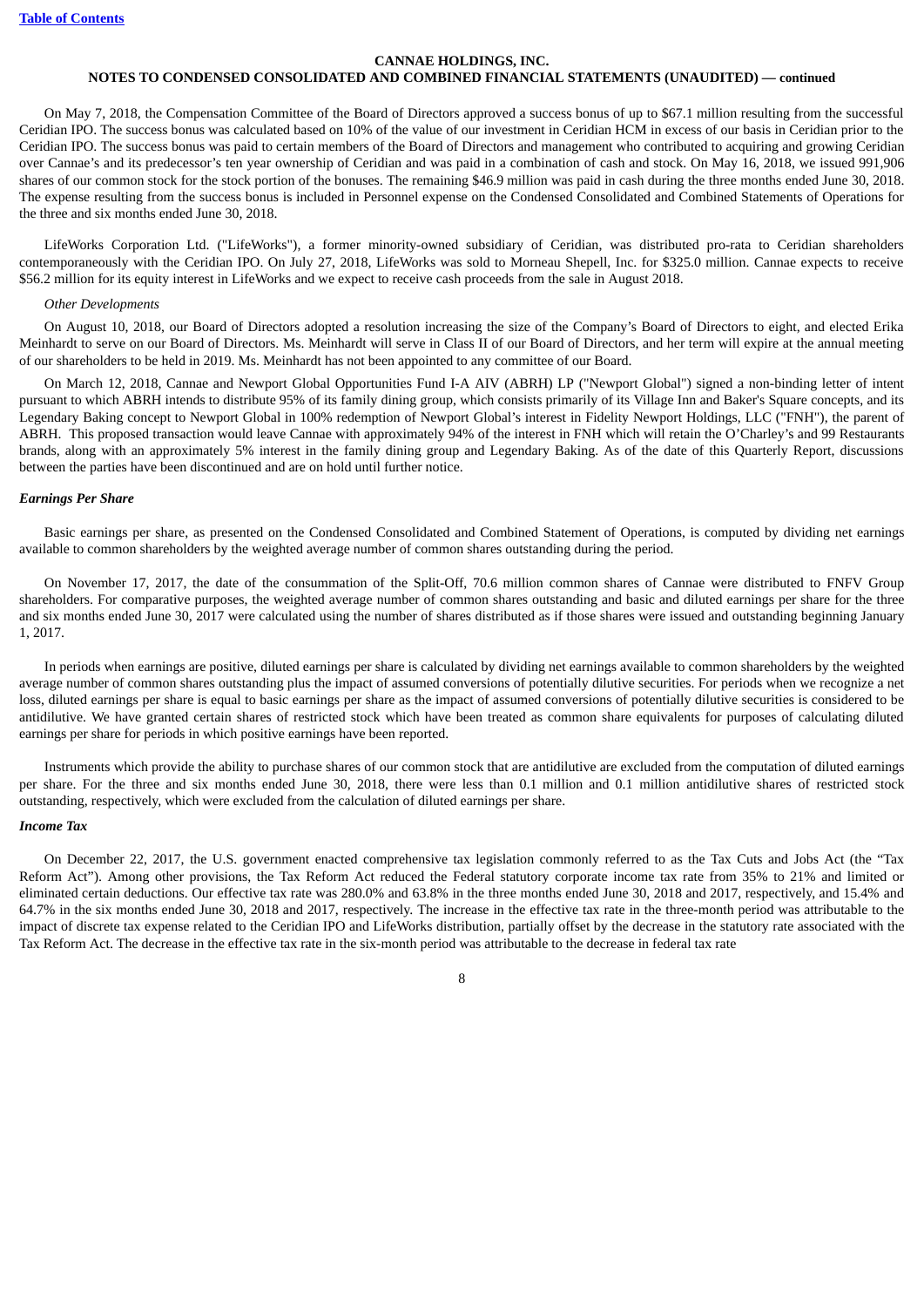## **NOTES TO CONDENSED CONSOLIDATED AND COMBINED FINANCIAL STATEMENTS (UNAUDITED) — continued**

associated with the Tax Reform Act and the impact of permanent differences primarily related to the wage and tip credits and losses at the Restaurant Group.

The Tax Reform Act significantly changes how the United States taxes corporations. The Company has analyzed and interpreted the current and future impacts of the Tax Reform Act and recorded the provisional effects in its financial statements as of June 30, 2018. However, the legislation remains subject to potential amendments, technical corrections and further guidance. Further, in connection with the filing of its tax return, the Company has the ability to change certain elections it has applied to the calculation of the year-end deferred tax assets and liabilities or amounts related to investments in subsidiaries. When the impact of the Tax Reform Act is finalized, the Company will record any necessary adjustments in the period in which the change occurs. No adjustments related to the Tax Reform Act were recorded in the three and six months ended June 30, 2018. Areas of continued analysis with respect to the Tax Reform Act include the final tax return to provision adjustments.

#### *Discontinued Operations*

On June 6, 2017, we closed on the sale of Digital Insurance, Inc. ("OneDigital"). We retained no ownership in OneDigital and have no continuing involvement with OneDigital as of the date of the sale. As a result of the sale of OneDigital we have reclassified the financial results of OneDigital to discontinued operations for the three and six months ended June 30, 2017 in our Condensed Consolidated and Combined Statement of Operations. See Note J for further details of the results of OneDigital.

#### *Recent Accounting Pronouncements*

In May 2014, the Financial Accounting Standards Board ("FASB") issued Accounting Standards Update ("ASU") No. 2014-09, *Revenue from Contracts with Customers (Topic 606)*. This ASU provides a new comprehensive revenue recognition model that requires companies to recognize revenue to depict the transfer of goods or services to a customer at an amount that reflects the consideration it expects to receive in exchange for those goods or services. This update also requires additional disclosure about the nature, amount, timing and uncertainty of revenue and cash flows arising from customer contracts. This update permits the use of either the retrospective or cumulative effect transition method. ASU No. 2016-08, *Revenue from Contracts with Customers (Topic 606): Principal versus Agent Considerations* was issued by FASB in March 2016 to clarify the principal versus agent considerations within ASU 2014-09. ASU 2016-10 Revenue from Contracts with Customers (Topic 606): Identifying Performance Obligations and Licensing was issued by the FASB in April 2016 to clarify how to determine whether goods and services are separately identifiable and thus accounted for as separate performance obligations. ASU 2016-12 Revenue from Contracts with Customers (Topic 606): Narrow-Scope Improvements and Practical Expedients was issued by the FASB in May 2016 to clarify certain terms from the aforementioned updates and to add practical expedients for contracts at various stages of completion. ASU 2016- 20, Technical Corrections and Improvements to Topic 606, Revenue from Contracts with Customers, was issued by the FASB in December 2016 which includes thirteen technical corrections and improvements affecting narrow aspects of the guidance issued in ASU 2014-09.

We adopted Accounting Standards Codification ("ASC") Topic 606 *Revenue from Contracts with Customers* ("ASC Topic 606") on January 1, 2018 using a modified retrospective approach with a cumulative-effect adjustment to the opening balance of retained earnings. Results for reporting periods beginning after January 1, 2018 are presented under Topic 606, while prior period amounts are not adjusted and continue to be reported under the accounting standards in effect for the prior period. The adoption of ASC Topic 606 did not have a significant impact on the timing or amount of recognition of revenue for our primary sources of revenue. As a result of the adoption of ASC Topic 606, we recorded a cumulative-effect adjustment of \$4.3 million to increase Retained earnings and decrease Deferred revenue as of January 1, 2018. See Note K for further discussion of our revenue.

In February 2016, the FASB issued ASU No. 2016-02 *Leases (Topic 842)*. The amendments in this ASU introduce broad changes to the accounting and reporting for leases by lessees. The main provisions of the new standard include: clarifications to the definitions of a lease, components of leases, and criteria for determining lease classification; requiring virtually all leased assets, including operating leases and related liabilities, to be reflected on the lessee's balance sheet; and expanding and adding to the required disclosures for lessees. This update is effective for annual and interim periods beginning after December 15, 2018, including interim periods within those fiscal years. Early application of the standard is permitted. The ASU requires a modified retrospective approach to transitioning which allows for the use of practical expedients to effectively account for leases commenced prior to the effective date in accordance with previous GAAP, except that lessees were required to recognize a right-of-use asset and a lease liability for all operating leases at each reporting date based on the present value of the remaining minimum rental payments that were tracked and disclosed under previous GAAP. In July 2018, the FASB issued ASU 2018-11 *Leases (Topic 842): Targeted Improvements* which allows entities the option to adopt this standard prospectively with a cumulative-effect adjustment to opening equity and include required disclosures for prior periods. We are still evaluating the totality of the effects this new guidance will have on our business process and systems, financial statements and related disclosures. We have identified a vendor with software suited to track and account for leases under the new standard. We plan to adopt this standard on January 1, 2019.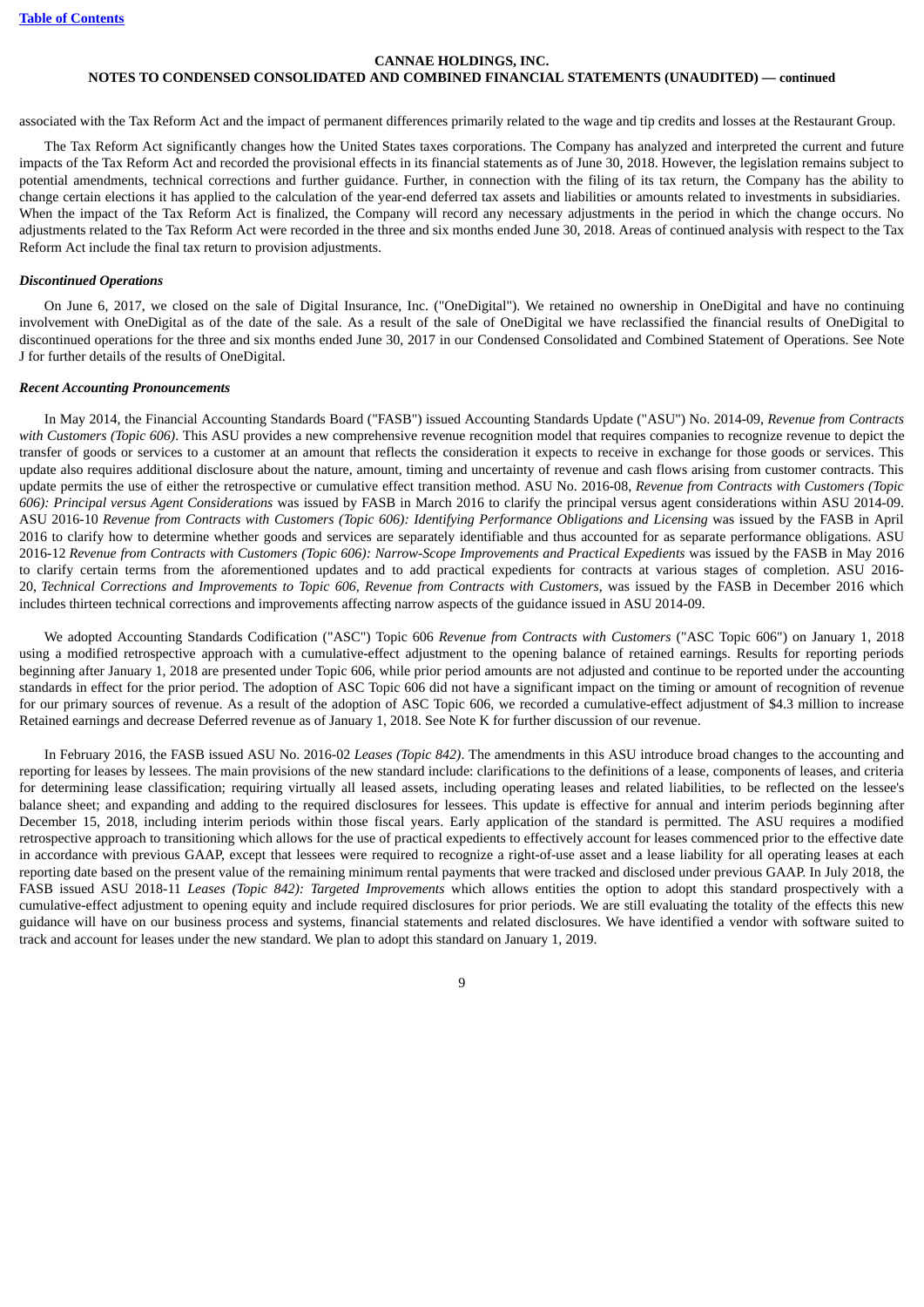## **NOTES TO CONDENSED CONSOLIDATED AND COMBINED FINANCIAL STATEMENTS (UNAUDITED) — continued**

In June 2016, the FASB issued ASU No. 2016-13 *Financial Instruments—Credit Losses: Measurement of Credit Losses on Financial Instruments*. The amendments in this ASU introduce broad changes to accounting for credit impairment of financial instruments. The primary updates include the introduction of a new current expected credit loss ("CECL") model that is based on expected rather than incurred losses and amendments to the accounting for impairment of debt securities available for sale. This update is effective for annual periods beginning after December 15, 2019, including interim periods within those fiscal years. Early adoption is permitted for annual periods beginning after December 15, 2018, including interim periods within those fiscal years. We are currently evaluating the effect this new guidance will have on our financial statements and related disclosures and have not yet concluded on its effects. We do not expect to early adopt the standard.

In January 2017, the FASB issued ASU 2017-04, Intangibles - Goodwill and Other (Topic 350): Simplifying the Test for Goodwill Impairment. The guidance simplifies the measurement of goodwill impairment by removing step 2 of the goodwill impairment test, which requires the determination of the fair value of individual assets and liabilities of a reporting unit. The new guidance requires goodwill impairment to be measured as the amount by which a reporting unit's carrying value exceeds its fair value; however, the loss recognized should not exceed the total amount of goodwill allocated to that reporting unit. The amendments should be applied on a prospective basis. The new standard is effective for fiscal years beginning after December 15, 2019 with early adoption permitted for interim or annual goodwill impairment tests performed after January 1, 2017. We have completed our evaluation of the effect this new guidance will have on our financial statements and related disclosures and have concluded that the effect will not be material. We do not expect to early adopt this standard.

In February 2018, the FASB issued ASU 2018-02, Income Statement - Reporting Comprehensive Income (Topic 220): Reclassification of Certain Tax *Effects from Accumulated Other Comprehensive Income.* The guidance allows for a reclassification from accumulated other comprehensive income to retained earnings for stranded tax effects resulting from the Tax Reform Act. The new standard is effective for fiscal years beginning after December 15, 2018 and interim periods in those fiscal years with early adoption permitted. We adopted this standard on April 1, 2018 resulting in a reclassification of \$16.1 million of deferred taxes from Accumulated other comprehensive loss to Retained earnings. Other than the one-time reclassification resulting from the adoption of this standard, our policy is to release income tax effects from accumulated other comprehensive income at such time as the earnings or loss of the related activity are recognized in earnings (e.g., upon sale of an investment security).

### *Revision of Prior Period Financial Statements*

In connection with the preparation of our Consolidated and Combined Financial Statements for the year ended December 31, 2017, we identified and corrected prior period errors pertaining to the accounting for our investment in Ceridian. Specifically, the adjustments related to: (1) our accounting for the equity pick-up related to stock-based compensation at Ceridian and (2) the timing of accounting adjustments made by Ceridian and by us. Adjustments in (1) above related to our accounting for the equity pick-up related to stock-based compensation at Ceridian had no impact to equity due to offsetting adjustments to Parent investment in FNFV.

These corrections resulted in the following changes:

- i. an increase in Equity in losses of unconsolidated affiliates of \$1.5 million and \$0.9 million for the three and six months ended June 30, 2017 respectively; and
- ii. a decrease in Income tax benefit of \$0.8 million for the six months ended June 30, 2017.

The effect of all prior period corrections, as disclosed in our Annual Report, decreased Parent investment in FNFV by \$3.9 million as of December 31, 2016. The aggregate of these corrections and the corrections impacting the six months ended June 30, 2017, as described above, decreased Parent investment in FNFV by \$2.6 million at June 30, 2017.

No earnings per share data was affected as our shares began trading on November 20, 2017 and therefore was not previously presented.

In accordance with accounting guidance found in ASC Topic 250-10 *Accounting Changes and Error Corrections* (*SEC Staff Accounting Bulletin No. 99, Materiality*), we assessed the materiality of the errors from quantitative and qualitative perspectives and concluded that the errors were not material, individually or in the aggregate, to any of our previously issued financial statements. Since the revision was not material to any prior period, no amendments to previously issued financial statements are required. Consequently, we have adjusted for these errors by revising the financial statement line items discussed above, including the related impacts to the statements of comprehensive loss, equity and cash flows and disclosures in our historical financial statements presented herein.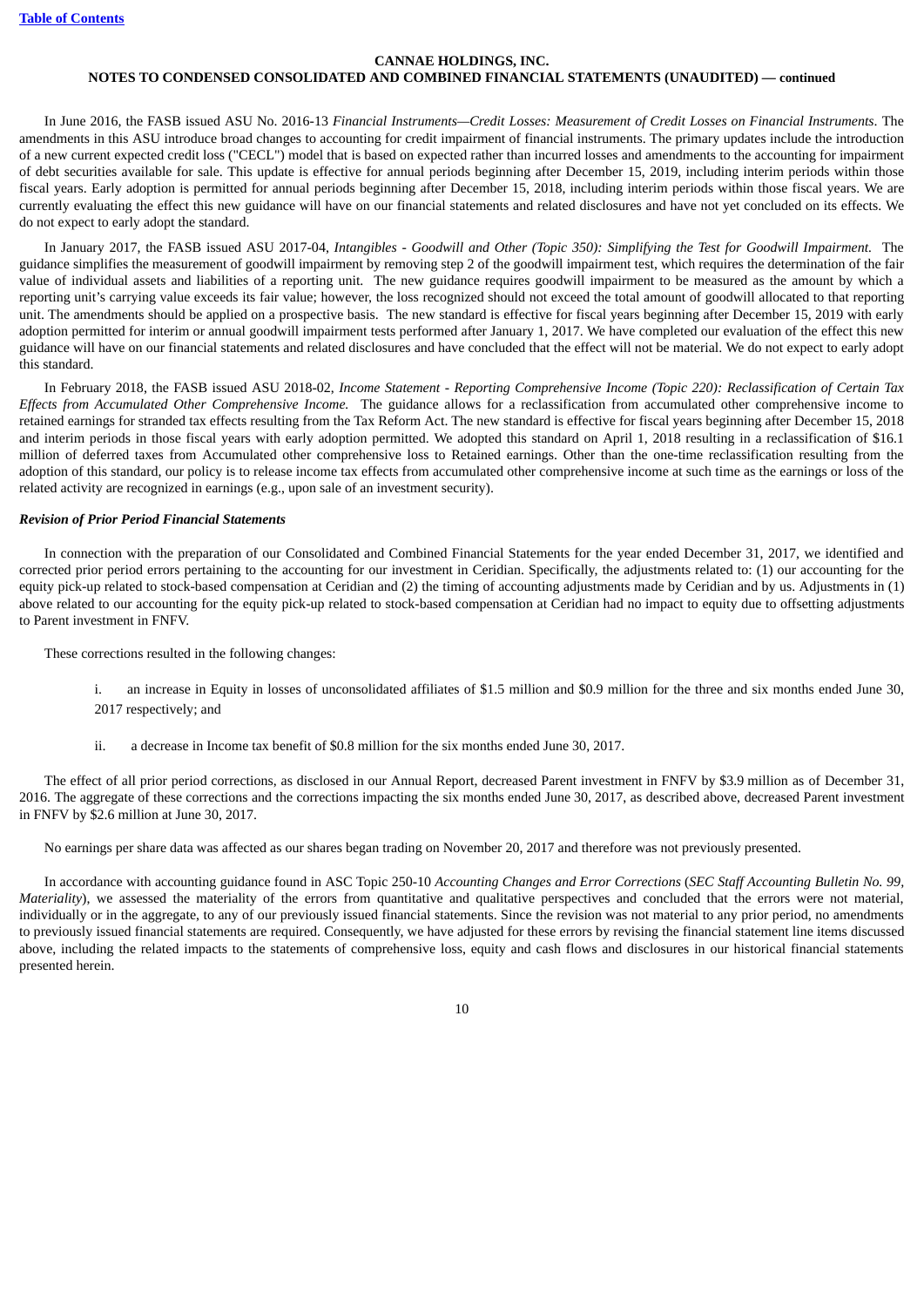## **NOTES TO CONDENSED CONSOLIDATED AND COMBINED FINANCIAL STATEMENTS (UNAUDITED) — continued**

### **Note B — Acquisitions**

The results of operations and financial position of the entities acquired during any period are included in the Condensed Consolidated and Combined Financial Statements from and after the date of acquisition.

#### **T-System**

On October 16, 2017, we completed the T-System Merger for aggregate merger consideration of \$202.2 million. T-System is a provider of clinical documentation and coding solutions to hospital-based and free-standing emergency departments and urgent care facilities.

The Company paid total consideration, net of cash received, of \$200.9 million in exchange for 100% of the equity ownership of T-System. The total consideration paid was as follows (in millions):

| Cash paid                     | 202.2 |
|-------------------------------|-------|
| Less: Cash acquired           |       |
| Total cash consideration paid | 200.9 |

The purchase price has been allocated to T-System's assets acquired and liabilities assumed based on our best estimates of their fair values as of the acquisition date. Goodwill has been recorded based on the amount that the purchase price exceeds the fair value of the net assets acquired. \$32.8 million of the goodwill recorded is expected to be deductible for tax purposes. These estimates are preliminary and subject to adjustments as we complete our valuation process with respect to Goodwill, Other intangible assets, and Deferred tax liabilities.

The following table summarizes the total purchase price consideration and the preliminary fair value amounts recognized for the assets acquired, excluding cash received, and liabilities assumed as of the acquisition date (in millions):

|                                          | <b>Fair Value</b> |
|------------------------------------------|-------------------|
| Trade receivables                        | \$<br>11.3        |
| Prepaid and other assets                 | 2.0               |
| Property and equipment                   | 1.2               |
| Goodwill                                 | 98.9              |
| Other intangible assets                  | 112.4             |
| Total assets acquired                    | 225.8             |
|                                          |                   |
| Accounts payable and accrued liabilities | 6.6               |
| Deferred revenue                         | 11.0              |
| Deferred tax liabilities                 | 7.3               |
| Total liabilities assumed                | 24.9              |
| Net assets acquired                      | 200.9             |

For comparative purposes, selected unaudited pro-forma combined results of operations of Cannae for the three and six months ended June 30, 2017 are presented below (in millions). Pro-forma results presented assume the consolidation of T-System occurred as of the beginning of the 2017 period. Amounts are adjusted to exclude transaction costs directly attributable to the acquisition of T-System.

|                                              | Three months ended<br>June 30, 2017 |             | Six months ended<br><b>June 30, 2017</b> |
|----------------------------------------------|-------------------------------------|-------------|------------------------------------------|
|                                              |                                     | (Unaudited) |                                          |
| Total revenues                               |                                     | $309.6$ \$  | 599.9                                    |
| Net earnings attributable to Cannae Holdings |                                     | 126.4       | 127.3                                    |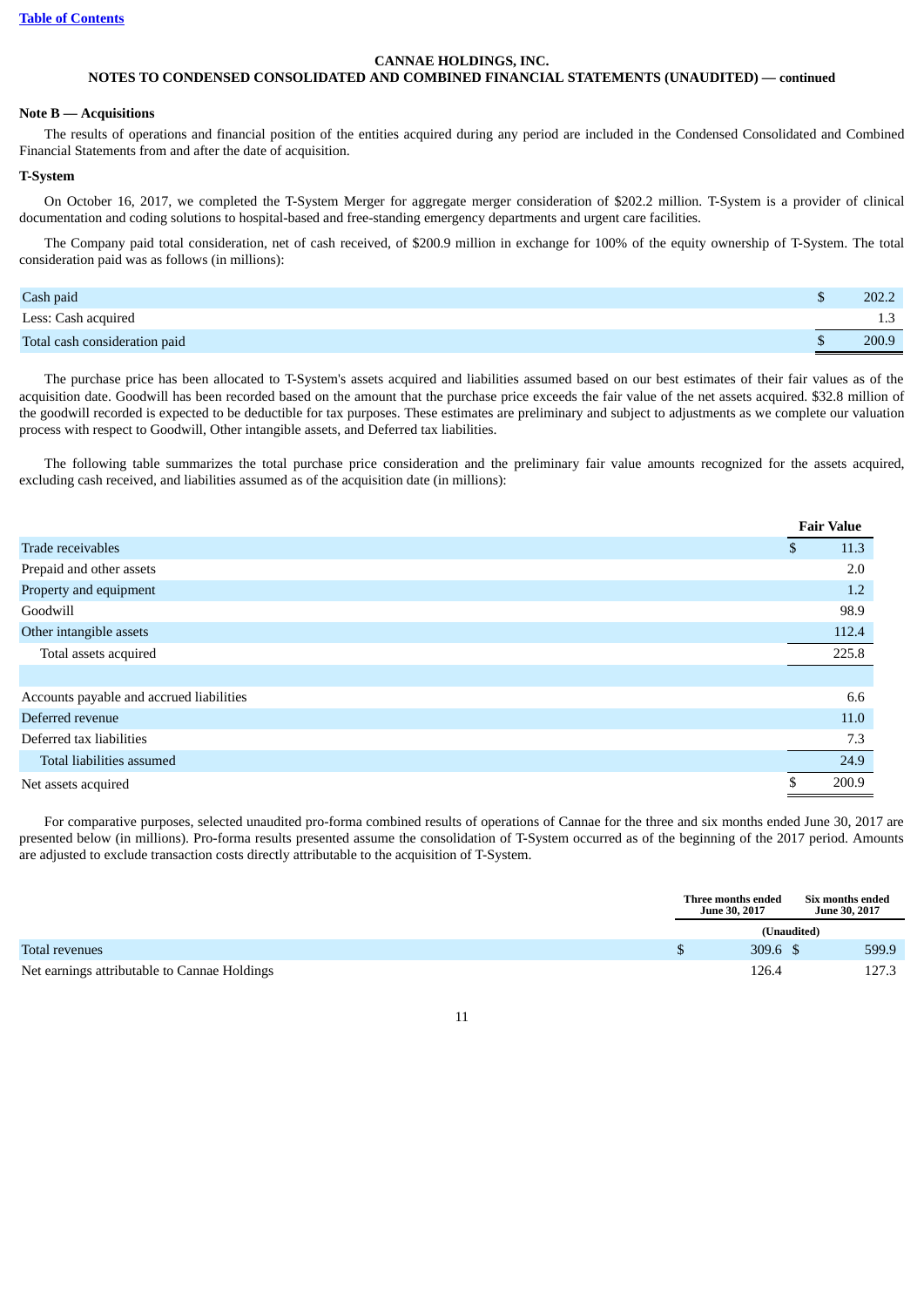## **NOTES TO CONDENSED CONSOLIDATED AND COMBINED FINANCIAL STATEMENTS (UNAUDITED) — continued**

The gross carrying values and weighted average estimated useful lives of property and equipment and other intangible assets acquired in the T-System acquisition consists of the following (dollars in millions):

|                               | <b>Gross Carrying Value</b> | <b>Weighted Average</b><br><b>Estimated Useful Life</b><br>(in years) |
|-------------------------------|-----------------------------|-----------------------------------------------------------------------|
| Property and equipment        | 1.2                         | $3 - 5$                                                               |
| Other intangible assets:      |                             |                                                                       |
| Customer relationships        | 55.2                        | 10                                                                    |
| Computer software             | 45.1                        | 9                                                                     |
| Tradename                     | 10.6                        | 10                                                                    |
| Noncompete agreement          | 1.5                         | 5                                                                     |
| Total other intangible assets | 112.4                       |                                                                       |
| Total                         | 113.6                       |                                                                       |

#### **Note C — Fair Value Measurements**

The fair value hierarchy established by the accounting standards on fair value measurements includes three levels which are based on the priority of the inputs to the valuation technique. The fair value hierarchy gives the highest priority to quoted prices in active markets for identical assets or liabilities (Level 1) and the lowest priority to unobservable inputs (Level 3). If the inputs used to measure the financial instruments fall within different levels of the hierarchy, the categorization is based on the lowest level input that is significant to the fair value measurement of the instrument. Financial assets and liabilities that are recorded in the Condensed Consolidated and Combined Balance Sheets are categorized based on the inputs to the valuation techniques as follows:

*Level 1.* Financial assets and liabilities whose values are based on unadjusted quoted prices for identical assets or liabilities in an active market that we have the ability to access.

*Level 2.* Financial assets and liabilities whose values are based on quoted prices in markets that are not active or model inputs that are observable either directly or indirectly for substantially the full term of the asset or liability.

*Level 3.* Financial assets and liabilities whose values are based on model inputs that are unobservable.

#### *Recurring Fair Value Measurements*

The following table presents our fair value hierarchy for those assets and liabilities measured at fair value on a recurring basis as of June 30, 2018 and December 31, 2017, respectively:

|                                               | June 30, 2018  |     |                |               |         |      |       |  |
|-----------------------------------------------|----------------|-----|----------------|---------------|---------|------|-------|--|
|                                               | <b>Level 1</b> |     | <b>Level 2</b> |               | Level 3 |      | Total |  |
|                                               |                |     |                | (In millions) |         |      |       |  |
| Assets:                                       |                |     |                |               |         |      |       |  |
| Fixed-maturity securities available for sale: |                |     |                |               |         |      |       |  |
| Corporate debt securities                     | \$             |     | - \$           |               | 21.6    | - \$ | 21.6  |  |
| Deferred compensation                         |                | 4.2 |                |               |         |      | 4.2   |  |
| Total assets                                  |                | 4.2 | - \$           | \$.           | 21.6    | -\$  | 25.8  |  |
| Liabilities:                                  |                |     |                |               |         |      |       |  |
| Deferred compensation                         | \$             | 4.2 | - \$           |               |         | -S   | 4.2   |  |
| <b>Total liabilities</b>                      |                | 4.2 | -S             |               |         |      | 4.2   |  |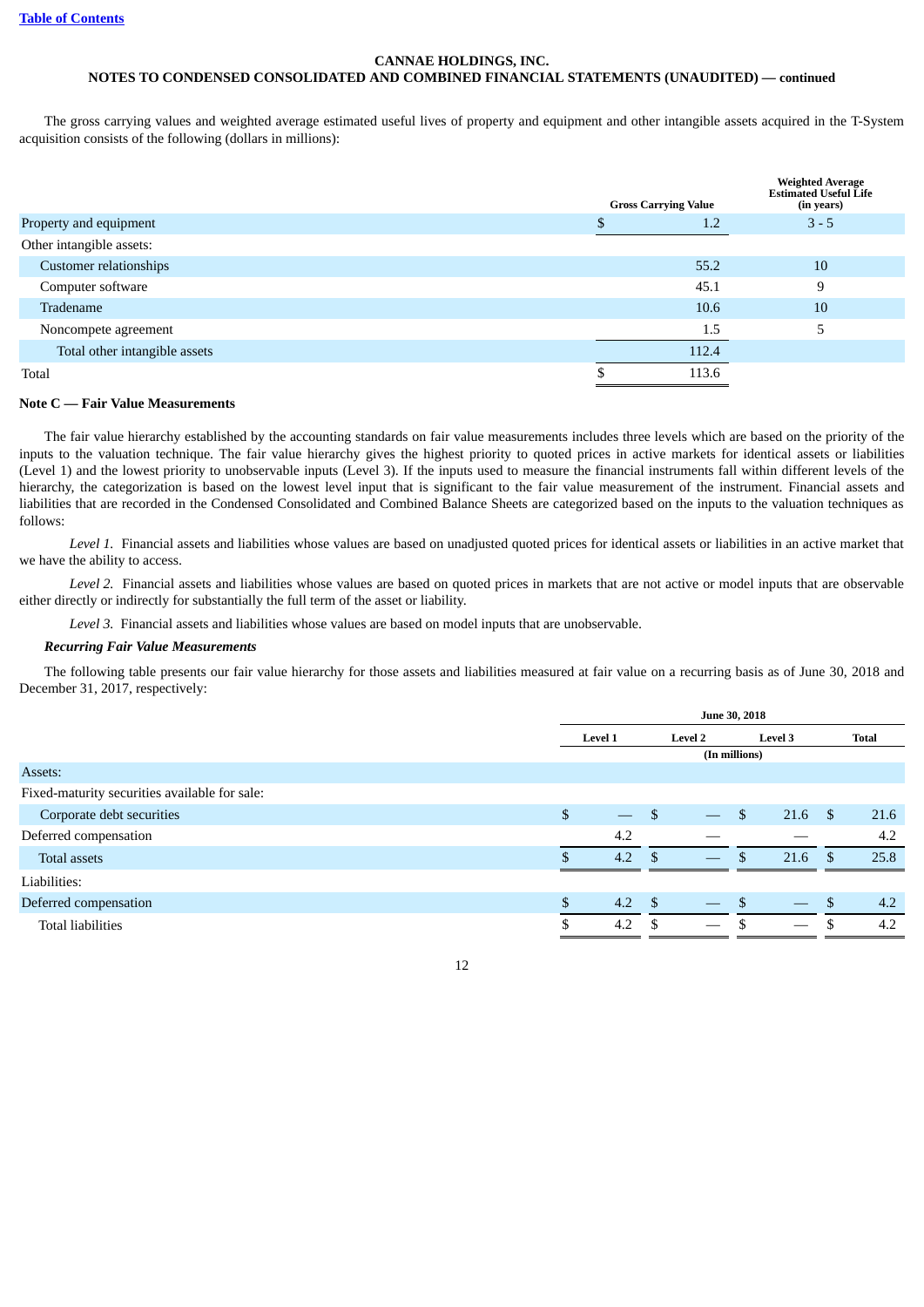|                                               | <b>December 31, 2017</b> |         |      |               |      |         |     |       |  |
|-----------------------------------------------|--------------------------|---------|------|---------------|------|---------|-----|-------|--|
|                                               |                          | Level 1 |      | Level 2       |      | Level 3 |     | Total |  |
|                                               |                          |         |      | (In millions) |      |         |     |       |  |
| Assets:                                       |                          |         |      |               |      |         |     |       |  |
| Fixed-maturity securities available for sale: |                          |         |      |               |      |         |     |       |  |
| Corporate debt securities                     | \$                       |         | \$   | 14.8          | - \$ |         | S   | 14.8  |  |
| <b>Equity securities</b>                      |                          | 17.7    |      |               |      |         |     | 17.7  |  |
| Deferred compensation                         |                          | 4.4     |      |               |      |         |     | 4.4   |  |
| Total assets                                  |                          | 22.1    | -\$  | 14.8          | -S   |         | \$. | 36.9  |  |
| Liabilities:                                  |                          |         |      |               |      |         |     |       |  |
| Deferred compensation                         | \$                       | 4.4     | - \$ |               | \$   |         | ٩   | 4.4   |  |
| <b>Total liabilities</b>                      | S                        | 4.4     | -\$  |               |      |         |     | 4.4   |  |

Our Level 3 fair value measurement for our fixed maturity securities available for sale are provided by a single third-party pricing service. We utilize one firm to value our Level 3 fixed-maturity securities available for sale. We utilize both an income approach and a contingent claims analysis in determining the fair value of our Level 3 fixed-maturity securities available for sale. The primary unobservable inputs utilized in this pricing methodology are the discount rate used. The discount rates used are based on company-specific risk premiums, public company comparable securities, and leveraged loan indices. The discount rate used in our determination of the fair value of our Level 3 fixed-maturity securities available for sale varies by security type and was 11.5% to 17.5% as of June 30, 2018. Based on the total fair value of our Level 3 fixed-maturity securities available for sale as of June 30, 2018, changes in the discount rate utilized will not result in a fair value significantly different than the amount recorded.

The following table presents a summary of the changes in the fair values of Level 3 assets, measured on a recurring basis, for the three and six months ended June 30, 2018.

|                                                             |    | Three months ended<br>June 30, 2018 |      | Six months ended<br>June 30, 2018 |  |                |
|-------------------------------------------------------------|----|-------------------------------------|------|-----------------------------------|--|----------------|
|                                                             |    | Corporate debt<br>securities        |      |                                   |  | Corporate debt |
|                                                             |    |                                     |      | securities                        |  |                |
| Fair value, beginning of period                             | \$ | 21.4                                | - \$ |                                   |  |                |
| Transfers from Level 2                                      |    |                                     |      | 21.4                              |  |                |
| Paid-in-kind dividends (1)                                  |    | 0.1                                 |      | 0.1                               |  |                |
| Accretion of original purchase discount (1)                 |    | 0.2                                 |      | 0.2                               |  |                |
| Net valuation loss included in other comprehensive earnings |    | (0.1)                               |      | (0.1)                             |  |                |
| Fair value, end of period                                   |    | 21.6                                | -8   | 21.6                              |  |                |
|                                                             |    |                                     |      |                                   |  |                |

(1) Included in Interest and investment income on the Condensed Consolidated and Combined Statements of Operations

Transfers into or out of the Level 3 fair value category occur when unobservable inputs become more or less significant to the fair value measurement or upon a change in valuation technique. For the six months ended June 30, 2018, transfers between Level 2 and Level 3 were based on changes in significance of unobservable inputs used associated with a change in the service provider and in the valuation technique used to value our corporate debt securities. The Company's policy is to recognize transfers between levels in the fair value hierarchy at the end of the reporting period which they occur.

We recorded no realized gains or losses in net earnings related to the change in fair value or sales of assets measured using Level 3 inputs in the three or six months ended June 30, 2018 or 2017.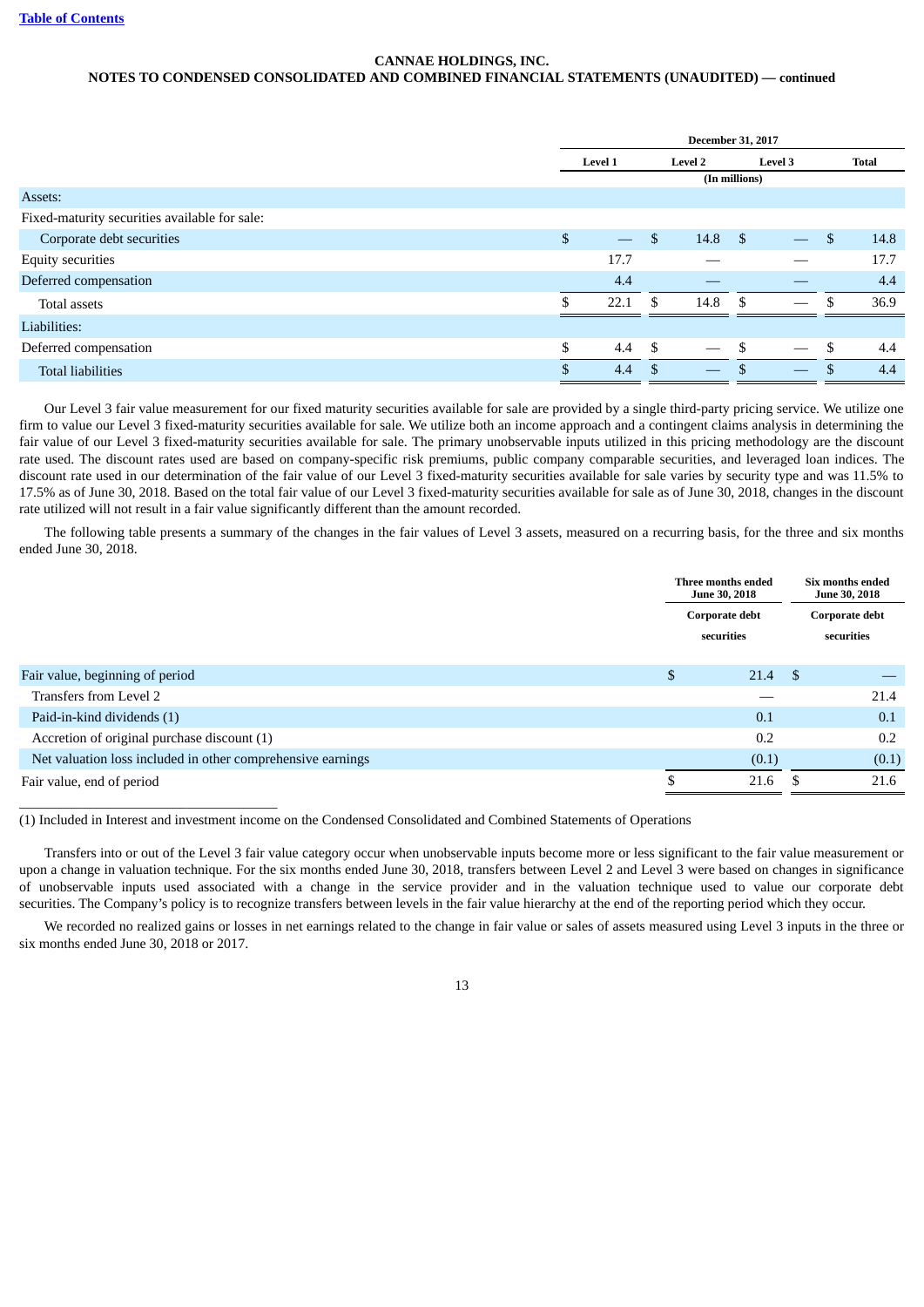# **NOTES TO CONDENSED CONSOLIDATED AND COMBINED FINANCIAL STATEMENTS (UNAUDITED) — continued**

As of December 31, 2017 and June 30, 2017, we held no material assets or liabilities measured at fair value using Level 3 inputs.

Our Level 2 fair value measurement for our fixed-maturity securities available for sale as of December 31, 2017 was provided by a third-party provider. We relied on one price for the instruments to determine the carrying amount of the asset on our balance sheet. A blended comparable public company and discounted cash flow analysis was utilized to determine the fair value. The inputs utilized in the analysis included observable measures such as benchmark yields, benchmark securities, and reference data including public company operating results and market research publications. Other factors considered included the bond's yield, its terms and conditions, or any other feature which may influence its risk and thus marketability, as well as relative credit information and relevant sector news. We reviewed the pricing methodologies for our Level 2 securities by obtaining an understanding of the valuation models and assumptions used by the third-party as well as independently comparing the resulting prices to other publicly available measures of fair value.

Additional information regarding the fair value of our investment portfolio is included in Note D.

Deferred compensation plan assets are comprised of various investment funds which are valued based upon their quoted market prices.

The carrying amounts of trade receivables and notes receivable approximate fair value due to their short-term nature. The fair value of our notes payable is included in Note F.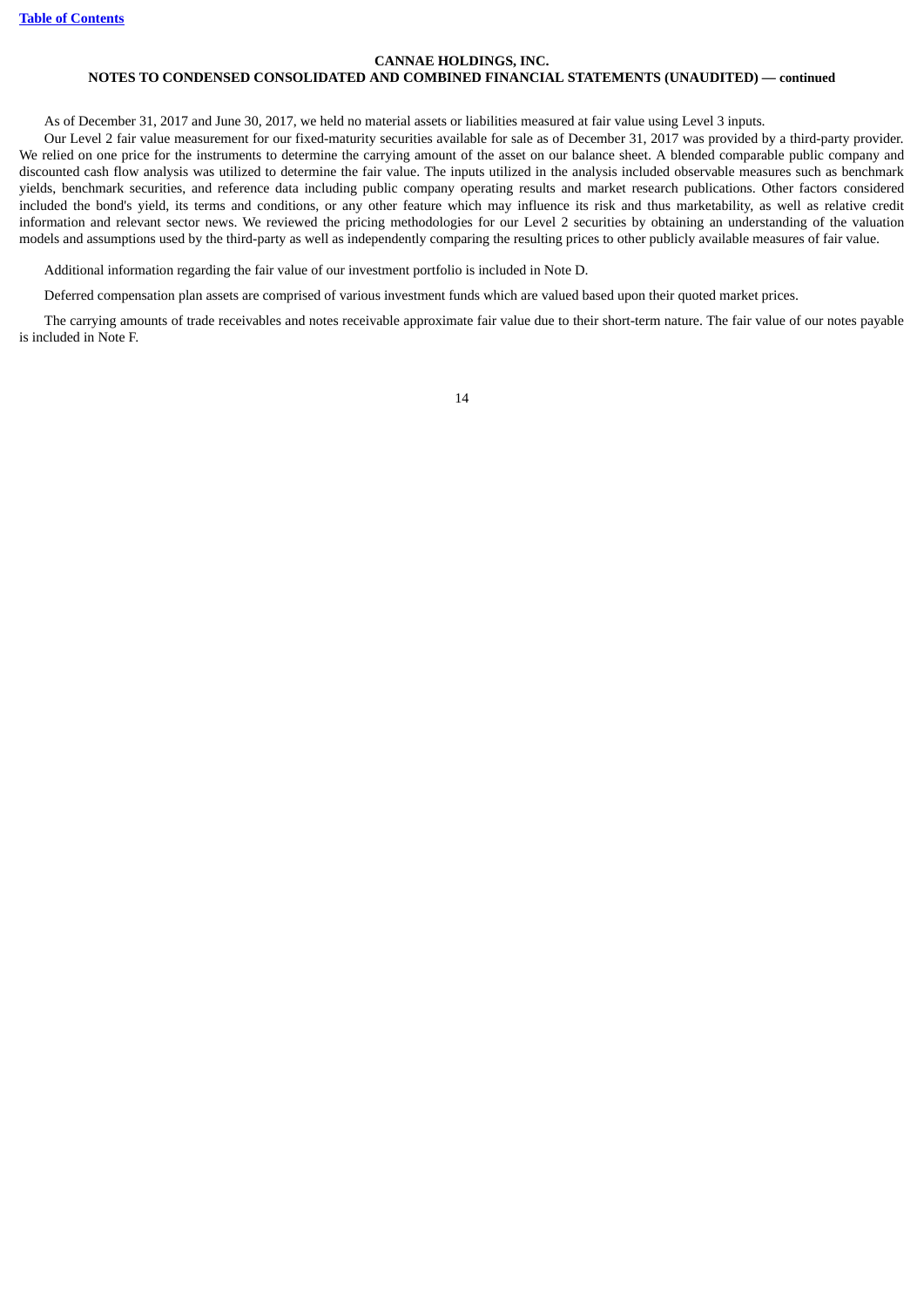# **NOTES TO CONDENSED CONSOLIDATED AND COMBINED FINANCIAL STATEMENTS (UNAUDITED) — continued**

## **Note D — Investments**

### *Available for Sale Securities*

The carrying amounts and fair values of our available for sale securities at June 30, 2018 and December 31, 2017 are as follows:

|                                               |                   |                   |                            | June 30, 2018            |                                    |  |                      |
|-----------------------------------------------|-------------------|-------------------|----------------------------|--------------------------|------------------------------------|--|----------------------|
|                                               | Carrying<br>Value | <b>Cost Basis</b> | <b>Unrealized</b><br>Gains |                          | <b>Unrealized</b><br><b>Losses</b> |  | Fair<br><b>Value</b> |
|                                               |                   |                   |                            | (In millions)            |                                    |  |                      |
| Fixed maturity securities available for sale: |                   |                   |                            |                          |                                    |  |                      |
| Corporate debt securities                     | 21.6              | 30.6              |                            | 2.5                      | (11.5)                             |  | 21.6                 |
| <b>Total</b>                                  | 21.6              | 30.6<br>\$.       | -S                         | 2.5                      | $(11.5)$ \$<br>.S                  |  | 21.6                 |
|                                               |                   |                   |                            | <b>December 31, 2017</b> |                                    |  |                      |
|                                               | Carrying<br>Value | <b>Cost Basis</b> | <b>Unrealized</b><br>Gains |                          | <b>Unrealized</b><br>Losses        |  | Fair<br>Value        |
|                                               |                   |                   |                            | (In millions)            |                                    |  |                      |
| Fixed maturity securities available for sale: |                   |                   |                            |                          |                                    |  |                      |
| Corporate debt securities                     | 14.8              | 26.3              |                            | 0.3                      | (11.8)                             |  | 14.8                 |
| <b>Equity securities</b>                      | 17.7              | 17.7              |                            | 0.3                      | (0.3)                              |  | 17.7                 |

The cost basis of fixed maturity securities available for sale includes an adjustment for amortized premium or discount since the date of purchase.

As of June 30, 2018 the fixed maturity securities in our investment portfolio had a maturity of greater than one year but less than five years. Expected maturities may differ from contractual maturities because certain borrowers have the right to call or prepay obligations with or without call or prepayment penalties.

Total \$ 32.5 \$ 44.0 \$ 0.6 \$ (12.1) \$ 32.5

Net unrealized losses on investment securities and the fair value of the related securities, aggregated by investment category and length of time that individual securities have been in a continuous unrealized loss position at June 30, 2018 and December 31, 2017 were as follows (in millions):

| <b>June 30, 2018</b>                  |      | <b>Less than 12 Months</b> |  |            |
|---------------------------------------|------|----------------------------|--|------------|
|                                       | Fair |                            |  | Unrealized |
|                                       |      | <b>Value</b>               |  | Losses     |
| Corporate debt securities             |      | 15.5                       |  | (11.5)     |
| Total temporarily impaired securities | \$   | 15.5                       |  | (11.5)     |
|                                       |      |                            |  |            |

| <b>December 31, 2017</b>              |       | <b>Less than 12 Months</b> |  |                   |
|---------------------------------------|-------|----------------------------|--|-------------------|
|                                       |       | Fair                       |  | <b>Unrealized</b> |
|                                       | Value |                            |  | Losses            |
| Corporate debt securities             |       | 14.3                       |  | (11.8)            |
| <b>Equity securities</b>              |       | 6.8                        |  | (0.3)             |
| Total temporarily impaired securities |       | 21.1                       |  | (12.1)            |

The unrealized losses for the corporate debt securities were primarily caused by industry volatility and declines in values of comparable public companies. We consider the unrealized losses related to these securities to be temporary rather than permanent changes in credit quality. We expect to recover the entire amortized cost basis of our temporarily impaired fixed maturity securities as we do not intend to sell these securities and we do not believe that we will be required to sell the fixed maturity securities before recovery of the cost basis. For these reasons, we do not consider these securities other-thantemporarily impaired at June 30, 2018.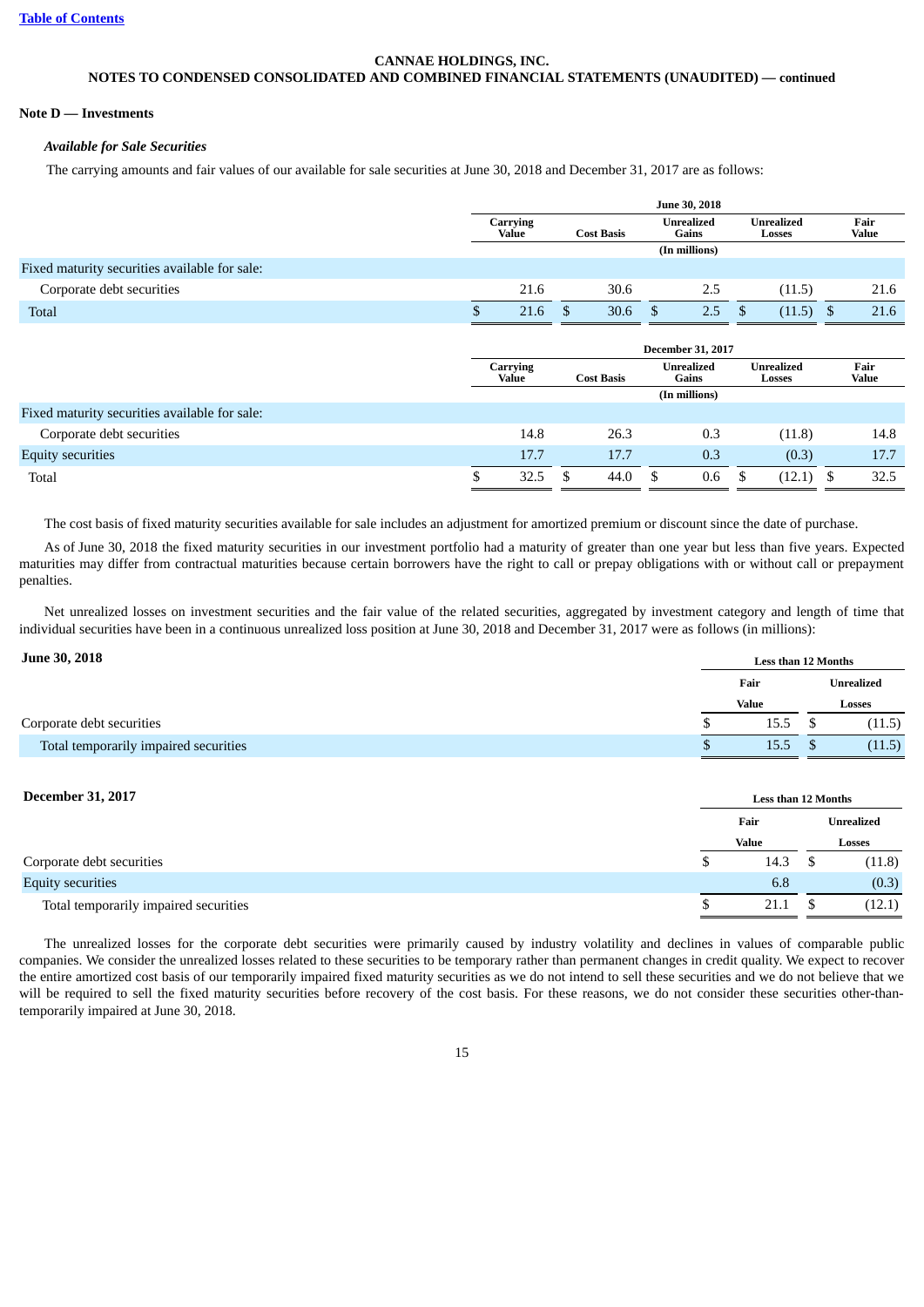## **NOTES TO CONDENSED CONSOLIDATED AND COMBINED FINANCIAL STATEMENTS (UNAUDITED) — continued**

It is reasonably possible that declines in fair value below cost not considered other-than-temporary in the current period could be considered to be other-thantemporary in a future period and earnings would be reduced to the extent of the impairment.

During the six months ended June 30, 2018, we sold equity securities for gross proceeds of \$17.7 million, resulting in realized gains of less than \$0.1 million. During the six months ended June 30, 2017, we sold equity securities for gross proceeds of \$31.6 million, resulting in realized gains of \$5.1 million. We sold no securities in the three months ended June 30, 2018 or June 30, 2017.

During the three and six months ended June 30, 2018 and 2017, we incurred no other-than-temporary impairment charges relating to securities available for sale.

As of June 30, 2018, we held no investments for which an other-than-temporary impairment had been previously recognized. It is possible that future events may lead us to recognize potential future impairment losses related to our investment portfolio and that unanticipated future events may lead us to dispose of certain investment holdings and recognize the effects of any market movements in our combined financial statements.

### *Investments in Unconsolidated Affiliates*

Investments in unconsolidated affiliates recorded using the equity method of accounting as of June 30, 2018 and December 31, 2017 consisted of the following (in millions):

|                              | <b>Ownership at June</b><br>30, 2018 | <b>June 30,</b><br>2018 |                          |   | December 31,<br>2017 |
|------------------------------|--------------------------------------|-------------------------|--------------------------|---|----------------------|
| Ceridian                     | $-$ % \$                             |                         | $\overline{\phantom{m}}$ | D | 324.9                |
| Ceridian II                  | $-$ %                                |                         |                          |   | 58.4                 |
| Ceridian HCM (CDAY)          | 27.0%                                |                         | 409.0                    |   |                      |
| Total investment in Ceridian |                                      |                         | 409.0                    |   | 383.3                |
| Other                        | various                              |                         | 70.6                     |   | 41.6                 |
| Total                        |                                      |                         | 479.6                    | S | 424.9                |

On March 30, 2016, Ceridian Holding II LLC ("Ceridian II"), an affiliate of Ceridian and Ceridian HCM, completed an offering of common stock (the "Offering") for aggregate proceeds of \$150.2 million. The proceeds of the Offering were used by Ceridian II to purchase shares of senior convertible preferred stock of Ceridian HCM, a wholly-owned subsidiary of Ceridian. As part of the Offering, FNF purchased a number of shares of common stock of Ceridian II equal to its pro-rata ownership in Ceridian.

As a result of an internal restructuring occurring upon the closing of the Ceridian IPO, Ceridian and Ceridian II were merged with and into Ceridian HCM and all ownership interests in Ceridian and Ceridian II were exchanged for common stock of Ceridian HCM.

Based on quoted market prices, the aggregate value of our ownership of Ceridian HCM common stock is \$1.2 billion as of June 30, 2018.

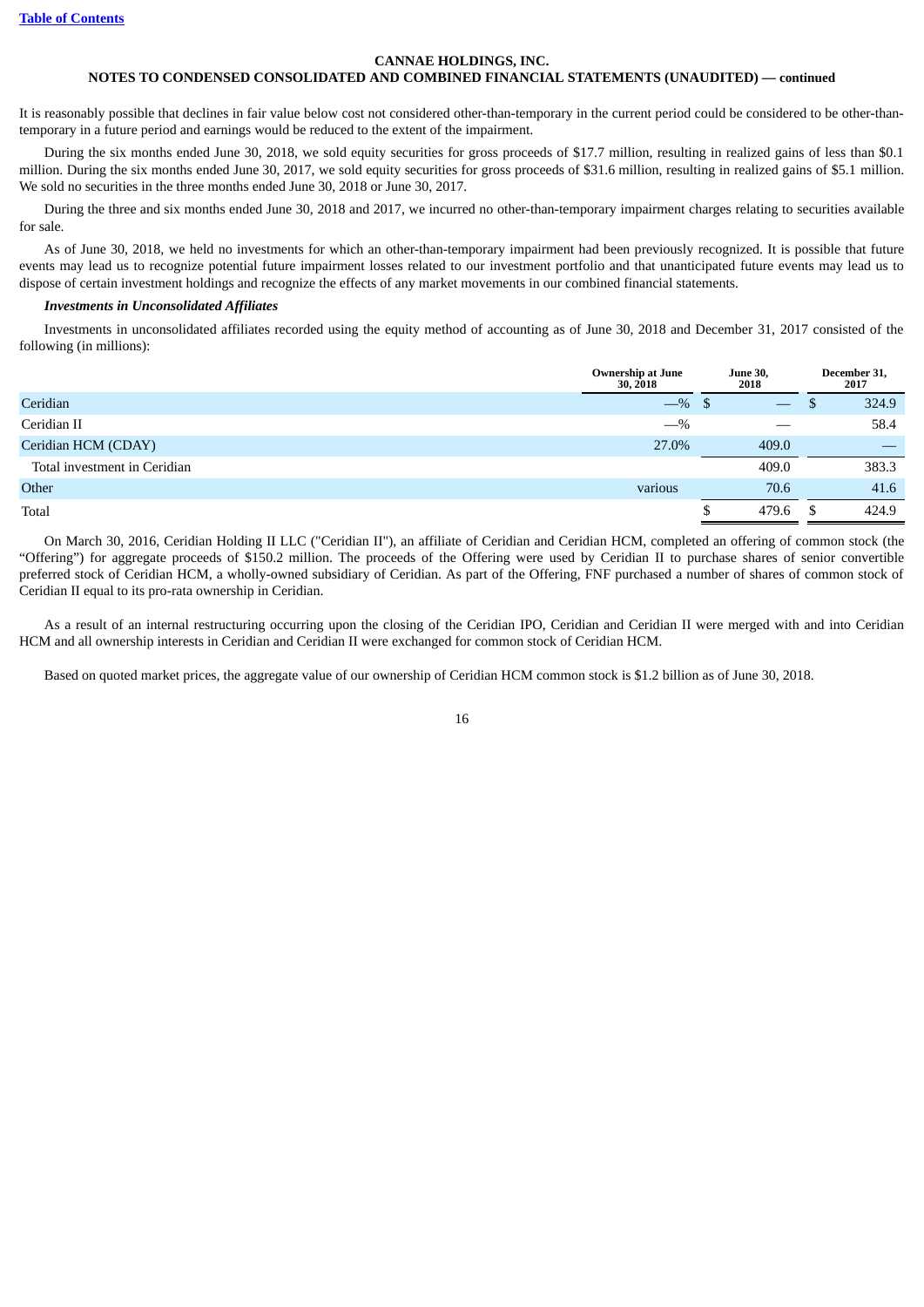Summarized financial information for Ceridian for the relevant dates and time periods included in Investments in unconsolidated affiliates and Equity in losses of unconsolidated affiliates in our Condensed Consolidated and Combined Balance Sheets and Statements of Operations, respectively, is presented below. As a result of the Ceridian IPO and associated internal restructuring of Ceridian HCM, financial information as of and for the three and six months ended June 30, 2018 below represents the operating results and financial position of Ceridian HCM and financial information as of December 31, 2017, and for the three and six months ended June 30, 2017, represents the operating results and financial position of Ceridian, adjusted to remove the effects of the discontinued operations of LifeWorks. See Note A for further discussion of Ceridian HCM's distribution of LifeWorks.

|                                                 |    | <b>June 30,</b><br>2018 |               | December 31,<br>2017 |
|-------------------------------------------------|----|-------------------------|---------------|----------------------|
|                                                 |    |                         | (In millions) |                      |
| Total current assets before customer funds      | \$ | 280.4                   | \$.           | 459.3                |
| Customer funds                                  |    | 3,703.9                 |               | 4,099.7              |
| Goodwill and other intangible assets, net       |    | 2,139.2                 |               | 2,167.5              |
| Other assets                                    |    | 101.9                   |               | 104.1                |
| Total assets                                    | S  | 6,225.4                 | \$            | 6,830.6              |
| Current liabilities before customer obligations | \$ | 135.3                   | \$            | 177.7                |
| <b>Customer obligations</b>                     |    | 3,728.3                 |               | 4,105.5              |
| Long-term obligations, less current portion     |    | 666.4                   |               | 1,119.8              |
| Other long-term liabilities                     |    | 181.6                   |               | 197.9                |
| <b>Total liabilities</b>                        |    | 4,711.6                 |               | 5,600.9              |
| Equity                                          |    | 1,513.8                 |               | 1,229.7              |
| Total liabilities and equity                    | \$ | 6,225.4                 |               | 6,830.6              |

|                          | Three months ended<br><b>June 30, 2018</b> |        | Three months ended<br><b>June 30, 2017</b> |               | Six months ended<br><b>June 30, 2018</b> |        | Six months ended<br>June 30, 2017 |        |
|--------------------------|--------------------------------------------|--------|--------------------------------------------|---------------|------------------------------------------|--------|-----------------------------------|--------|
|                          | (In millions)                              |        |                                            | (In millions) |                                          |        |                                   |        |
| Total revenues           |                                            | 179.3  |                                            | 157.5         |                                          | 366.5  |                                   | 324.9  |
| Loss before income taxes |                                            | (54.7) |                                            | (21.1)        |                                          | (49.6) |                                   | (31.6) |
| Net loss                 |                                            | (65.5) |                                            | (22.9)        |                                          | (67.6) |                                   | (34.1) |

#### *Short-term Investments*

Short-term investments consist primarily of commercial paper and short-duration U.S. agency securities which have an original maturity of greater than 90 days but less than one year. Short-term investments are carried at amortized cost, which approximates fair value.

## **Note E — Inventory**

Inventory consists of the following:

|                                    | <b>June 30,</b><br>2018 |               | December 31,<br>2017 |
|------------------------------------|-------------------------|---------------|----------------------|
|                                    |                         | (In millions) |                      |
| Bakery inventory:                  |                         |               |                      |
| Raw materials                      | \$<br>11.1              | - \$          | 9.1                  |
| Semi-finished and finished goods   | 17.6                    |               | 7.5                  |
| Packaging                          | 2.9                     |               | 2.8                  |
| Obsolescence reserve               | (0.6)                   |               | (0.6)                |
| Total bakery inventory             | 31.0                    |               | 18.8                 |
| Other restaurant-related inventory | 10.1                    |               | 10.9                 |
| Other                              | 0.3                     |               |                      |
| Total inventory                    | \$<br>41.4              |               | 29.7                 |

#### **Note F — Notes Payable**

Notes payable consists of the following:

| лине эо,<br>2018 | Deceniber 51,<br>2017 |
|------------------|-----------------------|
|                  | (In millions)         |
| S                | 84.2                  |
|                  | 38.0                  |
| 12.0             | 12.1                  |
|                  |                       |
| 0.4              | 0.6                   |
|                  |                       |

**June 30,**

**December 31,**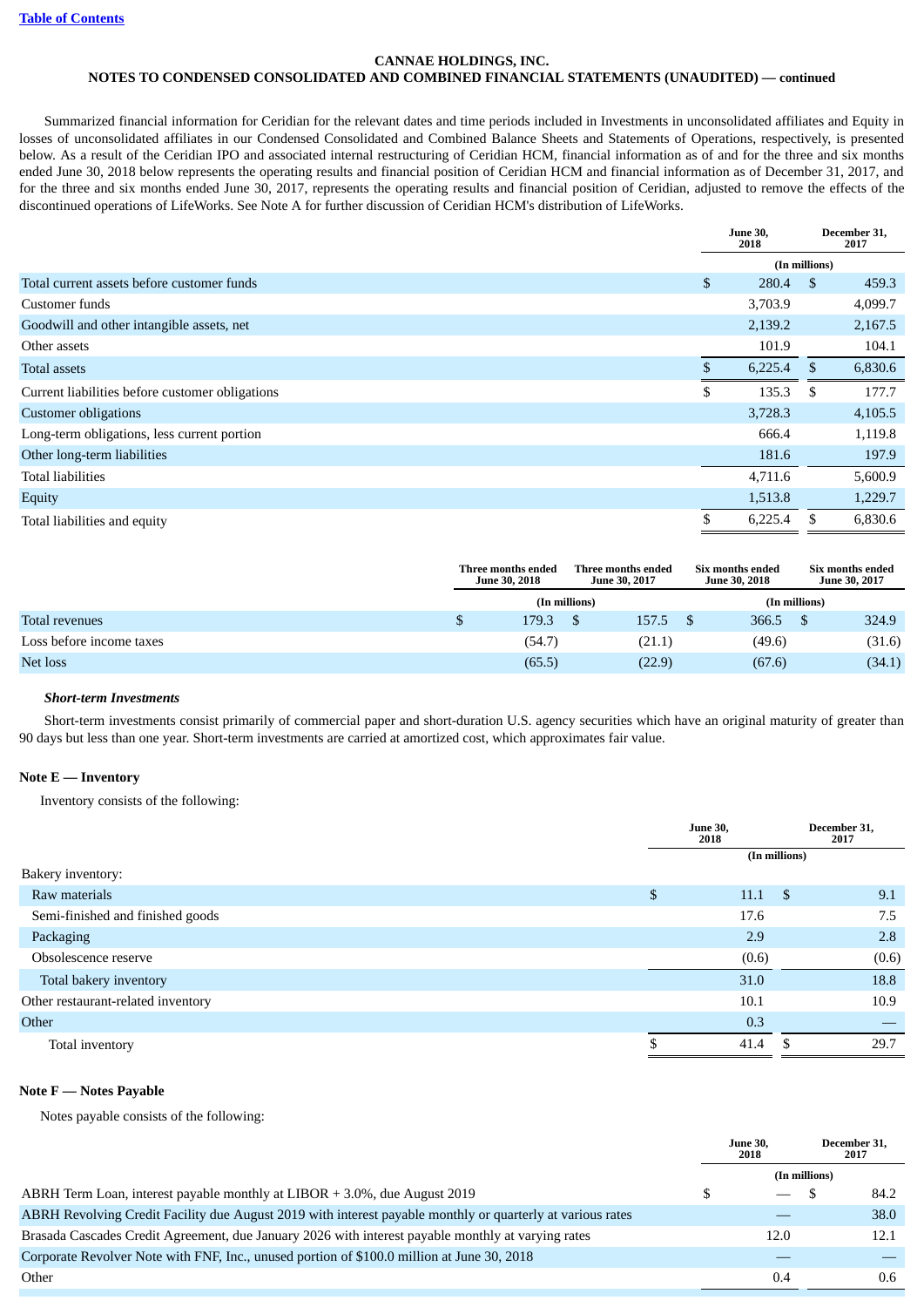| Notes payable, total         | 12.4 | 134.9 |
|------------------------------|------|-------|
| Less: Notes payable, current |      | 122.2 |
| Notes payable, long term     |      | 12.7  |

At June 30, 2018 the carrying value of our outstanding notes payable approximates fair value. The carrying values of the variable rate notes pursuant to the Brasada Cascades Credit Agreement approximate fair value as they are variable rate instruments with short reset periods (either monthly or quarterly) which reflect current market rates. The revolving credit facilities are considered Level 2 financial liabilities. The fixed-rate note pursuant to the Cascades Credit Agreement approximates fair value as of June 30, 2018.

On January 29, 2016, FNF NV Brasada, LLC, an Oregon limited liability company and majority-owned subsidiary of Cannae, entered into a credit agreement with an aggregate borrowing capacity of \$17.0 million (the "Cascades Credit Agreement") with Bank of the Cascades, an Oregon state-chartered commercial bank ("Bank of the Cascades"), as lender. The material terms of the Cascades Credit Agreement are set forth in our Annual Report on Form 10-K for the year ended December 31, 2017. As of June 30, 2018, the variable rate notes incurred interest at 4.33%, and there is \$0.8 million available to be drawn on the Line of Credit Loan.

On August 19, 2014, ABRH entered into a credit agreement (the "ABRH Credit Facility") with Wells Fargo Bank, National Association as administrative agent, Swingline Lender and Issuing Lender (the "ABRH Administrative Agent"), Bank of America, N.A. as syndication agent and the other financial institutions party thereto. The ABRH Credit Facility was amended on February 24, 2017. The material terms of the ABRH Credit Facility are set forth in our Annual Report on Form 10-K for the year ended December 31, 2017. In March 2018, the ABRH Credit Facility was assigned to Cannae and the outstanding balance was paid off in its entirety. Subsequent to the assignment, Cannae and ABRH entered into an amendment to the Credit Facility to increase the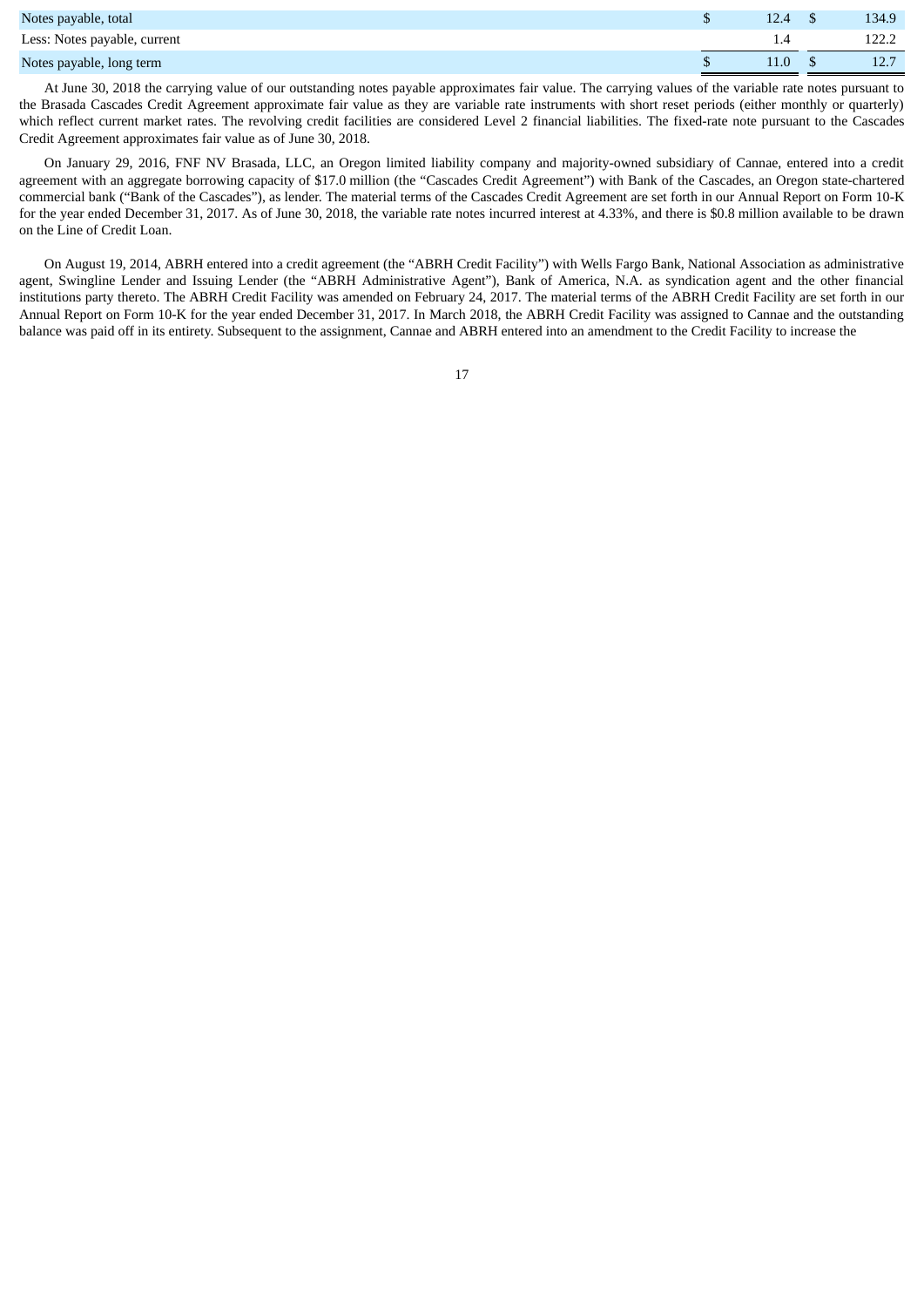# **NOTES TO CONDENSED CONSOLIDATED AND COMBINED FINANCIAL STATEMENTS (UNAUDITED) — continued**

interest rate to 10%, suspend the financial covenants until March 31, 2019 and require ABRH to pay to Cannae an amendment fee equal to 2% of the outstanding loan balance.

On June 30, 2014, FNF Group issued to Fidelity National Financial Ventures, LLC ("FNFV, LLC"), a former subsidiary of FNFV Group, a revolver note in an aggregate principal amount of up to \$100.0 million (the "Revolver Note"), pursuant to FNF's revolving credit facility. On November 17, 2017, FNF issued to Cannae a revolver note in aggregate principal amount of up to \$100.0 million (the "FNF Revolver") which replaced the Revolver Note. The material terms of the FNF Revolver are set forth in our Annual Report on Form 10-K for the year ended December 31, 2017. As of June 30, 2018, we have not made any borrowings under the FNF Revolver.

Gross principal maturities of notes payable at June 30, 2018 are as follows (in millions):

| 2018 (remaining) | Φ | 1.1  |
|------------------|---|------|
| 2019             |   | 0.7  |
| 2020             |   | 0.6  |
| 2021             |   | 0.6  |
| 2022             |   | 0.5  |
| Thereafter       |   | 9.0  |
|                  |   | 12.5 |

#### **Note G — Commitments and Contingencies**

### *Legal Contingencies*

In the ordinary course of business, we are involved in various pending and threatened litigation and regulatory matters related to our operations, some of which include claims for punitive or exemplary damages. Our ordinary course litigation includes purported class action lawsuits, which make allegations related to various aspects of our business. From time to time, we also receive requests for information from various state and federal regulatory authorities, some of which take the form of civil investigative demands or subpoenas. Some of these regulatory inquiries may result in the assessment of fines for violations of regulations or settlements with such authorities requiring a variety of remedies. We believe that no actions, other than those discussed below, depart from customary litigation or regulatory inquiries incidental to our business.

Our Restaurant Group companies are a defendant from time to time in various legal proceedings arising in the ordinary course of business, including claims relating to injury or wrongful death under "dram shop" laws that allow a person to sue us based on any injury caused by an intoxicated person who was wrongfully served alcoholic beverages at one of the restaurants; individual and purported class or collective action claims alleging violation of federal and state employment, franchise and other laws; and claims from guests or employees alleging illness, injury or other food quality, health or operational concerns. Our Restaurant Group companies are also subject to compliance with extensive government laws and regulations related to employment practices and policies and the manufacture, preparation, and sale of food and alcohol. We may also become subject to lawsuits and other proceedings, as well as card network fines and penalties, arising out of the actual or alleged theft of our customers' credit or debit card information.

We review lawsuits and other legal and regulatory matters (collectively "legal proceedings") on an ongoing basis when making accrual and disclosure decisions. When assessing reasonably possible and probable outcomes, management bases its decision on its assessment of the ultimate outcome assuming all appeals have been exhausted. For legal proceedings in which it has been determined that a loss is both probable and reasonably estimable, a liability based on known facts and which represents our best estimate is recorded. As of June 30, 2018 and December 31, 2017, we had \$0.4 million and \$0.2 million, respectively, accrued for legal proceedings. Actual losses may materially differ from the amounts recorded and the ultimate outcome of our pending legal proceedings is generally not yet determinable. While some of these matters could be material to our operating results or cash flows for any particular period if an unfavorable outcome results, at present we do not believe that the ultimate resolution of currently pending legal proceedings, either individually or in the aggregate, will have a material adverse effect on our financial condition, results of operations or cash flows.

O'Charley's is the defendant in a lawsuit, Otis v. O'Charley's, LLC, filed on July 13, 2016, in U.S. District Court, Central District of Illinois. The lawsuit purports to bring a national class action on behalf of all O'Charley's servers and bartenders under the Fair Labor Standards Act and similar state laws. The complaint alleges that O'Charley's failed to pay plaintiffs the applicable minimum wage and overtime by requiring tipped employees to: (a) spend more than twenty percent of their time performing non-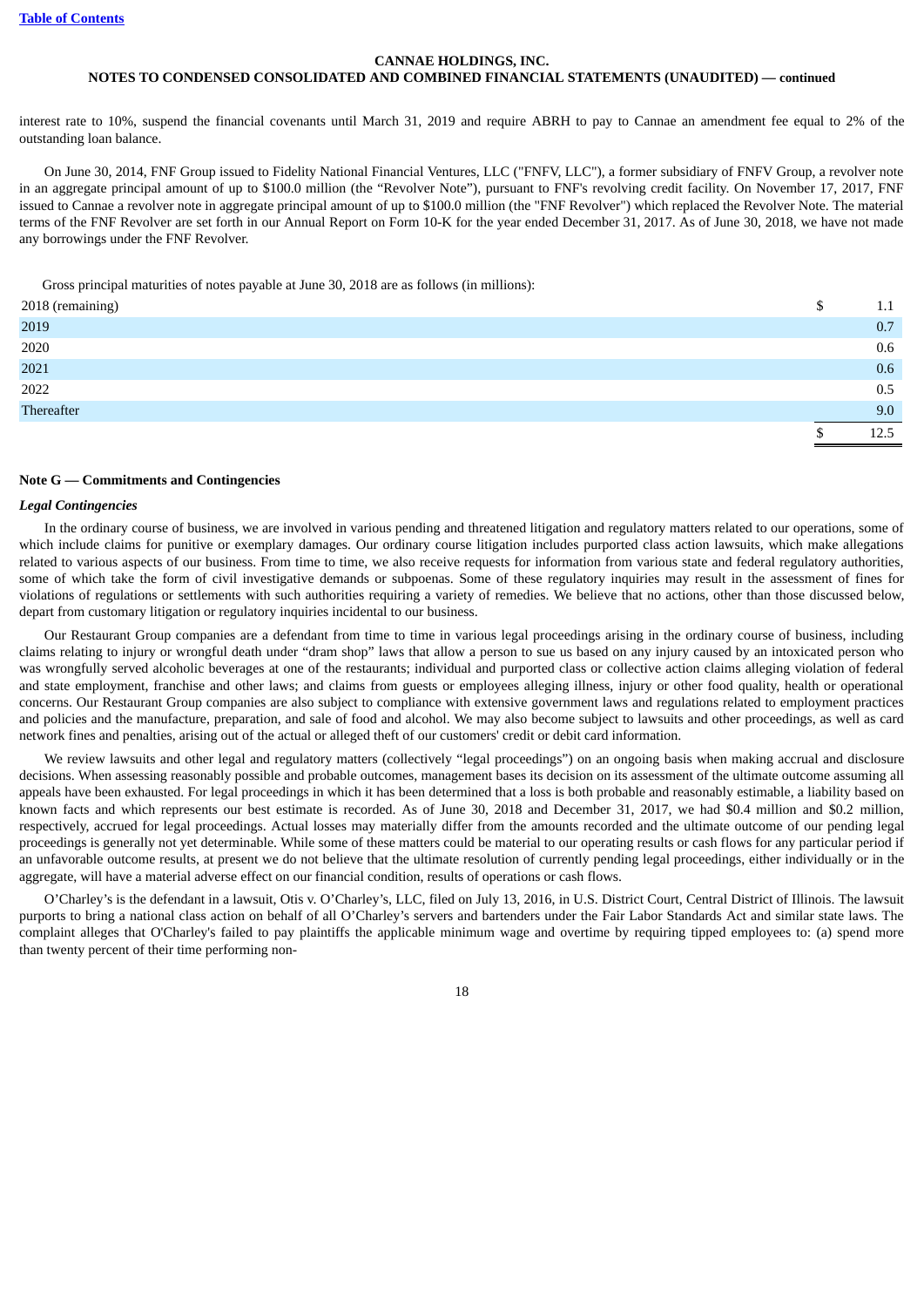## **NOTES TO CONDENSED CONSOLIDATED AND COMBINED FINANCIAL STATEMENTS (UNAUDITED) — continued**

tipped duties, including dish washing, food preparation, cleaning, maintenance, and other "back of the house" duties; and (b) perform "off the clock" work. Plaintiffs seek damages and declaratory relief. The named plaintiffs and members of the putative class are parties to employment agreements with O'Charley's that provide, inter alia, for individual arbitration of potential claims and disputes. On October 25, 2016, the District Court entered an Order staying all proceedings in the Otis case pending the United States Supreme Court's resolution of certain petitions for certiorari filed in several Circuit Courts of Appeals cases that address the issue of whether agreements between employers and employees to arbitrate disputes on an individual basis are enforceable under the Federal Arbitration Act. The Order provides that, if certiorari is granted in any of the Circuit Courts of Appeals cases, the stay of the Otis case will continue until the Supreme Court reaches a final decision on the merits in the cases. On January 13, 2017, the Supreme Court granted certiorari in three of the Circuit Courts of Appeals cases that address the enforceability of arbitration agreements. On May 21, 2018, the Supreme Court ruled on the issue, holding that class-action waivers in employment arbitration agreements are enforceable. The District Court has continued the stay pending the completion of arbitration proceedings, which have not yet commenced.

#### *Operating Leases*

Future minimum operating lease payments as of June 30, 2018 are as follows (in millions):

| 2018 (remaining)                              | S | 30.8  |
|-----------------------------------------------|---|-------|
| 2019                                          |   | 58.9  |
| 2020                                          |   | 52.6  |
| 2021                                          |   | 45.6  |
| 2022                                          |   | 34.8  |
| Thereafter                                    |   | 136.5 |
| Total future minimum operating lease payments |   | 359.2 |

#### *Unconditional Purchase Obligations*

The Restaurant Group has unconditional purchase obligations with various vendors. These purchase obligations are primarily food and beverage obligations with fixed commitments in regards to the time period of the contract and the quantities purchased with annual price adjustments that can fluctuate. We used both historical and projected volume and pricing as of June 30, 2018 to determine the amount of the obligations.

Purchase obligations as of June 30, 2018 are as follows (in millions):

| 2018 (remaining)           | \$<br>126.7 |
|----------------------------|-------------|
| 2019                       | 36.7        |
| 2020                       | 21.1        |
| 2021                       | 8.5         |
| 2022                       | 3.3         |
| Thereafter                 | 3.6         |
| Total purchase commitments | 199.9       |

#### *DNB Acquisition*

In connection with the DNB Acquisition, we entered into an equity commitment letter (the "Equity Commitment Letter"), a limited guarantee agreement (the "Limited Guarantee"), and a letter (the "Letter").

#### *Equity Commitment Letter*

On August 8, 2018, we entered into the Equity Commitment Letter with Parent, pursuant to which the Company has committed, on the terms and subject to the conditions set forth therein, at the closing of the Merger (the "Closing"), to purchase, directly or indirectly, common equity of Parent for an aggregate purchase price equal to \$900.0 million (the "Equity Commitment"), subject to certain reductions for syndication sales to other investors as prescribed by the Letter (the terms of which are described more fully under "Letter" below). The Equity Commitment, together with the equity commitments of other members of the Consortium and other funding as contemplated by the Merger Agreement, will be used by Parent, to fund, directly or indirectly, the Merger, to the extent necessary.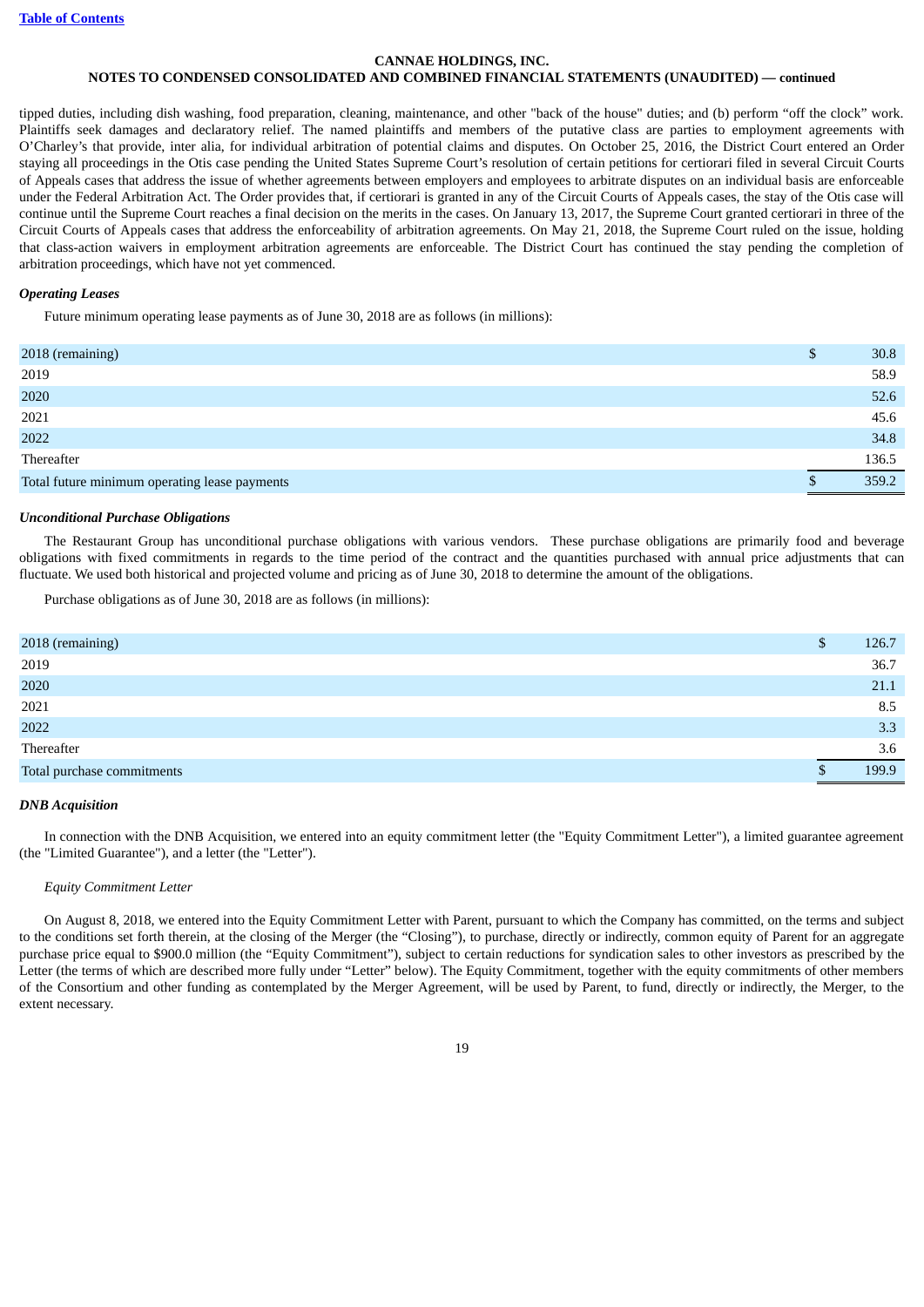## **NOTES TO CONDENSED CONSOLIDATED AND COMBINED FINANCIAL STATEMENTS (UNAUDITED) — continued**

The obligation of the Company to fund the Equity Commitment will terminate automatically and immediately upon the earliest to occur of certain events including principally (a) the Closing (upon funding), (b) the termination of the Merger Agreement in accordance with its terms, or (c) Dun & Bradstreet or any of its affiliates or representatives asserting any claim, subject to certain exceptions, against the Company in connection with the Merger Agreement or any of the transactions contemplated by the Equity Commitment Letter, Limited Guarantee, or the Merger Agreement.

#### *Limited Guarantee*

In addition, on August 8, 2018, the Company executed a Limited Guarantee in favor of Dun & Bradstreet to guarantee payment of 46.31% of certain termination fees, summarized below, and other expenses payable by Parent in the event that the Merger Agreement is terminated pursuant to certain provisions of the Merger, subject to the terms and conditions set forth therein.

The Merger Agreement includes the following termination rights and related termination fees, which are subject to the provisions of the Limited Guarantee:

• if the Merger Agreement is terminated by Dun & Bradstreet (i) because Parent or Merger Sub have breached their respective representations, warranties, covenants or other agreements in the Merger Agreement in certain circumstances and have failed to cure such breach within a certain period or (ii) because Parent has failed to consummate the Merger pursuant to the Merger Agreement notwithstanding the satisfaction or waiver of the conditions to Parent's and Merger Sub's obligations to do so and certain notice of such failure from Dun & Bradstreet to Parent, then Parent will be required to pay Dun & Bradstreet a termination fee equal to \$380.1 million and

• if the Merger Agreement is terminated in certain circumstances related to the failure to receive certain regulatory approvals, then Parent will be required to pay Dun & Bradstreet a termination fee equal to \$380.1 million.

#### *Letter*

In connection with the execution of the Merger Agreement, we entered into the Letter with Parent. The terms of the Letter stipulate that the Company, as soon as reasonably practicable following the execution of the Merger Agreement, shall use reasonable best efforts, in collaboration with Parent, to syndicate at least \$600.0 million of the Equity Commitment to other investors, subject to certain qualifications set forth therein. In addition, the Letter places certain restrictions on the Company's ability to sell or pledge any of our 37,135,921 shares of Ceridian other than for the purposes of funding the Equity Commitment, along with other restrictions.

The obligations of the Company under the Letter will terminate automatically and immediately upon the earliest to occur of: (a) the Closing; (b) the reduction of the Equity Commitment to \$300.0 million or less, subject to certain terms and conditions stipulated in the Side Letter; and (c) the termination of the Company's obligation to fund the Equity Commitment (as defined in the Equity Commitment Letter) pursuant to the terms of the Equity Commitment Letter. Additionally, the Company shall remain the primary obligor for the Equity Commitment (including to the extent syndicated) until the earlier of (i) the Closing and (ii) the termination of our obligation to fund the Equity Commitment pursuant to the terms of the Equity Commitment Letter. We are permitted to have our syndicated investors enter into an equity commitment with Parent or the Company.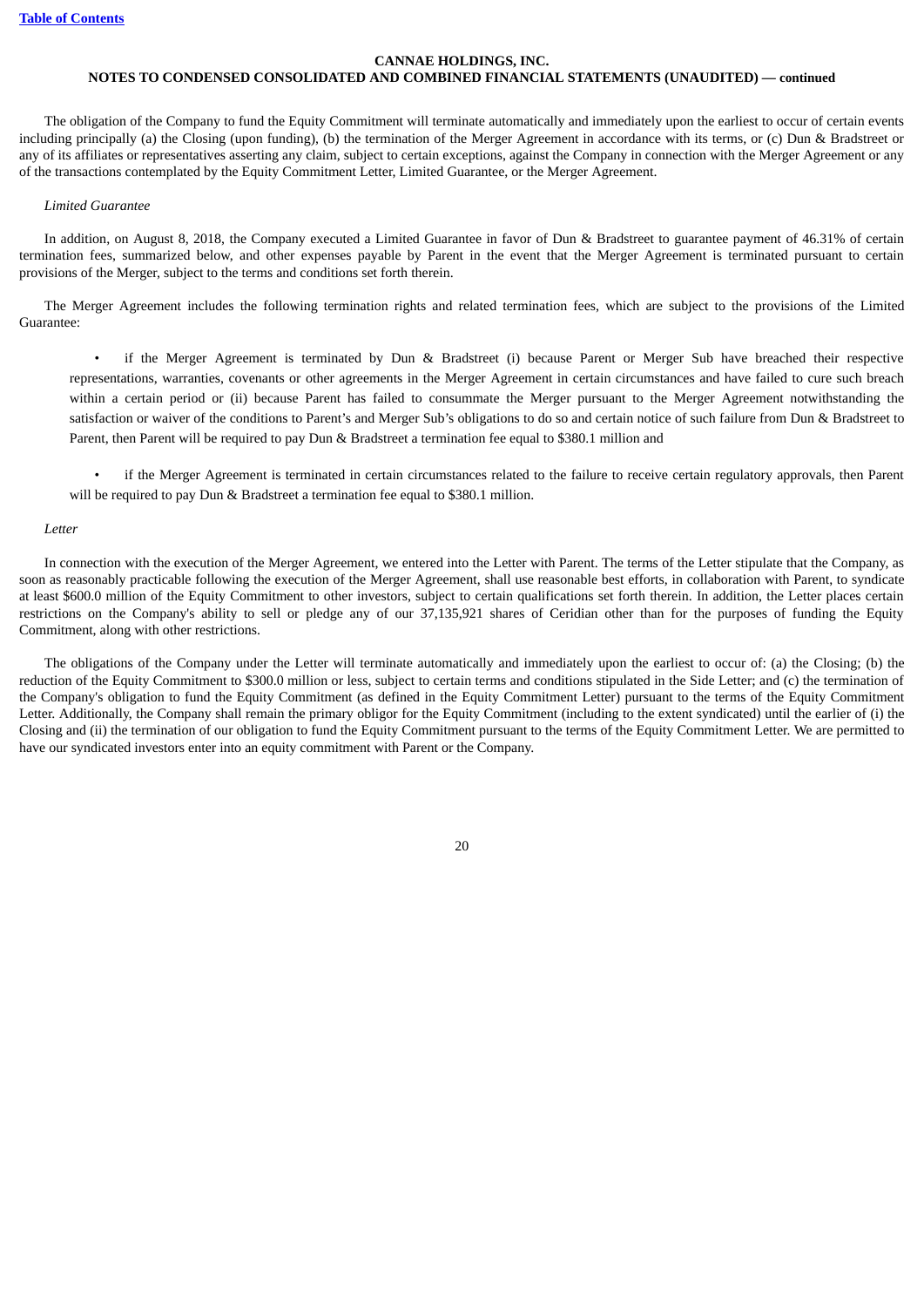# **NOTES TO CONDENSED CONSOLIDATED AND COMBINED FINANCIAL STATEMENTS (UNAUDITED) — continued**

## **Note H — Segment Information**

Summarized financial information concerning our reportable segments is shown in the following tables.

As of and for the three months ended June 30, 2018:

|                                                                                                                                 | Restaurant<br>T-System<br>Group |       | Corporate and<br>Ceridian<br>Other |       | Ceridian<br>Elimination |         |     | <b>Total</b> |    |            |    |         |
|---------------------------------------------------------------------------------------------------------------------------------|---------------------------------|-------|------------------------------------|-------|-------------------------|---------|-----|--------------|----|------------|----|---------|
|                                                                                                                                 |                                 |       |                                    |       |                         |         |     |              |    |            |    |         |
| Restaurant revenues                                                                                                             | \$                              | 276.2 | $\mathbf{s}$                       |       |                         |         |     |              | \$ |            |    | 276.2   |
| Other operating revenues                                                                                                        |                                 |       |                                    | 16.4  |                         | 179.3   |     | 11.3         |    | (179.3)    |    | 27.7    |
| Revenues from external customers                                                                                                |                                 | 276.2 |                                    | 16.4  |                         | 179.3   |     | 11.3         |    | (179.3)    |    | 303.9   |
| Interest and investment income, including realized gains and losses                                                             |                                 | 1.4   |                                    |       |                         |         |     | 66.7         |    |            |    | 68.1    |
| <b>Total revenues</b>                                                                                                           |                                 | 277.6 |                                    | 16.4  |                         | 179.3   |     | 78.0         |    | (179.3)    |    | 372.0   |
| Depreciation and amortization                                                                                                   |                                 | 10.7  |                                    | 4.1   |                         | 14.2    |     | 0.5          |    | (14.2)     |    | 15.3    |
| Interest expense                                                                                                                |                                 | (3.8) |                                    | (1.5) |                         | (43.4)  |     | 5.1          |    | 43.4       |    | (0.2)   |
| (Loss) earnings from continuing operations, before income taxes and equity in earnings (losses) of<br>unconsolidated affiliates |                                 | (5.9) |                                    | (1.4) |                         | (54.7)  |     | 8.3          |    | 54.7       |    | 1.0     |
| Income tax (benefit) expense                                                                                                    |                                 |       |                                    | (0.3) |                         | 1.1     |     | 3.1          |    | (1.1)      |    | 2.8     |
| (Loss) earnings from continuing operations, before equity in earnings (losses) of unconsolidated<br>affiliates                  |                                 | (5.9) |                                    | (1.1) |                         | (55.8)  |     | 5.2          |    | 55.8       |    | (1.8)   |
| Equity in earnings (losses) of unconsolidated affiliates                                                                        |                                 |       |                                    |       |                         |         |     | 0.1          |    | (19.7)     |    | (19.6)  |
| (Loss) earnings from continuing operations                                                                                      |                                 | (5.9) |                                    | (1.1) |                         | (55.8)  |     | 5.3          |    | 36.1       |    | (21.4)  |
| Assets                                                                                                                          | \$.                             | 477.5 | \$.                                | 221.9 | \$                      | 6,225.4 | \$. | 660.5        | £. | (6, 225.4) | S. | 1,359.9 |
| Goodwill                                                                                                                        |                                 | 103.1 |                                    | 98.9  |                         | 1,942.6 |     |              |    | (1,942.6)  |    | 202.0   |

As of and for the three months ended June 30, 2017:

|                                                                                                                                 |              | Restaurant<br>Group |     | Ceridian | Corporate<br>and Other |        | Ceridian<br>Elimination |           |   | <b>Total</b> |
|---------------------------------------------------------------------------------------------------------------------------------|--------------|---------------------|-----|----------|------------------------|--------|-------------------------|-----------|---|--------------|
|                                                                                                                                 |              |                     |     |          |                        |        |                         |           |   |              |
| Restaurant revenues                                                                                                             | $\mathbb{S}$ | 287.6               | \$. |          | $\mathbf{s}$           |        | \$                      |           |   | 287.6        |
| Other operating revenues                                                                                                        |              |                     |     | 157.5    |                        | 7.9    |                         | (157.5)   |   | 7.9          |
| Revenues from external customers                                                                                                |              | 287.6               |     | 157.5    |                        | 7.9    |                         | (157.5)   |   | 295.5        |
| Interest and investment income, including realized gains and losses                                                             |              |                     |     |          |                        | 1.3    |                         |           |   | 1.3          |
| <b>Total revenues</b>                                                                                                           |              | 287.6               |     | 157.5    |                        | 9.2    |                         | (157.5)   |   | 296.8        |
| Depreciation and amortization                                                                                                   |              | 11.0                |     | 13.0     |                        | 0.6    |                         | (13.0)    |   | 11.6         |
| Interest expense                                                                                                                |              | (1.2)               |     | (22.0)   |                        | (0.2)  |                         | 22.0      |   | (1.4)        |
| (Loss) earnings from continuing operations, before income taxes and equity in earnings (losses) of unconsolidated<br>affiliates |              | (1.6)               |     | (21.1)   |                        | (33.8) |                         | 21.1      |   | (35.4)       |
| Income tax expense (benefit)                                                                                                    |              |                     |     | 1.9      |                        | (22.6) |                         | (1.9)     |   | (22.6)       |
| (Loss) earnings from continuing operations, before equity in earnings (losses) of unconsolidated affiliates                     |              | (1.6)               |     | (23.0)   |                        | (11.2) |                         | 23.0      |   | (12.8)       |
| Equity in earnings (losses) of unconsolidated affiliates                                                                        |              | 0.1                 |     |          |                        | 1.0    |                         | (7.9)     |   | (6.8)        |
| (Loss) earnings from continuing operations                                                                                      |              | (1.5)               |     | (23.0)   |                        | (10.2) |                         | 15.1      |   | (19.6)       |
| Assets                                                                                                                          | <b>S</b>     | 500.8               | \$. | 6,502.7  | <sup>\$</sup>          | 918.2  | .S                      | (6,502.7) | S | 1,419.0      |
| Goodwill                                                                                                                        |              | 103.1               |     | 1,948.0  |                        |        |                         | (1,948.0) |   | 103.1        |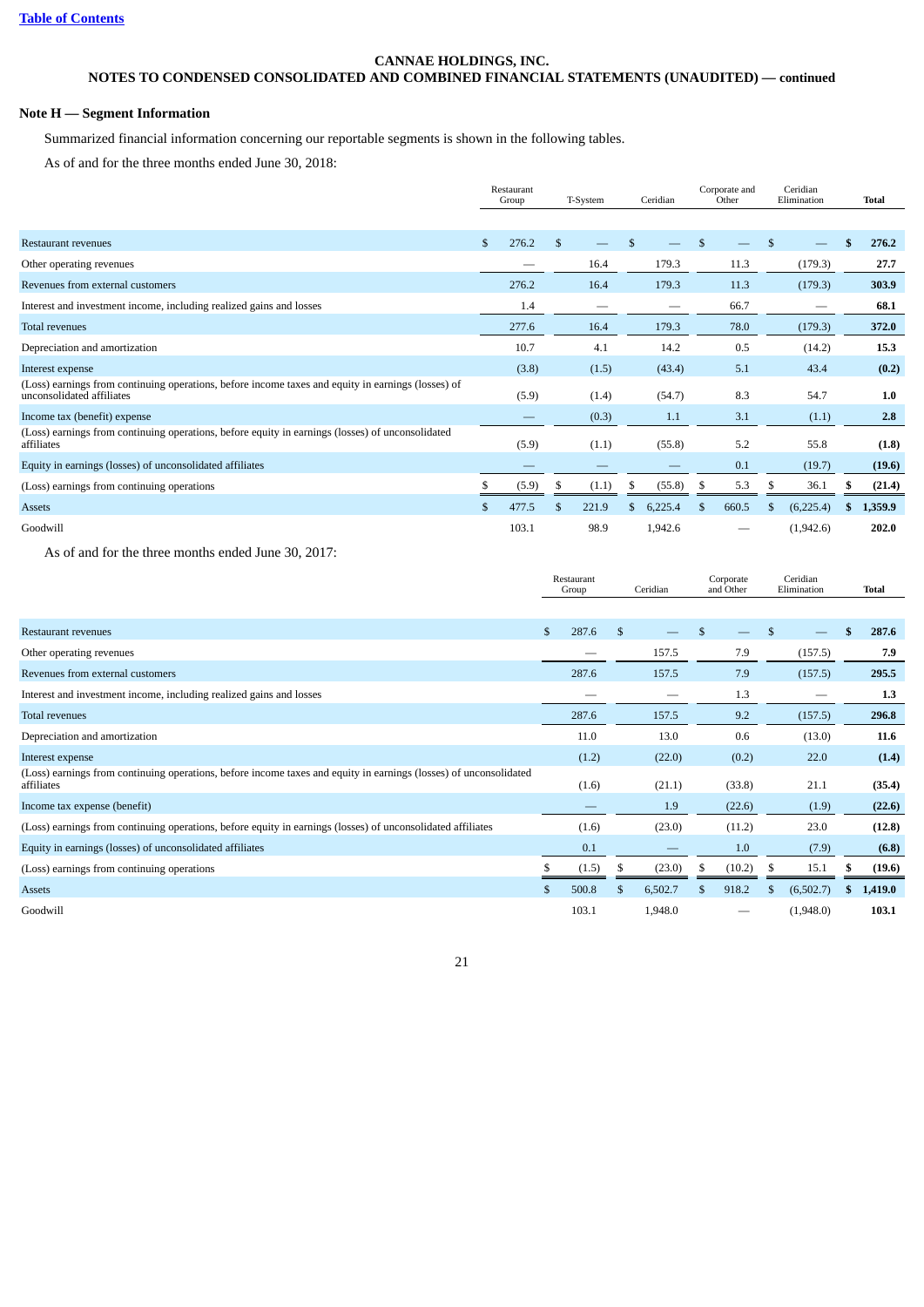As of and for the six months ended June 30, 2018:

|                                                                                                                                 |    | Restaurant<br>Group | T-System |       | Ceridian |         | Corporate and<br>Other |       | Ceridian<br>Elimination |            |   | <b>Total</b> |
|---------------------------------------------------------------------------------------------------------------------------------|----|---------------------|----------|-------|----------|---------|------------------------|-------|-------------------------|------------|---|--------------|
|                                                                                                                                 |    |                     |          |       |          |         |                        |       |                         |            |   |              |
| Restaurant revenues                                                                                                             | \$ | 550.0               | \$       |       |          |         | \$.                    |       | <sup>\$</sup>           |            |   | 550.0        |
| Other operating revenues                                                                                                        |    | –                   |          | 33.3  |          | 366.5   |                        | 14.5  |                         | (366.5)    |   | 47.8         |
| Revenues from external customers                                                                                                |    | 550.0               |          | 33.3  |          | 366.5   |                        | 14.5  |                         | (366.5)    |   | 597.8        |
| Interest and investment income, including realized gains and losses                                                             |    | 1.4                 |          |       |          | --      |                        | 68.0  |                         |            |   | 69.4         |
| <b>Total revenues</b>                                                                                                           |    | 551.4               |          | 33.3  |          | 366.5   |                        | 82.5  |                         | (366.5)    |   | 667.2        |
| Depreciation and amortization                                                                                                   |    | 21.4                |          | 8.3   |          | 28.1    |                        | 0.5   |                         | (28.1)     |   | 30.2         |
| Interest expense                                                                                                                |    | (7.5)               |          | (1.5) |          | (65.6)  |                        | 5.8   |                         | 65.6       |   | (3.2)        |
| (Loss) earnings from continuing operations, before income taxes and equity in earnings (losses) of<br>unconsolidated affiliates |    | (15.2)              |          | (1.3) |          | (49.6)  |                        | 8.7   |                         | 49.6       |   | (7.8)        |
| Income tax (benefit) expense                                                                                                    |    |                     |          | (0.6) |          | 6.7     |                        | (0.6) |                         | (6.7)      |   | (1.2)        |
| (Loss) earnings from continuing operations, before equity in earnings (losses) of unconsolidated<br>affiliates                  |    | (15.2)              |          | (0.7) |          | (56.3)  |                        | 9.3   |                         | 56.3       |   | (6.6)        |
| Equity in earnings (losses) of unconsolidated affiliates                                                                        |    | 0.1                 |          |       |          |         |                        | 0.8   |                         | (21.6)     |   | (20.7)       |
| (Loss) earnings from continuing operations                                                                                      | S  | (15.1)              | \$       | (0.7) | S        | (56.3)  | -S                     | 10.1  | S                       | 34.7       |   | (27.3)       |
| Assets                                                                                                                          | \$ | 477.5               | \$       | 221.9 | \$       | 6,225.4 | £.                     | 660.5 | \$                      | (6, 225.4) | S | 1,359.9      |
| Goodwill                                                                                                                        |    | 103.1               |          | 98.9  |          | 1,942.6 |                        |       |                         | (1,942.6)  |   | 202.0        |

As of and for the six months ended June 30, 2017:

|                                                                                                                                 |     | Restaurant<br>Group |                | Ceridian |    | Corporate and<br>Other |    | Ceridian<br>Elimination |     | <b>Total</b> |
|---------------------------------------------------------------------------------------------------------------------------------|-----|---------------------|----------------|----------|----|------------------------|----|-------------------------|-----|--------------|
|                                                                                                                                 |     |                     |                |          |    |                        |    |                         |     |              |
| Restaurant revenues                                                                                                             | \$  | 560.4               | $\mathfrak{s}$ |          |    |                        | \$ |                         |     | 560.4        |
| Other operating revenues                                                                                                        |     |                     |                | 324.9    |    | 10.4                   |    | (324.9)                 |     | 10.4         |
| Revenues from external customers                                                                                                |     | 560.4               |                | 324.9    |    | 10.4                   |    | (324.9)                 |     | 570.8        |
| Interest and investment income, including realized gains and losses                                                             |     |                     |                |          |    | 7.4                    |    |                         |     | 7.4          |
| Total revenues                                                                                                                  |     | 560.4               |                | 324.9    |    | 17.8                   |    | (324.9)                 |     | 578.2        |
| Depreciation and amortization                                                                                                   |     | 21.7                |                | 26.1     |    | 1.3                    |    | (26.1)                  |     | 23.0         |
| Interest expense                                                                                                                |     | (3.2)               |                | (43.4)   |    | (0.2)                  |    | 43.4                    |     | (3.4)        |
| (Loss) earnings from continuing operations, before income taxes and equity in earnings (losses) of unconsolidated<br>affiliates |     | (6.1)               |                | (31.6)   |    | (31.6)                 |    | 31.6                    |     | (37.7)       |
| Income tax (benefit) expense                                                                                                    |     |                     |                | 3.0      |    | (24.4)                 |    | (3.0)                   |     | (24.4)       |
| (Loss) earnings from continuing operations, before equity in earnings (losses) of unconsolidated affiliates                     |     | (6.1)               |                | (34.6)   |    | (7.2)                  |    | 34.6                    |     | (13.3)       |
| Equity in earnings (losses) of unconsolidated affiliates                                                                        |     | 0.1                 |                |          |    | 1.1                    |    | (11.4)                  |     | (10.2)       |
| (Loss) earnings from continuing operations                                                                                      |     | (6.0)               | S              | (34.6)   | S  | (6.1)                  | Ъ  | 23.2                    |     | (23.5)       |
| Assets                                                                                                                          | \$. | 500.8               | \$             | 6,502.7  | \$ | 918.2                  | \$ | (6,502.7)               | \$. | 1,419.0      |
| Goodwill                                                                                                                        |     | 103.1               |                | 1,948.0  |    |                        |    | (1,948.0)               |     | 103.1        |

The activities in our segments include the following:

- *• Restaurant Group.* This segment consists of the operations of ABRH, in which we have a 55% ownership interest. ABRH and its affiliates are the owners and operators of the O'Charley's, Ninety Nine Restaurants, Village Inn and Bakers Square restaurant and food service concepts, as well as its Legendary Baking bakery operation.
- *Ceridian*. This segment consists of our 27% ownership interest in Ceridian HCM. Ceridian HCM offers a broad range of services and software designed to help employers more effectively manage employment processes, such as payroll, payroll related tax filing, human resource information systems, employee self-service, time and labor management, and recruitment and applicant screening. Ceridian HCM's cloud offering, Dayforce, is a cloud solution that meets Human Capital Management ("HCM") needs with one employee record and one user experience throughout the application.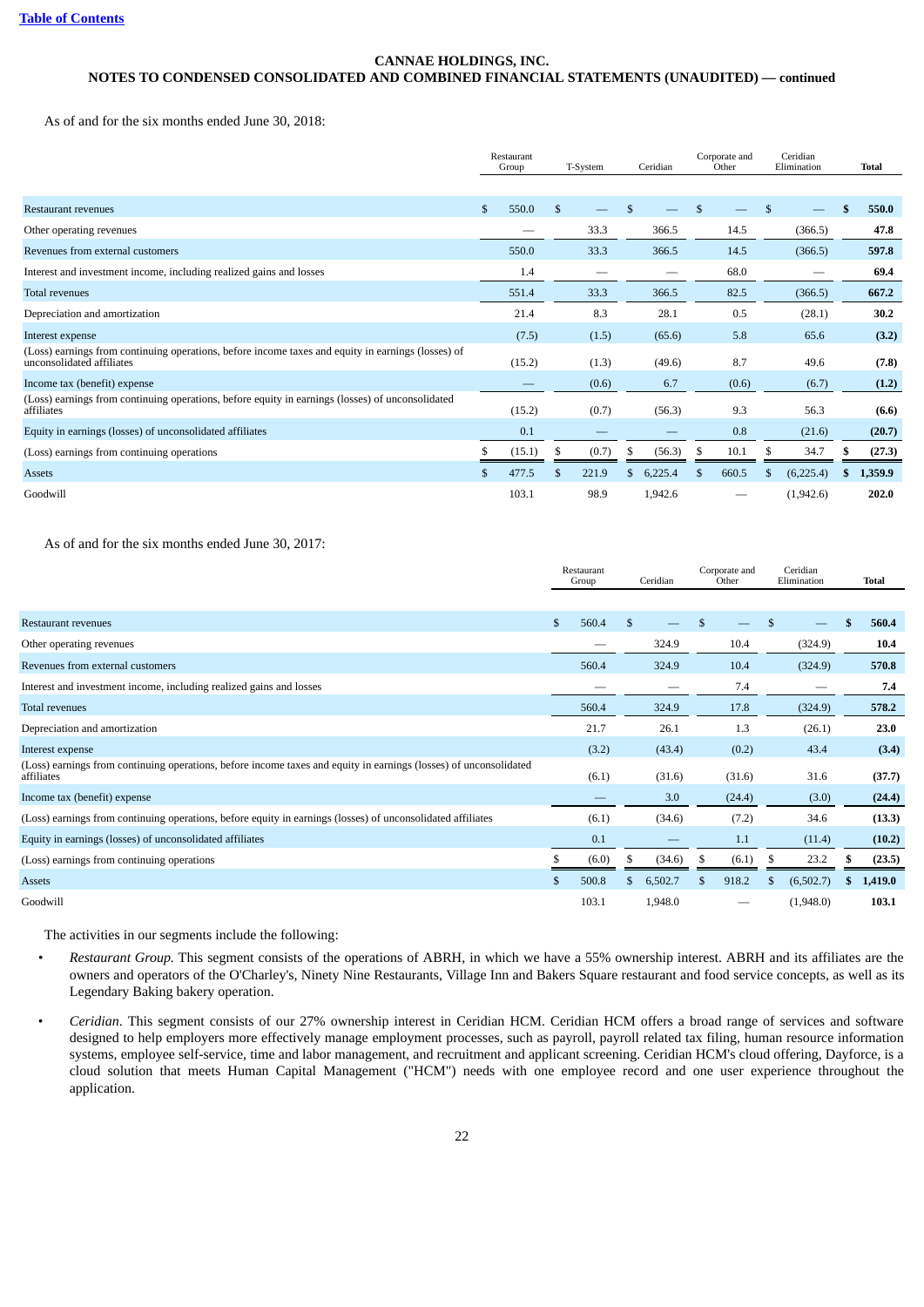## **NOTES TO CONDENSED CONSOLIDATED AND COMBINED FINANCIAL STATEMENTS (UNAUDITED) — continued**

Dayforce enables organizations to process pay, maintain human resources records, manage benefits enrollment, schedule staff, and find and hire personnel, while monitoring compliance throughout the employee life cycle. We account for our investment in Ceridian under the equity method of accounting and therefore its results of operations do not consolidate into ours. Accordingly, we have presented the elimination of Ceridian's results in the Ceridian Elimination section of the segment presentation above. As a result of the Ceridian IPO and associated internal restructuring of Ceridian HCM, financial information as of and for the three and six months ended June 30, 2018 above represents the operating results and financial position of Ceridian HCM and financial information as of and for the three and six months ended June 30, 2017, represents the operating results and financial position of Ceridian, adjusted to remove the effects of the discontinued operations of LifeWorks. See Note A for further discussion of Ceridian HCM's distribution of LifeWorks.

- *T-System*. This segment consists of the operations of our 97% owned subsidiary, T-System, acquired on October 16, 2017. T-System is a provider of clinical documentation and coding solutions to hospital-based and free-standing emergency departments and urgent care facilities. T-System organizes itself into two businesses. The Clinical Documentation business offers software solutions providing clinical staff with full workflow operations that drive documentation completeness and revenue optimization to more than 500 customer sites. Additionally, the patented T-Sheet is the industry standard for emergency department documentation, with more than 650 customer sites. The Coding Software & Outsourced Solutions business provides a full-service outsourced coding solution as well as a cloud-based software-as-a-service solution for self-service coding. These offerings help more than 75 customers at more than 400 sites optimize their revenue cycle workflow and customer revenue reimbursement through improved coding accuracy and compliance and coder productivity compared to in-house coding.
- *• Corporate and Other.* This segment consists of our share in the operations of certain controlled portfolio companies and other equity investments as well as certain intercompany eliminations and taxes. See Note J for further details.

### **Note I — Supplemental Cash Flow Information**

The following supplemental cash flow information is provided with respect to interest and tax payments, as well as certain non-cash investing and financing activities.

|                                                                                                      |    | Six months ended June 30, |               |       |
|------------------------------------------------------------------------------------------------------|----|---------------------------|---------------|-------|
|                                                                                                      |    | 2018                      |               | 2017  |
|                                                                                                      |    |                           | (In millions) |       |
| Cash paid during the period:                                                                         |    |                           |               |       |
| Interest                                                                                             | \$ | $1.4^{\circ}$             | -\$           | 5.4   |
| Income taxes                                                                                         |    | 0.1                       |               | 116.1 |
| Non-cash investing activities:                                                                       |    |                           |               |       |
| Acquisition of Ceridian HCM common shares through non-cash private placement investment - see Note A | \$ | $(33.4)$ \$               |               |       |
| Non-cash distribution of LifeWorks from Ceridian - see Note A                                        |    | 32.5                      |               |       |
| Non-cash financing activities:                                                                       |    |                           |               |       |
| Liabilities and noncontrolling interests assumed in connection with acquisitions:                    |    |                           |               |       |
| Fair value of net assets acquired                                                                    | \$ |                           | \$            | 25.9  |
| Less: Total cash purchase price                                                                      |    |                           |               | 21.1  |
| Liabilities and noncontrolling interests assumed                                                     |    |                           |               | 4.8   |
| Debt extinguished through the sale of OneDigital                                                     | J. |                           |               | 151.1 |

#### **Note J — Discontinued Operations**

### *OneDigital*

On June 6, 2017, we completed the sale of OneDigital. As a result of the sale of OneDigital we have reclassified the financial results of OneDigital to discontinued operations for the three and six months ended June 30, 2017 in our Condensed Consolidated and Combined Statement of Operations. We retained no ownership in OneDigital and have no continuing involvement with OneDigital as of the date of the sale.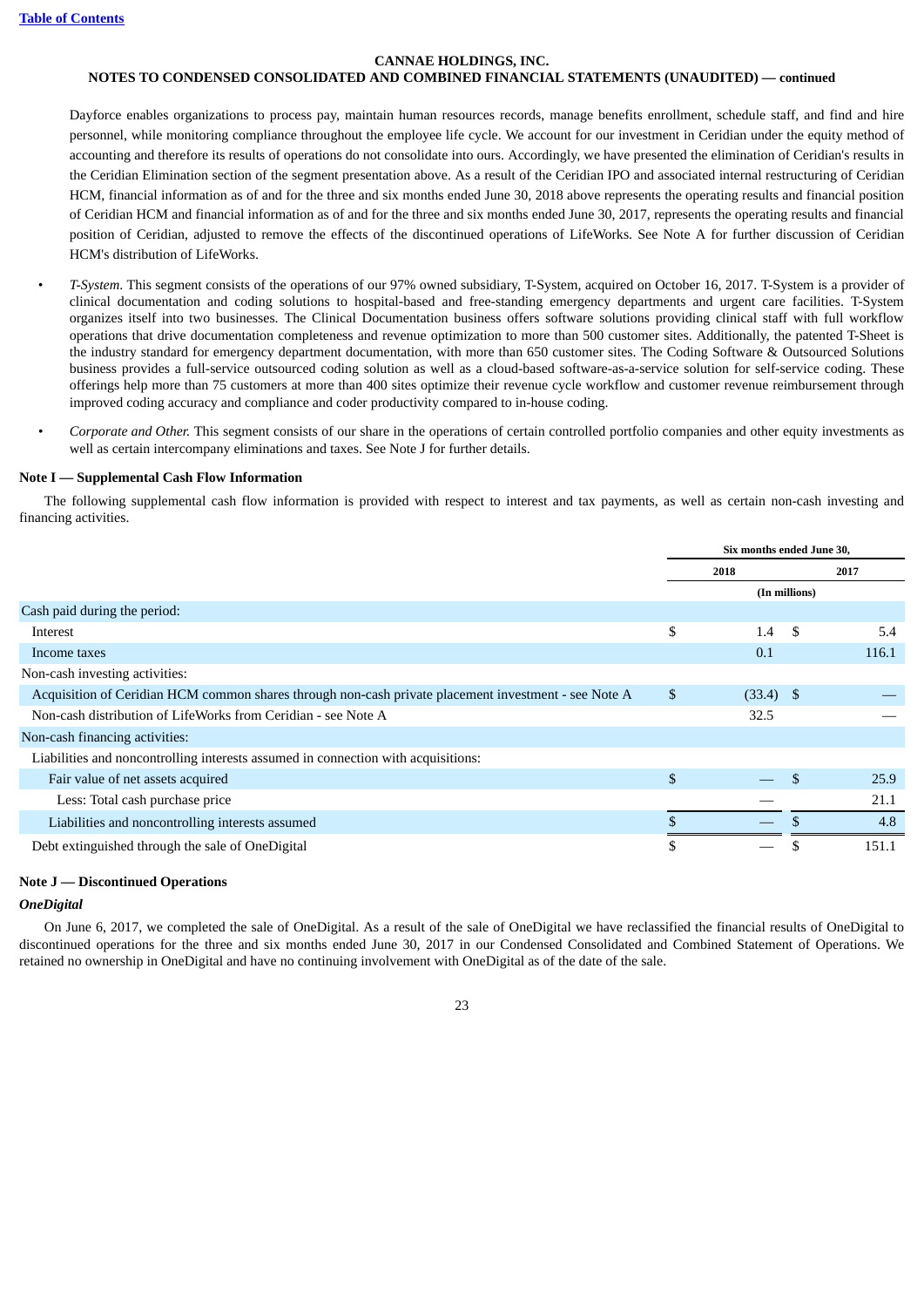A reconciliation of the operations of OneDigital to the Condensed Consolidated and Combined Statement of Operations is shown below:

|                                                           | <b>Three months ended</b><br><b>June 30,</b> |             | Six months ended<br><b>June 30,</b> |
|-----------------------------------------------------------|----------------------------------------------|-------------|-------------------------------------|
|                                                           | 2017                                         |             | 2017                                |
|                                                           |                                              | (Unaudited) |                                     |
| Revenues:                                                 |                                              |             |                                     |
| Other operating revenue                                   | \$                                           | 34.2        | 80.9                                |
| Total operating revenues                                  |                                              | 34.2        | 80.9                                |
| Operating expenses:                                       |                                              |             |                                     |
| Personnel costs                                           |                                              | 28.2        | 56.9                                |
| Depreciation and amortization                             |                                              | 3.7         | 8.8                                 |
| Other operating expenses                                  |                                              | 4.8         | 11.3                                |
| Total operating expenses                                  |                                              | 36.7        | 77.0                                |
| Operating (loss) income                                   |                                              | (2.5)       | 3.9                                 |
| Other income (expense):                                   |                                              |             |                                     |
| Interest expense                                          |                                              | (1.3)       | (2.9)                               |
| Realized gains, net                                       |                                              | 276.0       | 276.0                               |
| Total other income                                        |                                              | 274.7       | 273.1                               |
| Earnings from discontinued operations before income taxes |                                              | 272.2       | $\mathbb{S}$<br>277.0               |
| Income tax expense                                        |                                              | 126.9       | 129.3                               |
| Earnings from discontinued operations                     |                                              | 145.3       | 147.7                               |
|                                                           |                                              |             |                                     |
| Cash flow from discontinued operations data:              |                                              |             |                                     |
| Net cash provided by operations                           | \$                                           | 9.2         | \$<br>17.3                          |
| Net cash used in investing activities                     |                                              | (1.0)       | (27.3)                              |

Other acquisitions/disposals of businesses, net of cash acquired, on the Condensed Consolidated and Combined Statements of Cash Flows for the six months ended June 30, 2017 includes \$25.9 million related to acquisitions made by OneDigital. Borrowings and debt service payments on the Condensed Consolidated and Combined Statements of Cash Flows include \$23.0 million and \$3.0 million, respectively, for the six months ended June 30, 2017 related to borrowings and principal repayments by OneDigital.

#### **Note K — Revenue Recognition**

On January 1, 2018, we adopted ASC Topic 606 by applying the modified retrospective method. Results for reporting periods beginning after January 1, 2018 are presented under ASC Topic 606, while prior period amounts are not adjusted and continue to be reported under the accounting standards in effect for the prior period. The adoption of ASC Topic 606 did not have a significant impact on the timing or amount of recognition of revenue for our primary sources of revenue. We recorded a cumulative effect adjustment to opening equity as of January 1, 2018 of \$4.3 million as a result of the adoption of ASC Topic 606.

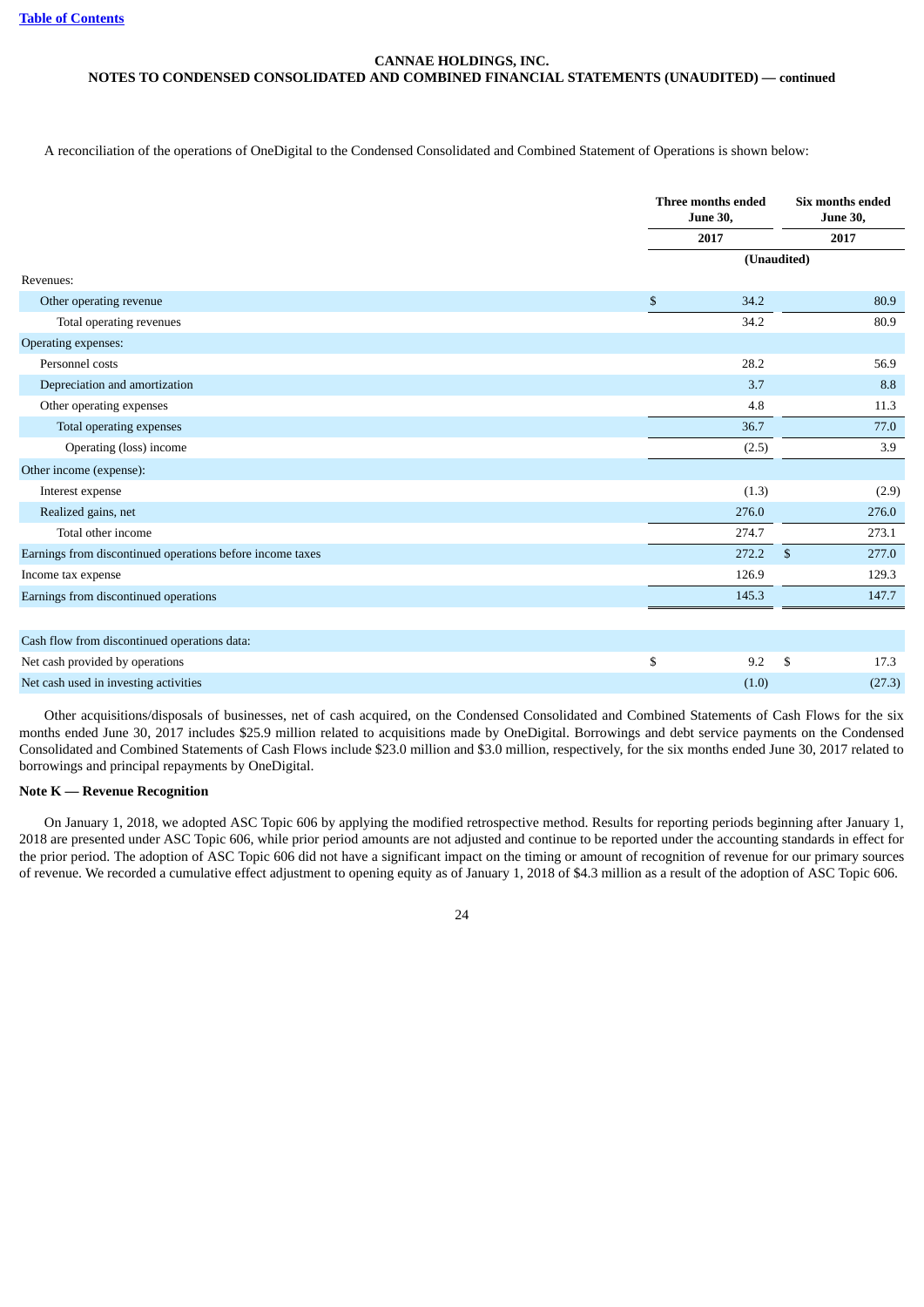# *Disaggregation of Revenue*

Our revenue consists of:

|                               |                         |               | Three months ended June 30, |    |                      |  |       |    | Six months ended June 30, |  |     |
|-------------------------------|-------------------------|---------------|-----------------------------|----|----------------------|--|-------|----|---------------------------|--|-----|
|                               |                         |               | 2018                        |    | 2017                 |  | 2018  |    | 2017                      |  |     |
| <b>Revenue Stream</b>         | Segment                 |               |                             |    | <b>Total Revenue</b> |  |       |    |                           |  |     |
| Restaurant revenue:           |                         | (in millions) |                             |    |                      |  |       |    |                           |  |     |
| Restaurant sales              | <b>Restaurant Group</b> | \$            | 258.3                       | \$ | 265.0 <sup>5</sup>   |  | 517.5 | \$ | 524.5                     |  |     |
| Bakery sales                  | <b>Restaurant Group</b> |               | 16.4                        |    | 21.2                 |  | 29.5  |    | 33.0                      |  |     |
| Franchise and other           | <b>Restaurant Group</b> |               | 1.5                         |    | 1.4                  |  |       |    | 3.0                       |  | 2.9 |
| Total restaurant revenue      |                         |               | 276.2                       |    | 287.6                |  | 550.0 |    | 560.4                     |  |     |
| Other operating revenue:      |                         |               |                             |    |                      |  |       |    |                           |  |     |
| T-System, point-in-time       | T-System                |               | 7.6                         |    |                      |  | 15.7  |    |                           |  |     |
| T-System, over time           | T-System                |               | 8.8                         |    |                      |  | 17.6  |    |                           |  |     |
| Real estate and resort        | Corporate and other     |               | 5.4                         |    | 6.5                  |  | 8.3   |    | 8.9                       |  |     |
| Other                         | Corporate and other     |               | 5.9                         |    | 1.4                  |  | 6.2   |    | 1.5                       |  |     |
| Total other operating revenue |                         |               | 27.7                        |    | 7.9                  |  | 47.8  |    | 10.4                      |  |     |
| Total operating revenues      |                         |               | 303.9                       |    | 295.5                |  | 597.8 |    | 570.8                     |  |     |

Restaurant revenue consists of restaurant sales, bakery operations, and, to a lesser extent, franchise revenue and other revenue. Restaurant sales include food and beverage sales and gift card breakage, and are net of applicable state and local sales taxes and discounts and are recognized at a point in time as services are performed and goods are provided. Revenue from bakery operations is recognized at a point in time in the period during which the products are shipped to the customer. Franchise revenue and other revenue consist of development fees and royalties on sales by franchised units. Initial franchise fees are recognized as income upon commencement of the franchise operation and completion of all material services and conditions by the Company. Royalties are calculated as a percentage of the franchisee sales and recognized in the period in which the sales are generated. Revenue resulting from the sale of gift cards is recognized in the period in which the gift card is redeemed and is recorded as deferred revenue until recognized.

T-System recognizes revenue when a customer obtains control of the promised goods or services. The amount of revenue recognized is determined by the consideration that T-System expects to be entitled to in exchange for the goods and services.

T-System offers a software as a service solution with full-service coding ("RevCycle+") available, through contracts with customers to either provide access to its proprietary coding software platform or provide medical chart coding services. Billing for both services occurs monthly as services are provided. Billing for medical chart coding services is based on a fixed monthly fee. Revenue for RevCycle+ is recognized ratably over the term of the contract as services are consumed by the customer. Revenue for implementation and upfront training services provided to the customer, if any, are billed separately and recognized at a point in time upon completion of such services as T-System's performance obligation is considered complete.

T-System sells an electronic version of the medical documentation system ("EV"), provided in the form of a non-exclusive license to use the software at the sites under the agreement. The Company sells software licenses through recurring fixed-term or subscription fee arrangements and one-time perpetual license arrangements. Software contracts include performance obligations that are both satisfied at a point in time and over a period of time as goods and services are transferred. T-System also sells legacy medical documentation templates ("T-Sheets") to emergency care providers to be used for documentation of patient care. T-Sheets includes various optional recurring fixed-term or subscription licenses which are recognized over a period of time after access to the template has been delivered to the customer.

Other operating revenue consists of income generated by our resort operations which includes sales of real estate, lodging rentals, food and beverage sales, and other income from various resort services offered. Revenue is recognized upon closing of the sale of real estate or once goods and services have been provided and billed to the customer.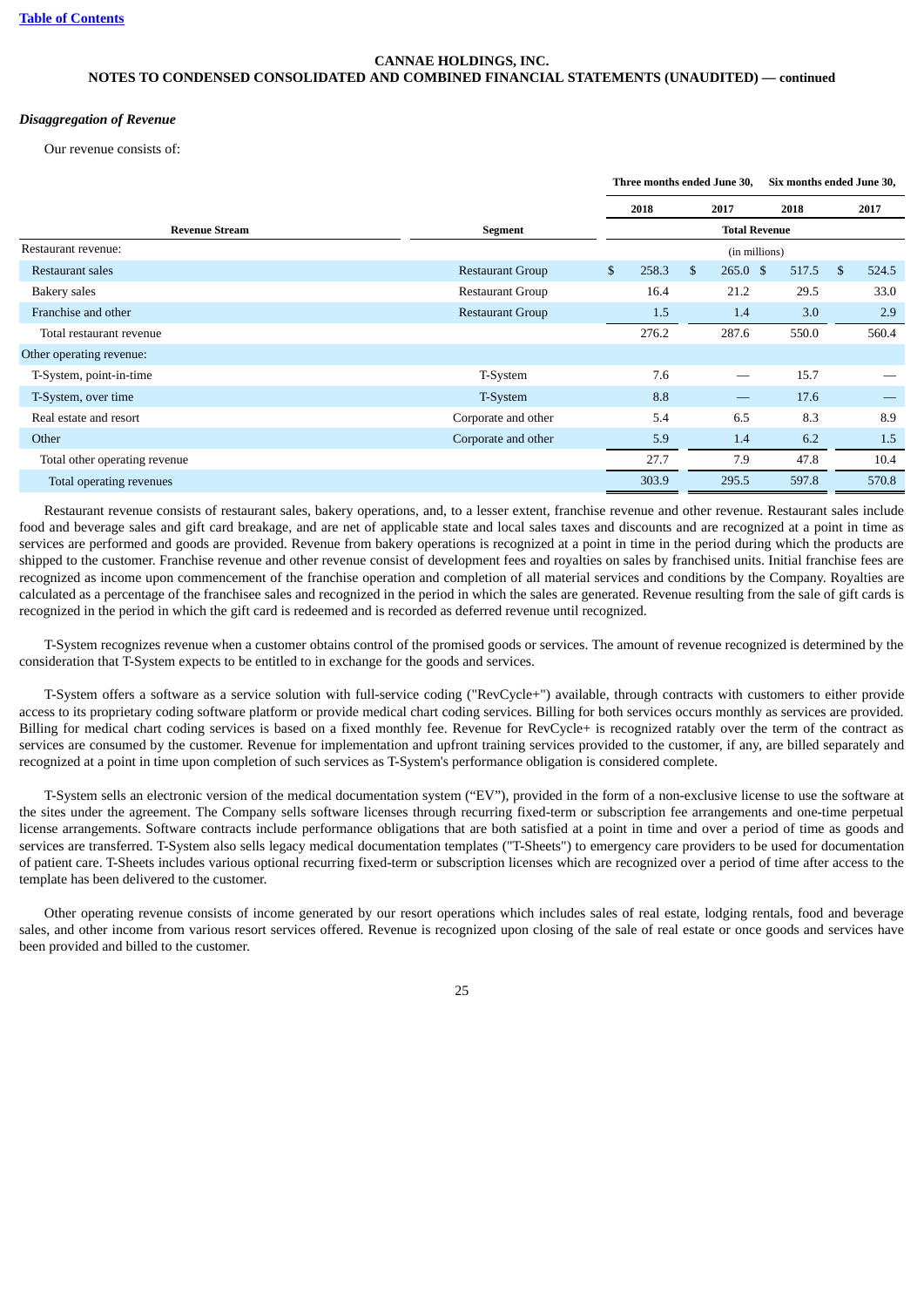# *Contract Balances*

The following table provides information about receivables and deferred revenue:

|                                         | <b>June 30,</b> |               | December 31, |
|-----------------------------------------|-----------------|---------------|--------------|
|                                         | 2018            |               | 2017         |
|                                         |                 | (In millions) |              |
| Trade receivables                       | 36.8            |               | 35.8         |
| Deferred revenue (contract liabilities) | 25.7            |               | 35.2         |

Deferred revenue is recorded primarily for our T-System revenue and restaurant gift card sales. The unrecognized portion of such revenue is recorded as deferred revenue in accounts payable and other accrued liabilities in the Condensed Consolidated and Combined Balance Sheets. Revenue of \$9.9 million was recognized in the three months ended June 30, 2018 that was included in Deferred revenue at the beginning of the period.

# *Transaction Price Allocated to the Remaining Performance Obligations*

As of June 30, 2018, approximately \$28.5 million of revenue is estimated to be recognized in the future from the Company's remaining unfulfilled performance obligations, which are primarily comprised of recurring, long-term contracts of one-five years associated with T-System's RevCycle+ and EV contracts. This excludes the amount of anticipated recurring renewals not yet contractually obligated. The Company expects to recognize approximately 50% of our remaining performance obligations over the next 12 months, approximately another 26% over the next 13 to 24 months, and the balance thereafter.

# <span id="page-28-0"></span>**Item 2. Management's Discussion and Analysis of Financial Condition and Results of Operations**

The statements contained in this Quarterly Report on Form 10-Q that are not purely historical are forward-looking statements within the meaning of Section 27A of the Securities Act of 1933, as amended, and Section 21E of the Securities Exchange Act of 1934, as amended, including statements regarding our expectations, hopes, intentions or strategies regarding the future. All forward-looking statements included in this document are based on information available to us on the date hereof, and we assume no obligation to update any such forward-looking statements. It is important to note that our actual results could vary materially from those forward-looking statements contained herein due to many factors, including, but not limited to: changes in general economic, business and political conditions, including changes in the financial markets; our potential inability to find suitable acquisition candidates, acquisitions in lines of business that will not necessarily be limited to our traditional areas of focus, or difficulties in integrating acquisitions; significant competition that our operating subsidiaries face; risks associated with our Split-Off from FNF, including limitations on our strategic and operating flexibility related to the tax-free nature of the Split-Off and the Investment Company Act of 1940; our ability, together with the investment consortium, to close the acquisition of Dun & Bradstreet, including our ability to fund and/or sell down our equity commitment pursuant to the definitive agreements entered into in connection therewith and other risks detailed in the "Statement Regarding Forward-Looking Information," "Risk Factors" and other sections of our Annual Report and other filings with the SEC.

The following discussion should be read in conjunction with our Annual Report on Form 10-K for the year ended December 31, 2017.

# **Overview**

For a description of our business, including descriptions of segments and recent business developments, see the discussion under *Basis of Financial Statements* in Note A to the Condensed Consolidated and Combined Financial Statements included in Item 1 of Part I of this Report, which is incorporated by reference into this Part I, Item 2.

# **Business Trends and Conditions**

# *Restaurant Group*

The restaurant industry is highly competitive and is often affected by changes in consumer tastes and discretionary spending patterns; changes in general economic conditions; public safety conditions or concerns; demographic trends; weather conditions; the cost of food products, labor, energy and other operating costs; and governmental regulations. Higher labor costs due to state and local minimum wage increases and shopping pattern shifts to e-commerce and "ready to eat" grocery and convenience stores have had a negative impact on restaurant performance, particularly in the casual and family dining restaurants in which the company operates.

The restaurant industry is also characterized by high capital investments for new restaurants and relatively high fixed or semi-variable restaurant operating expenses. Because of the high fixed and semi-variable expenses, changes in sales in existing restaurants are generally expected to significantly affect restaurant profitability because many restaurant costs and expenses are not expected to change at the same rate as sales. Restaurant profitability can also be negatively affected by inflationary and regulatory increases in operating costs and other factors. The most significant commodities that may affect our cost of food and beverage are beef, seafood, poultry, and dairy, which accounted for approximately half of our overall cost of food and beverage in the past. Generally, temporary increases in these costs are not passed on to guests; however, in the past, we have adjusted menu prices to compensate for increased costs of a more permanent nature.

Average weekly sales per restaurant are typically higher in the first and fourth quarters than in other quarters, and we typically generate a disproportionate share of our earnings from operations in the first and fourth quarters. Holidays, severe weather and other disruptive conditions may impact sales volumes seasonally in some operating regions.

Our revenues in future periods will continue to be subject to these and other factors that are beyond our control and, as a result, are likely to fluctuate.

## *Ceridian HCM*

As of June 30, 2018, we own a 27% interest in Ceridian HCM. Ceridian HCM is a global company that offers a broad range of services and software designed to help employers more effectively manage employment processes, such as payroll, payroll related tax filing, human resource information systems, employee self-service, time and labor management, and recruitment and applicant screening. As a result of Ceridian's acquisition of Dayforce Corporation in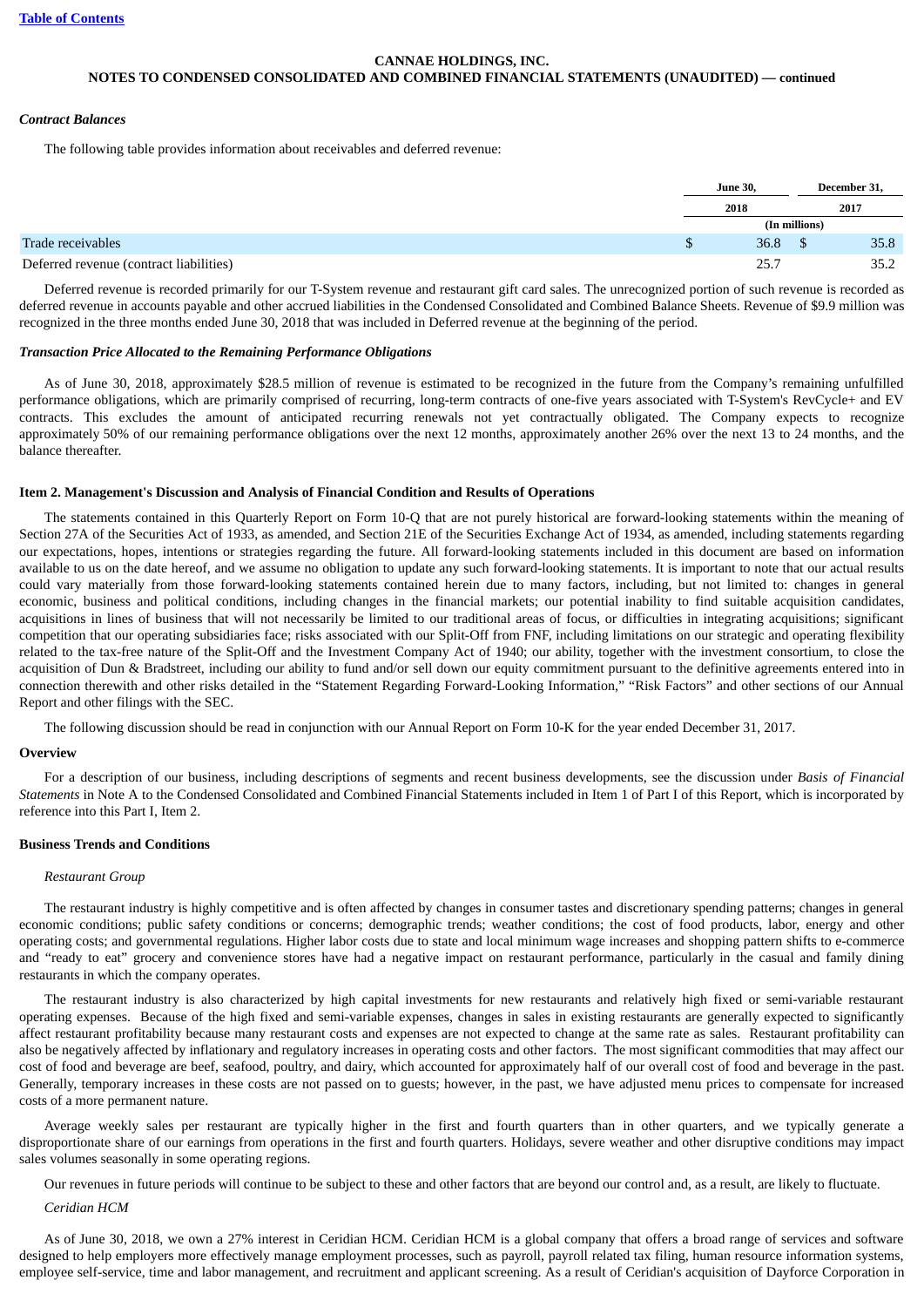2012, which built Dayforce, a cloud HCM solution, Ceridian HCM generally stopped actively selling its bureau solutions to new customers in the United States to focus its resources on expanding the Dayforce platform and growing cloud solutions. Through the six months ended June 30, 2018, Ceridian HCM's cloud revenue is more than double its legacy bureau revenue and continues to grow.

Over the last several years, a number of factors have significantly affected Ceridian's results of operations, including its capital restructuring resulting from the initial acquisition by Thomas H. Lee Partners, L.P., a Delaware limited partnership ("THL") and FNFV, LLC of all of the outstanding equity of the Ceridian entities that was completed on November 9, 2007 (such acquisition, the "2007 Merger"), and the related interest expense, the accounting and purchase price allocations from the 2007 Merger, the acquisition in 2012 of the Dayforce legal entities, and Ceridian's corporate restructuring following the 2013 separation of Ceridian HCM and Comdata. Other factors that have affected Ceridian HCM's results of operations over the last several years include the levels of customer trust funds held, transaction volumes, price increases, foreign currency exchange rates, interest rates (including interest earned on customer trust funds and interest expense on debt), customer employment levels, and its cost savings initiatives. Ceridian is subject to the risks arising from adverse changes in domestic and global economic conditions. Historically low interest rates continue to adversely affect its business, having a negative impact on the interest income generated from funds held in trust for customers. Ceridian HCM believes all of such factors may continue to significantly affect its results of operations.

#### *T-System*

The healthcare industry is impacted by several factors that can impact the business landscape in which T-System operates. In the past several years, health care providers have shown a preference for single IT platforms across all venues. During this same time, there has been a push for interoperability across different healthcare IT systems due to the likelihood that a single patient will have medical information from multiple health care facilities or providers. Healthcare IT systems continue to face rising costs from factors such as legislative and regulatory reform, complex reimbursement models, and difficulties in electronic data exchange. These factors may continue to impact the results of T-System's operations.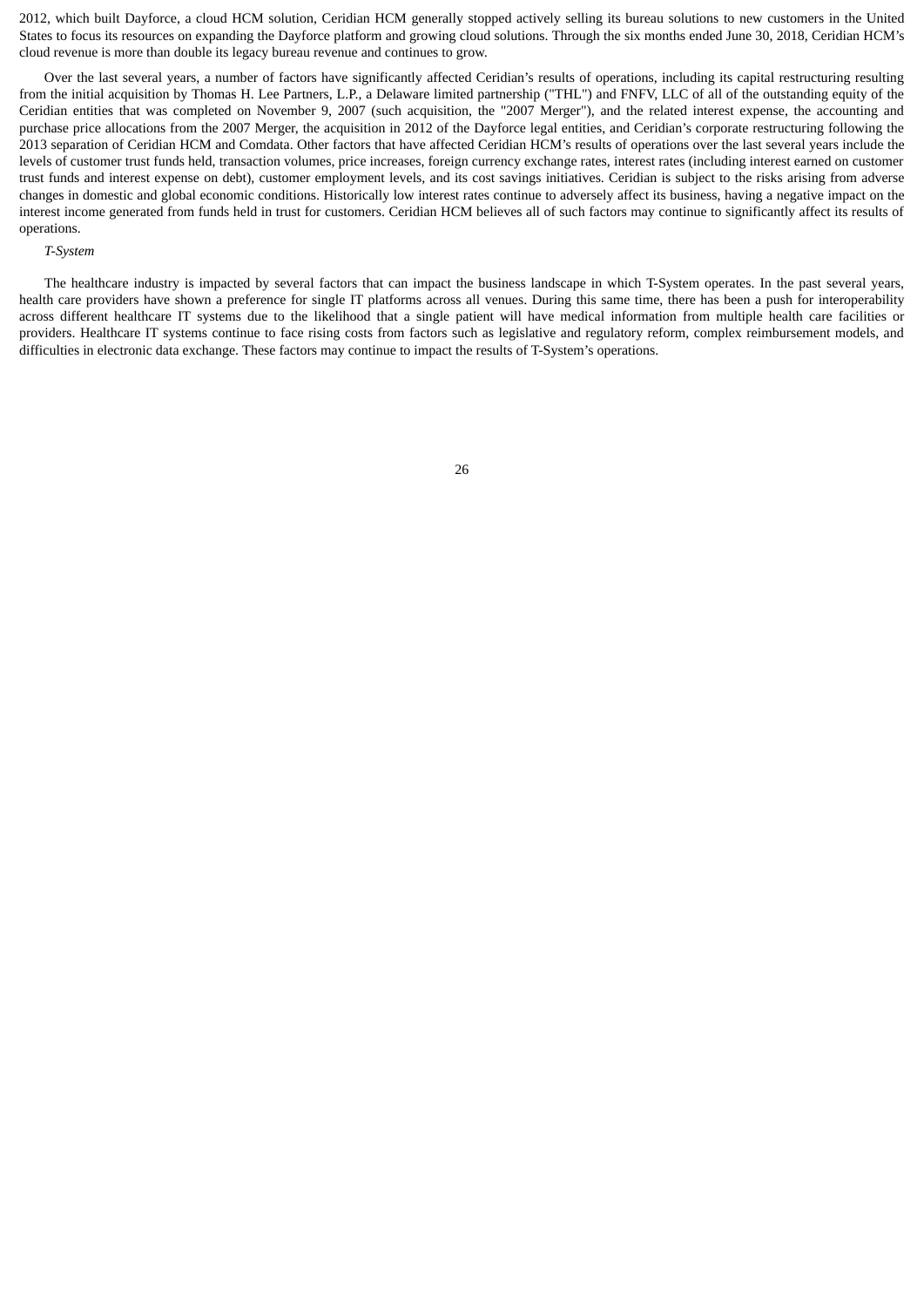## **Results of Operations**

### *Consolidated Results of Operations*

*Net Earnings.* The following table presents certain financial data for the periods indicated:

|                                                                                        | Three months ended June 30, |    |                       | Six months ended June 30, |        |      |        |
|----------------------------------------------------------------------------------------|-----------------------------|----|-----------------------|---------------------------|--------|------|--------|
|                                                                                        | 2018                        |    | 2017                  |                           |        | 2017 |        |
|                                                                                        |                             |    | (Dollars in millions) |                           |        |      |        |
| Revenues:                                                                              |                             |    |                       |                           |        |      |        |
| Restaurant revenue                                                                     | \$<br>276.2                 | \$ | 287.6                 | \$                        | 550.0  | \$   | 560.4  |
| Other operating revenue                                                                | 27.7                        |    | 7.9                   |                           | 47.8   |      | 10.4   |
| Total operating revenues                                                               | 303.9                       |    | 295.5                 |                           | 597.8  |      | 570.8  |
| Operating expenses:                                                                    |                             |    |                       |                           |        |      |        |
| Cost of restaurant revenue                                                             | 240.1                       |    | 248.6                 |                           | 480.9  |      | 484.8  |
| Personnel costs                                                                        | 90.3                        |    | 44.1                  |                           | 114.4  |      | 60.5   |
| Depreciation and amortization                                                          | 15.3                        |    | 11.6                  |                           | 30.2   |      | 23.0   |
| Other operating expenses                                                               | 25.1                        |    | 26.5                  |                           | 46.3   |      | 44.2   |
| Total operating expenses                                                               | 370.8                       |    | 330.8                 |                           | 671.8  |      | 612.5  |
| <b>Operating loss</b>                                                                  | (66.9)                      |    | (35.3)                |                           | (74.0) |      | (41.7) |
| Other income (expense):                                                                |                             |    |                       |                           |        |      |        |
| Interest and investment income                                                         | 1.6                         |    | 1.3                   |                           | 2.9    |      | 2.3    |
| Interest expense                                                                       | (0.2)                       |    | (1.4)                 |                           | (3.2)  |      | (3.4)  |
| Realized gains, net                                                                    | 66.5                        |    |                       |                           | 66.5   |      | 5.1    |
| Total other income                                                                     | 67.9                        |    | (0.1)                 |                           | 66.2   |      | 4.0    |
| Earnings (loss) from continuing operations before income taxes and equity in losses of |                             |    |                       |                           |        |      |        |
| unconsolidated affiliates                                                              | 1.0                         |    | (35.4)                |                           | (7.8)  |      | (37.7) |
| Income tax expense (benefit)                                                           | 2.8                         |    | (22.6)                |                           | (1.2)  |      | (24.4) |
| Loss from continuing operations before equity in losses of unconsolidated affiliates   | (1.8)                       |    | (12.8)                |                           | (6.6)  |      | (13.3) |
| Equity in losses of unconsolidated affiliates                                          | (19.6)                      |    | (6.8)                 |                           | (20.7) |      | (10.2) |
| Loss from continuing operations                                                        | (21.4)                      |    | (19.6)                |                           | (27.3) |      | (23.5) |
| Net earnings from discontinued operations, net of tax                                  |                             |    | 145.3                 |                           |        |      | 147.7  |
| Net (loss) earnings                                                                    | (21.4)                      |    | 125.7                 |                           | (27.3) |      | 124.2  |
| Less: Net loss attributable to non-controlling interests                               | (2.6)                       |    | (0.7)                 |                           | (6.8)  |      | (2.7)  |
| Net (loss) earnings attributable to Cannae Holdings, Inc. common shareholders          | \$<br>(18.8)                | \$ | 126.4                 | \$                        | (20.5) | \$   | 126.9  |

#### *Revenues.*

Total revenues increased by \$8.4 million in the three months ended June 30, 2018, compared to the corresponding period in 2017. Total revenues increased by \$27.0 million in the six months ended June 30, 2018, compared to the corresponding period in 2017.

Net (loss) earnings attributable to Cannae Holdings, Inc. common shareholders decreased (increased loss) by \$145.2 million in the three months ended June 30, 2018, compared to the corresponding period in 2017. Net (loss) earnings attributable to Cannae Holdings, Inc. common shareholders decreased (increased loss) by \$147.4 million in the six months ended June 30, 2018, compared to the corresponding period in 2017.

The change in revenue and net (loss) earnings is discussed in further detail at the segment level below.

#### *Expenses.*

Our operating expenses consist primarily of cost of restaurant revenue, personnel costs, other operating expenses, and depreciation and amortization.

Cost of restaurant revenue includes cost of food and beverage, primarily the costs of beef, produce, seafood, poultry and alcoholic and non-alcoholic beverages, net of vendor discounts and rebates, payroll and related costs and expenses directly relating to restaurant level activities, and restaurant operating costs including occupancy and other operating expenses at the restaurant level.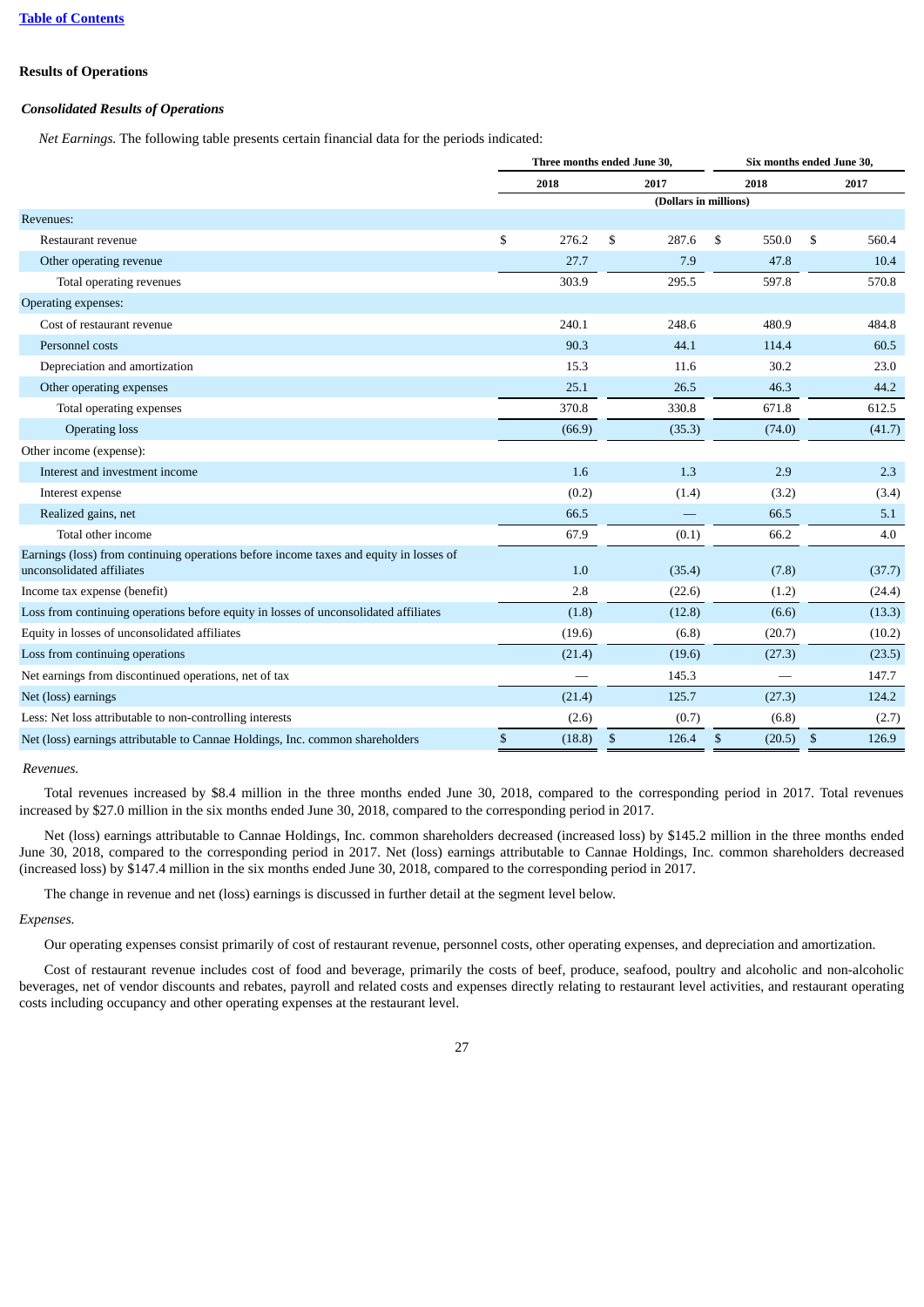Personnel costs include base salaries, commissions, benefits, stock-based compensation and bonuses paid to employees. Personnel costs that are directly attributable to the operations of the Restaurant Group are included in Cost of restaurant revenue.

Other operating expenses include professional fees, advertising costs and travel expenses.

Depreciation and amortization expense consists of our depreciation related to investments in property and equipment as well as amortization of intangible assets.

The change in expenses from our operating segments is discussed in further detail at the segment level below.

Income tax expense (benefit) was \$2.8 million and \$(22.6) million in the three-month periods ended June 30, 2018 and 2017, respectively. Income tax benefit was \$1.2 million and \$24.4 million in the six-month periods ended June 30, 2018 and 2017, respectively. Income tax benefit as a percentage of loss from continuing operations before income taxes and equity in unconsolidated affiliates was 280.0% and 63.8% for the three-month periods ended June 30, 2018 and 2017, respectively. Income tax benefit as a percentage of loss from continuing operations before income taxes and equity in unconsolidated affiliates was 15.4% and 64.7% for the six-month periods ended June 30, 2018 and 2017, respectively. Income tax expense as a percentage of earnings before income taxes and equity in unconsolidated affiliates fluctuates depending on our estimate of ultimate income tax liability and changes in the characteristics of net earnings, such as the weighting of operating income versus investment income. The increase in the effective tax rate in the three-month period was attributable to the impact of discrete tax expense related to the Ceridian IPO and LifeWorks dividend, partially offset by the decrease in the statutory rate associated with the Tax Reform Act. The decrease in the effective tax rate in the six-month period was attributable to the decrease in federal tax rate associated with the Tax Reform Act and the impact of permanent differences primarily related to the wage and tip credits and losses at the Restaurant Group.

Equity in losses of unconsolidated affiliates was \$19.6 million and \$6.8 million for the three-month periods ended June 30, 2018 and 2017, respectively. Equity in losses of unconsolidated affiliates was \$20.7 million and \$10.2 million for the six-month periods ended June 30, 2018 and 2017. The equity in losses in 2018 and 2017 consisted primarily of net losses related to our investment in Ceridian, offset by earnings at various other unconsolidated affiliates.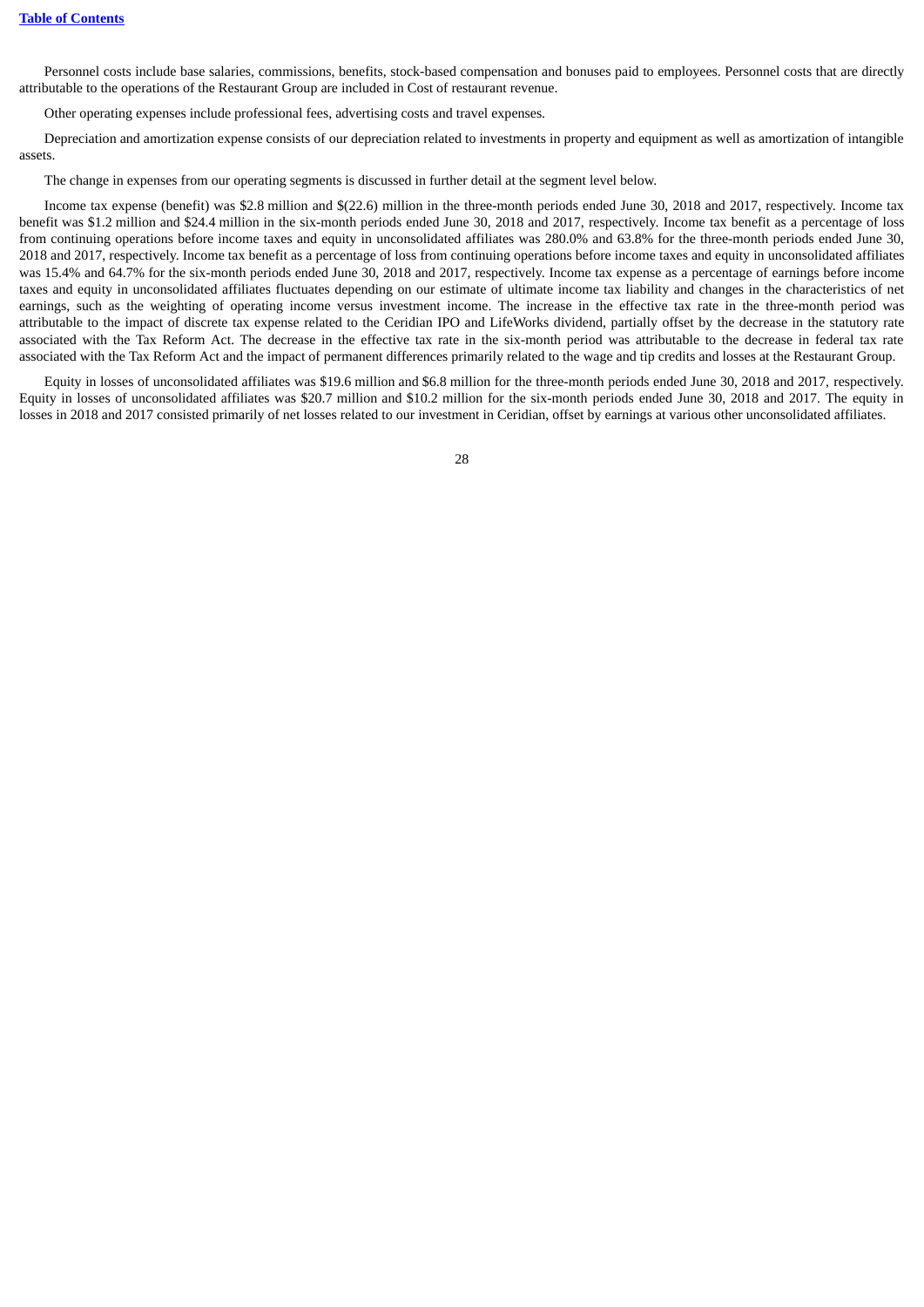#### *Restaurant Group*

The following table presents the results from operations of our Restaurant Group segment:

|                                                                                                          |             | Three months ended June 30,  |  | Six months ended June 30, |    |       |
|----------------------------------------------------------------------------------------------------------|-------------|------------------------------|--|---------------------------|----|-------|
|                                                                                                          | 2018        | 2017                         |  | 2018                      |    | 2017  |
|                                                                                                          |             | (In millions)                |  |                           |    |       |
| Revenues:                                                                                                |             |                              |  |                           |    |       |
| Restaurant revenue                                                                                       | \$<br>276.2 | \$<br>287.6                  |  | \$<br>550.0               | \$ | 560.4 |
| Total operating revenues                                                                                 | 276.2       | 287.6                        |  | 550.0                     |    | 560.4 |
| Operating expenses:                                                                                      |             |                              |  |                           |    |       |
| Cost of restaurant revenue                                                                               | 240.1       | 248.6                        |  | 480.9                     |    | 484.8 |
| Personnel costs                                                                                          | 11.0        | 12.8                         |  | 23.0                      |    | 25.7  |
| Depreciation and amortization                                                                            | 10.7        | 11.0                         |  | 21.4                      |    | 21.7  |
| Other operating expenses                                                                                 | 17.9        | 15.6                         |  | 33.8                      |    | 31.1  |
| Total operating expenses                                                                                 | 279.7       | 288.0                        |  | 559.1                     |    | 563.3 |
| Operating loss                                                                                           | (3.5)       | (0.4)                        |  | (9.1)                     |    | (2.9) |
| Other income (expense):                                                                                  |             |                              |  |                           |    |       |
| Interest expense                                                                                         | (3.8)       | (1.2)                        |  | (7.5)                     |    | (3.2) |
| Realized gains and (losses), net                                                                         | 1.4         |                              |  | 1.4                       |    |       |
| Total other expense                                                                                      | (2.4)       | (1.2)                        |  | (6.1)                     |    | (3.2) |
| Loss from continuing operations before income taxes and equity in losses of unconsolidated<br>affiliates | \$<br>(5.9) | $\mathfrak{S}$<br>$(1.6)$ \$ |  | $(15.2)$ \$               |    | (6.1) |

Total revenues for the Restaurant group segment decreased \$11.4 million, or 4.0%, in the three months ended June 30, 2018 from the corresponding period in 2017. Total revenues for the Restaurant group segment decreased \$10.4 million, or 1.8%, in the six months ended June 30, 2018 from the corresponding period in 2017. The decrease in both periods was primarily driven by a decrease in restaurant and bakery sales, primarily driven by decreased comparable store sales and guest counts overall, partially offset by increases in the average guest check.

*Comparable Store Sales.* One method we use in evaluating the performance of our restaurants is to compare sales results for restaurants period over period. A new restaurant is included in our comparable store sales figures starting in the first period following the restaurant's first seventy-eight weeks of operations. Changes in comparable store sales reflect changes in sales for the comparable store group of restaurants over a specified period of time. This measure highlights the performance of existing restaurants, as the impact of new restaurant openings is excluded. Comparable store sales for our Restaurant Group decreased 1.5% in the three months ended June 30, 2018 compared to the comparable period in 2017. The decrease is primarily attributable to decreased comparable store sales at our O'Charley's, Village Inn and Baker's Square concepts, partially offset by increased comparable store sales at our 99 Restaurants concept. Comparable store sales for our Restaurant Group decreased 0.7% in the six months ended June 30, 2018 compared to the comparable period in 2017. The decrease is primarily attributable to decreased comparable store sales at our O'Charley's and Baker's Square concepts, partially offset by increased comparable store sales at our 99 Restaurants and Village Inn concepts.

Cost of restaurant revenue decreased by \$8.5 million, or 3.4%, in the three months ended June 30, 2018 from the corresponding period in 2017. The decrease was consistent with the decrease in Restaurant revenue. Cost of restaurant revenue as a percentage of restaurant revenue were approximately 86.9% and 86.4% in the three months ended June 30, 2018 and 2017, respectively. Cost of restaurant revenue decreased by \$3.9 million, or 0.8%, in the six months ended June 30, 2018 from the corresponding period in 2017. Cost of restaurant revenue as a percentage of restaurant revenue were approximately 87.4% and 86.5% in the six months ended June 30, 2018 and 2017, respectively. The increase in cost of restaurant revenue as a percentage of restaurant revenue in the six month period was primarily driven by the impact of the decrease in restaurant revenues on fixed labor and operating costs, higher hourly wage rates resulting from state minimum wage increases, higher restaurant operating costs resulting from increases in utility and maintenance costs attributable to severe winter weather in the first quarter, and the inclusion of gift card breakage in restaurant revenues rather than cost of restaurant revenues in the 2018 period resulting from the prospective adoption of a new accounting standard.

Interest expense increased \$2.6 million, or 216.7%, in the three months ended June 30, 2018 from the corresponding period in 2017. The increase is attributable to an increase in the interest rate on ABRH's debt associated with the assignment of ABRH's external debt to Cannae in March 2018. Interest expense increased \$4.3 million, or 134.4%, in the six months ended June 30, 2018 from the corresponding period in 2017. The increase is attributable to an increase in the interest rate on ABRH's debt associated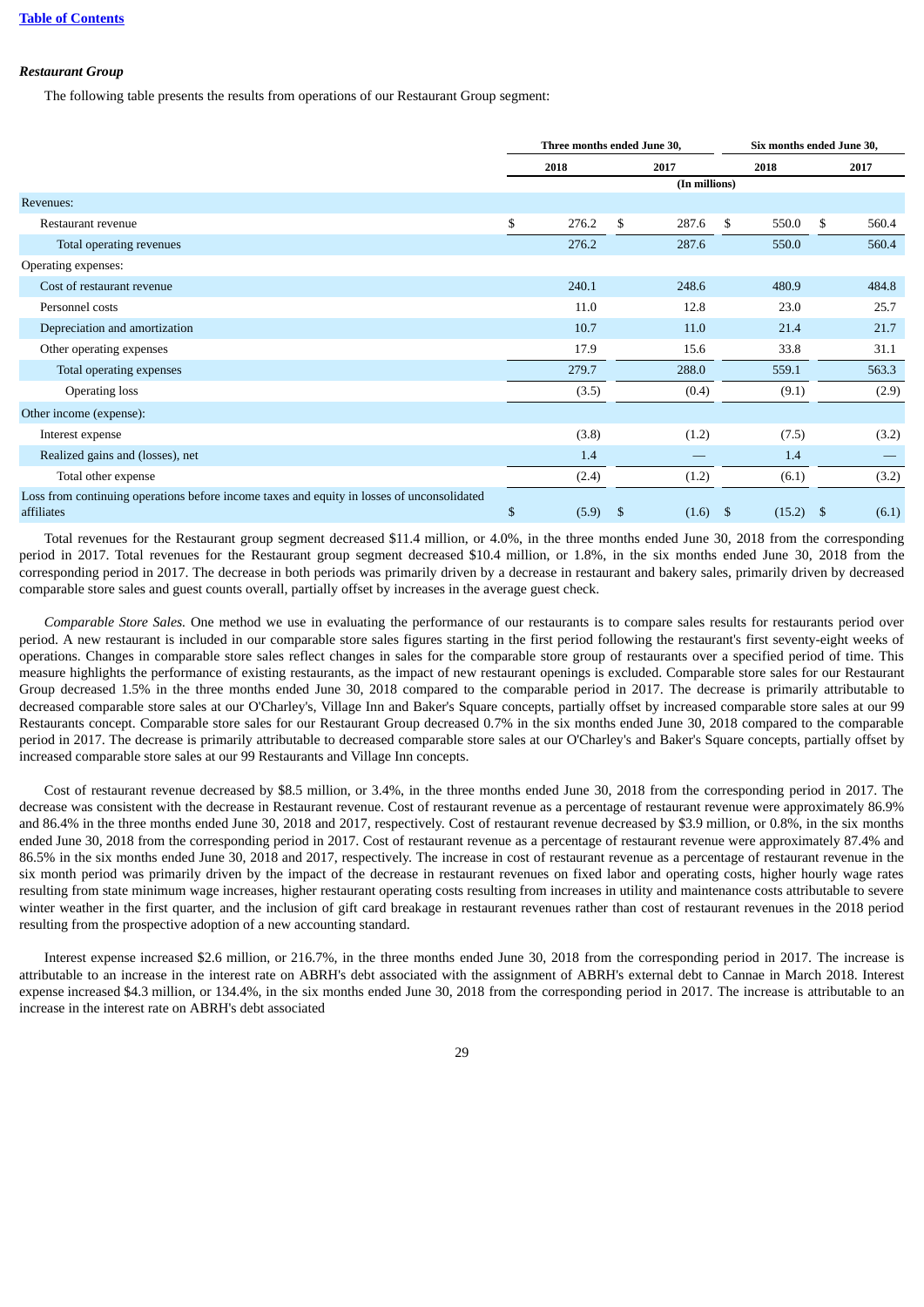with the assignment of ABRH's external debt to Cannae in March 2018 and a related \$1.2 million write-off of deferred financing costs. Subsequent to the assignment of ABRH's outstanding debt to Cannae, the associated interest expense is eliminated in the Corporate and Other segment.

Loss from continuing operations before income taxes increased by \$4.3 million in the three months ended June 30, 2018 from the corresponding period in 2017. The increase in loss was primarily attributable to the factors discussed above. Loss from continuing operations before income taxes increased by \$9.1 million in the six months ended June 30, 2018 from the corresponding period in 2017. The increase in loss was primarily attributable to the factors discussed above.

#### *Ceridian HCM*

As of June 30, 2018, we own a 27% interest in Ceridian HCM. We account for our investment in Ceridian HCM under the equity method of accounting; therefore, its results of operations do not consolidate into ours. Details relating to the results of operations of Ceridian HCM (NYSE: "CDAY") can be found in its periodic filings with the SEC.

#### *T-System*

We acquired T-System on October 16, 2017. The following table presents the results from operations of our T-System segment:

|                                                                                                       |               | Three months ended June<br>30, 2018 | Six months ended June<br>30, 2018 |       |  |
|-------------------------------------------------------------------------------------------------------|---------------|-------------------------------------|-----------------------------------|-------|--|
|                                                                                                       | (In millions) |                                     |                                   |       |  |
| Revenues:                                                                                             |               |                                     |                                   |       |  |
| Other operating revenue                                                                               | \$            | 16.4                                | $\mathfrak{S}$                    | 33.3  |  |
| Total operating revenues                                                                              |               | 16.4                                |                                   | 33.3  |  |
| Operating expenses:                                                                                   |               |                                     |                                   |       |  |
| Personnel costs                                                                                       |               | 8.5                                 |                                   | 17.4  |  |
| Depreciation and amortization                                                                         |               | 4.1                                 |                                   | 8.3   |  |
| Other operating expenses                                                                              |               | 3.7                                 |                                   | 7.4   |  |
| Total operating expenses                                                                              |               | 16.3                                |                                   | 33.1  |  |
| Operating income                                                                                      |               | 0.1                                 |                                   | 0.2   |  |
| Other expense:                                                                                        |               |                                     |                                   |       |  |
| Interest expense                                                                                      |               | (1.5)                               |                                   | (1.5) |  |
| Total other expense                                                                                   |               | (1.5)                               |                                   | (1.5) |  |
| Loss from continuing operations before income taxes and equity in losses of unconsolidated affiliates | \$            | (1.4)                               | Ъ                                 | (1.3) |  |

#### *Corporate and Other*

The Corporate and Other segment consists of certain other unallocated corporate overhead expenses, and other smaller investments.

The Corporate and Other segment generated revenues of \$11.3 million and \$7.9 million for the three months ended June 30, 2018 and 2017, respectively, and \$14.5 million and \$10.4 million for the six months ended June 30, 2018 and 2017, respectively. The increase in both periods was primarily driven by a \$5.6 million termination fee associated with the termination of our management agreement with Ceridian, partially offset by a decrease in real estate sales.

Other operating expenses were \$3.5 million and \$10.9 million for the three months ended June 30, 2018 and 2017, respectively, and \$5.1 million and \$13.1 million for the six months ended June 30, 2018 and 2017, respectively. The decrease in both periods is primarily attributable to lower corporate overhead costs and decreased expense in our real estate operations.

Personnel costs were \$70.8 million and \$31.3 million for the three months ended June 30, 2018 and 2017, respectively. Personnel costs were \$74.0 million and \$34.8 million for the six months ended June 30, 2018 and 2017, respectively. The increase in both periods is primarily attributable to investment success bonuses associated with the Ceridian IPO.

Interest income (expense) in the Corporate and Other segment was \$5.1 million and \$(0.2) million for the three months ended June 30, 2018 and 2017, respectively, and \$5.8 million and \$(0.2) million for the six months ended June 30, 2018 and 2017, respectively. The decrease in expense (increase in income) is attributable to intercompany eliminations associated with the replacement of ABRH's external debt with an intercompany note with us.

This segment generated pretax earnings (loss) of \$8.3 million and \$(33.8) million for the three months ended June 30, 2018 and 2017, respectively. The increase in earnings is attributable to the aforementioned changes in revenues and expenses as well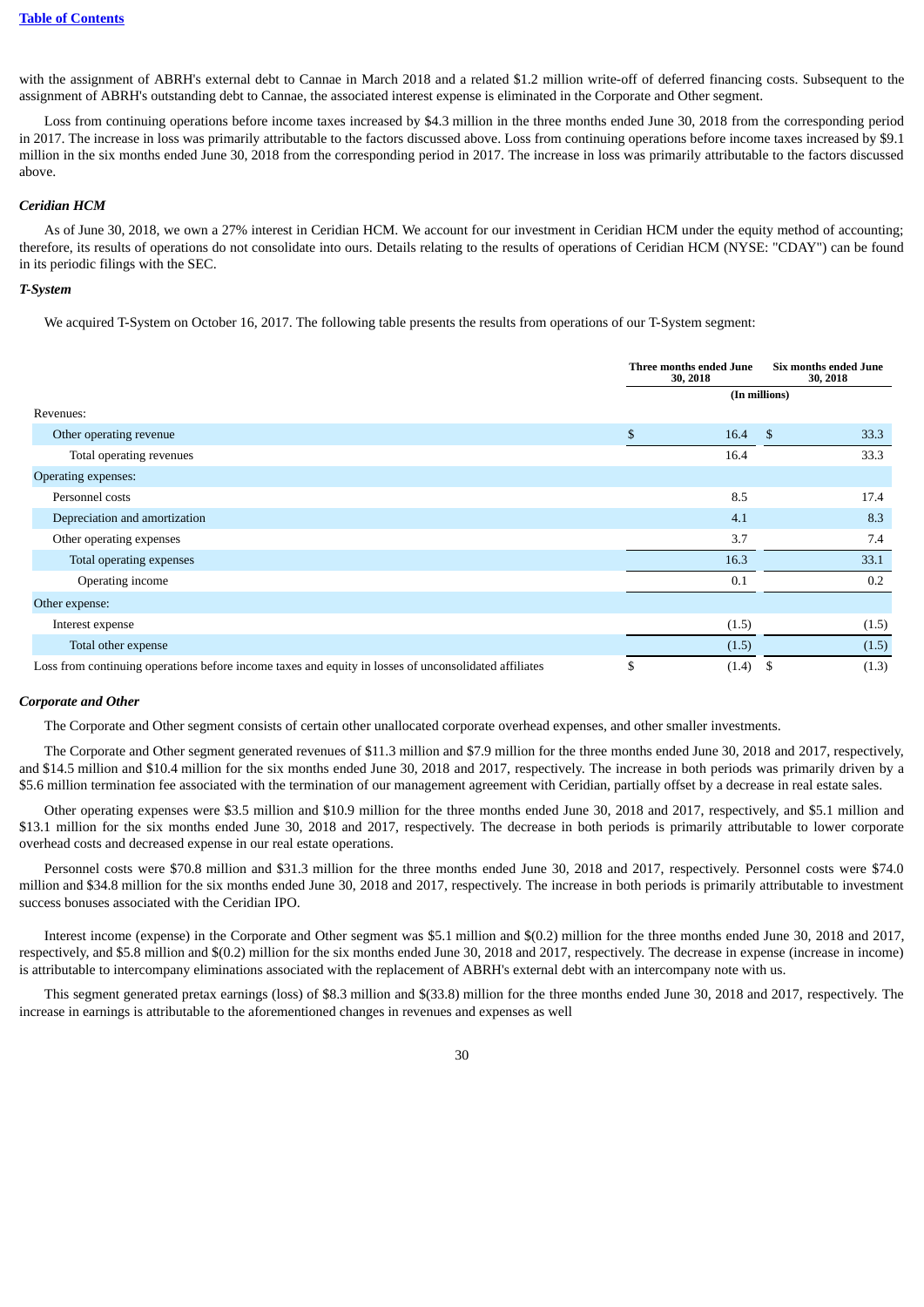as \$63.2 million of realized gains associated with the Ceridian IPO. This segment generated pretax earnings (loss) of \$8.7 million and \$(31.6) million for the six months ended June 30, 2018 and 2017, respectively. The increase in earnings is attributable to the aforementioned changes in revenues and expenses, offset by \$5.1 million of realized gains associated with sales of equity investment securities in the 2017 period.

#### *Discontinued Operations*

As a result of the sale of OneDigital, the financial results of OneDigital have been reclassified to discontinued operations for the three and six months ended June 30, 2017. Earnings from discontinued operations were \$145.3 million for the three months and \$147.7 million for the six months ended June 30, 2017, respectively. Refer to Note J. *Discontinued Operations* to our Condensed Consolidated and Combined Financial Statements in Item 1 of Part I of this Quarterly Report for further information.

## **Liquidity and Capital Resources**

*Cash Requirements.* Our current cash requirements include personnel costs, operating expenses, taxes, payments of interest and principal on our debt, capital expenditures, business acquisitions, and stock repurchases. Pursuant to the Letter entered into in conjunction with the pending DNB Acquisition, we are restricted from making distributions to our shareholders, including cash dividends, until such time as our obligations under the Equity Commitment and Letter are fulfilled, including upon closing of the DNB Acquisition. See Note G included in Item 1 of Part 1 of this Quarterly Report, which is incorporated by reference into this Item 2 of Part I, for further discussion of the DNB Acquisition, Equity Commitment and Letter, including discussion of events resulting in termination of the Equity Commitment and Letter. Once our obligations pursuant to the Letter terminate, the declaration of any future dividends is at the discretion of our Board of Directors. Additional uses of cash flow are expected to include stock repurchases, acquisitions, and debt repayments, subject to the terms and conditions of the Letter which places restrictions on our ability to repurchase our common stock until it is terminated.

We continually assess our capital allocation strategy, including decisions relating to reducing debt, repurchasing our stock, and/or conserving cash. We believe that all anticipated cash requirements for current operations will be met from internally generated funds, through cash generated by investment securities, potential sales of non-strategic assets, and borrowings on existing credit facilities. Our short-term and long-term liquidity requirements are monitored regularly to ensure that we can meet our cash requirements. We forecast the needs of all of our subsidiaries and periodically review their short-term and long-term projected sources and uses of funds, as well as the asset, liability, investment and cash flow assumptions underlying such forecasts.

We are focused on evaluating our assets and investments as potential vehicles for creating liquidity. Our intent is to use that liquidity for general corporate purposes, including potentially reducing debt, repurchasing shares of our stock, other strategic initiatives and/or conserving cash.

*Operating Cash Flow*. Our cash flows used in operations for the six months ended June 30, 2018 and 2017 totaled \$47.5 million and \$89.3 million, respectively. The decrease in cash used in operations of \$41.8 million is primarily attributable to decreased taxes paid of \$116.0 million in the 2018 period from the comparable period in 2017, partially offset by cash provided by discontinued operations of \$17.3 million in the 2017 period and increased cash bonus expenses of \$20.8 million in the 2018 period from the comparable period in 2017. The remainder of the variance is attributable to the timing of payment and receipt of accounts payable and receivable.

*Investing Cash Flows.* Our cash flows (used in) provided by investing activities for the six months ended June 30, 2018 and 2017 were \$(0.7) million and \$316.6 million, respectively. The decrease in cash provided by (increase in cash used in) investing activities of \$317.3 million from the 2018 period to the 2017 period is primarily attributable to the \$326.0 million cash proceeds from sale of OneDigital in the 2017 period and \$17.3 million of purchases of short term investments in the 2018 period, partially offset by decreased capital expenditures and cash used for acquisitions in the 2018 period.

*Capital Expenditures.* Total capital expenditures for property and equipment and other intangible assets were \$6.2 million and \$15.9 million for the sixmonth periods ended June 30, 2018 and 2017, respectively. Capital expenditures in the 2018 period primarily consist of purchases of property and equipment in our Restaurant Group segment and to a lesser extent property improvements at our real estate operations. The decrease in expenditures in the 2018 period from the 2017 period is reflective of a decrease in spending in our Restaurant Group segment and decreased spending at OneDigital due to its sale in June 2017.

*Financing Cash Flows.* Our cash flows (used in) provided by financing activities for the six months ended June 30, 2018 and 2017 were \$(119.7) million and \$2.0 million, respectively. The decrease in cash provided by (increase in cash used in) financing activities of \$121.7 million in the 2018 period compared to the 2017 period is primarily attributable to the payoff of ABRH's external debt and decreased borrowings in the 2018 period.

*Financing Arrangements.* For a description of our financing arrangements see Note F included in Item 1 of Part 1 of this Quarterly Report, which is incorporated by reference into this Item 2 of Part I.

*Seasonality.* There have been no material changes to the seasonality experienced in our businesses from those described for the period as of and for the year ended December 31, 2017 included in our Annual Report on Form 10-K.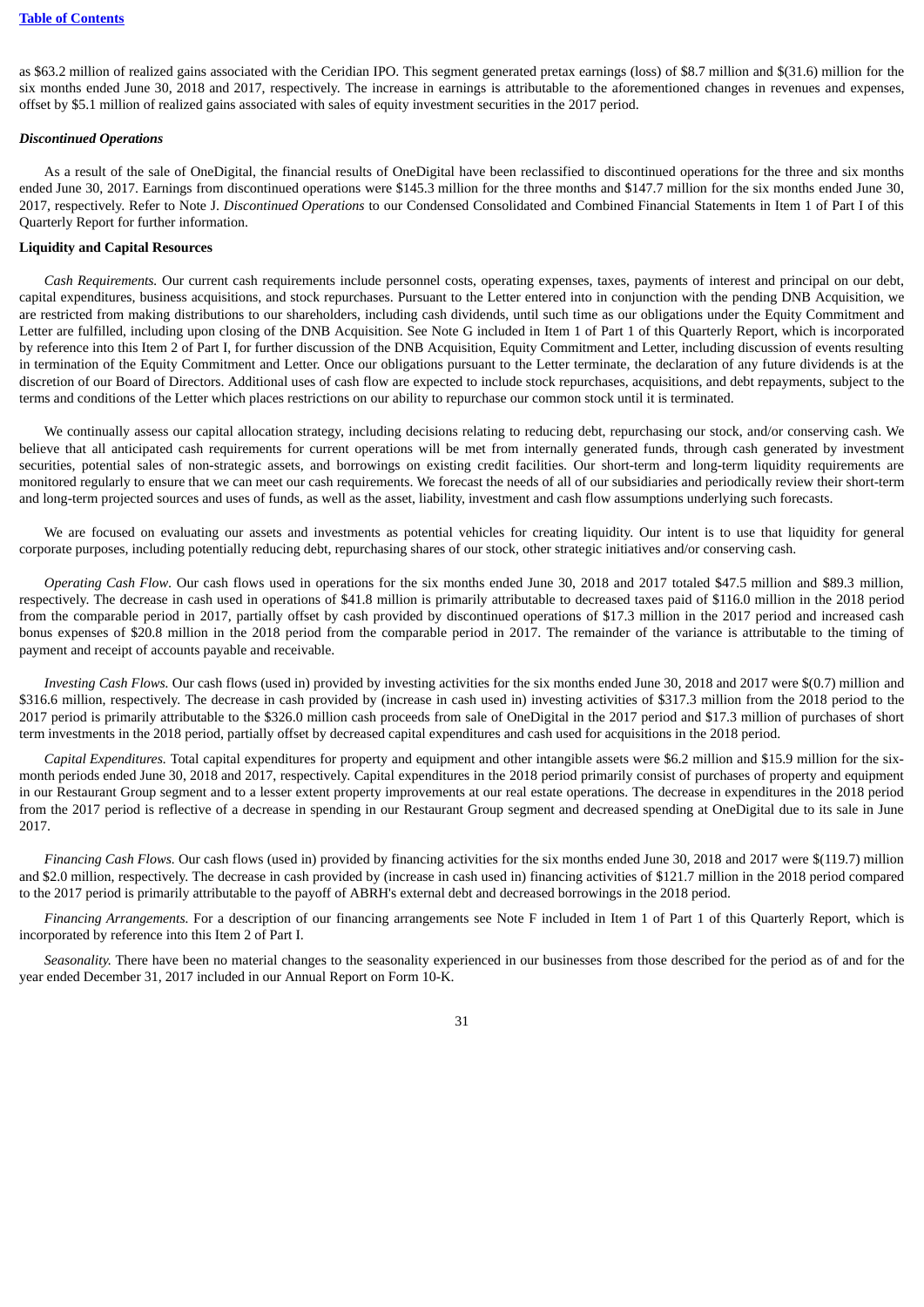*Contractual Obligations.* Our long term contractual obligations generally include our credit agreements and other debt facilities, operating lease payments on certain of our premises and equipment and purchase obligations of the Restaurant Group.

Purchase obligations include agreements to purchase goods or services that are enforceable, are legally binding and specify all significant terms, including fixed or minimum quantities to be purchased; fixed, minimum or variable price provisions; and the approximate timing of the transaction. The Restaurant Group has unconditional purchase obligations with various vendors, primarily related to food and beverage obligations with fixed commitments in regards to the time period of the contract and the quantities purchased with annual price adjustments that can fluctuate. Future purchase obligations are estimated by assuming historical purchase activity over the remaining, non-cancellable terms of the various agreements. For agreements with minimum purchase obligations, at least the minimum amounts we are legally required to purchase are included. These agreements do not include fixed delivery terms. We used both historical and projected volume and pricing as of June 30, 2018 to determine the amount of the obligations.

As of June 30, 2018, our required annual payments relating to these contractual obligations were as follows:

|                                    | 2018 |       | 2019 |      | 2020 |  | 2021          |  | 2022 |  | <b>Thereafter</b> |  | Total |  |
|------------------------------------|------|-------|------|------|------|--|---------------|--|------|--|-------------------|--|-------|--|
|                                    |      |       |      |      |      |  | (In millions) |  |      |  |                   |  |       |  |
| Notes payable                      |      |       |      | 0.7  | 0.6  |  | 0.6           |  | 0.5  |  | 9.0               |  | 12.5  |  |
| Operating lease payments           |      | 30.8  |      | 58.9 | 52.6 |  | 45.6          |  | 34.8 |  | 136.5             |  | 359.2 |  |
| Unconditional purchase obligations |      | 126.7 |      | 36.7 | 21.1 |  | 8.5           |  | 3.3  |  | 3.6               |  | 199.9 |  |
| Total                              |      | 158.6 |      | 96.3 | 74.3 |  | 54.7          |  | 38.6 |  | 149.1             |  | 571.6 |  |

*DNB Acquisition*. See Note G included in Item 1 of Part 1 of this Quarterly Report for further discussion of our material contractual obligations pursuant to, and contingencies resulting from, the Equity Commitment, Limited Guarantee and Letter.

*Capital Stock Transactions*. On May 7, 2018, the Compensation Committee of the Board of Directors approved a success bonus of up to \$67.1 million resulting from the successful Ceridian IPO. The success bonus was calculated based on 10% of the excess value of our investment in Ceridian HCM over our basis in Ceridian prior to the Ceridian IPO. The success bonus was paid to certain members of the Board of Directors and management who contributed to acquiring and growing Ceridian over Cannae's and its predecessor's ten year ownership of Ceridian and was paid in a combination of cash and stock. On May 16, 2018, we issued 991,906 shares of our common stock for the stock portion of the bonuses.

*Equity Security Investments.* During the six months ended June 30, 2018, we sold the remainder of our equity securities holdings for gross proceeds of \$17.7 million, resulting in net realized gains of less than \$0.1 million.

*Off-Balance Sheet Arrangements.* We do not engage in off-balance sheet activities other than facility and equipment operating leasing arrangements.

#### **Critical Accounting Policies**

There have been no material changes to our critical accounting policies described in our Annual Report on Form 10-K for the year ended December 31, 2017.

### <span id="page-35-0"></span>**Item 3. Quantitative and Qualitative Disclosure about Market Risk**

There have been no material changes in the market risks described in our Annual Report on Form 10-K for the year ended December 31, 2017.

#### <span id="page-35-1"></span>**Item 4. Controls and Procedures**

*a. Evaluation of disclosure controls and procedures*. The Company's principal executive officer and principal financial officer have conducted an evaluation of the effectiveness of the Company's disclosure controls and procedures (as defined in Exchange Act Rule 13a-15(e) and 15d-15(e)) as of the end of the period covered by this quarterly report. Based on that evaluation, the Company's principal executive officer and principal financial officer concluded that, as of the end of the period covered by this quarterly report, the Company's disclosure controls and procedures were effective. Our disclosure controls and procedures are designed to ensure that information required to be disclosed in the reports we file or submit under the Exchange Act is recorded, processed, summarized and reported within the time periods specified in the SEC's rules and forms and that such information is accumulated and communicated to management, including the President (Principal Executive Officer) and Chief Financial Officer, to allow timely decisions regarding required disclosure.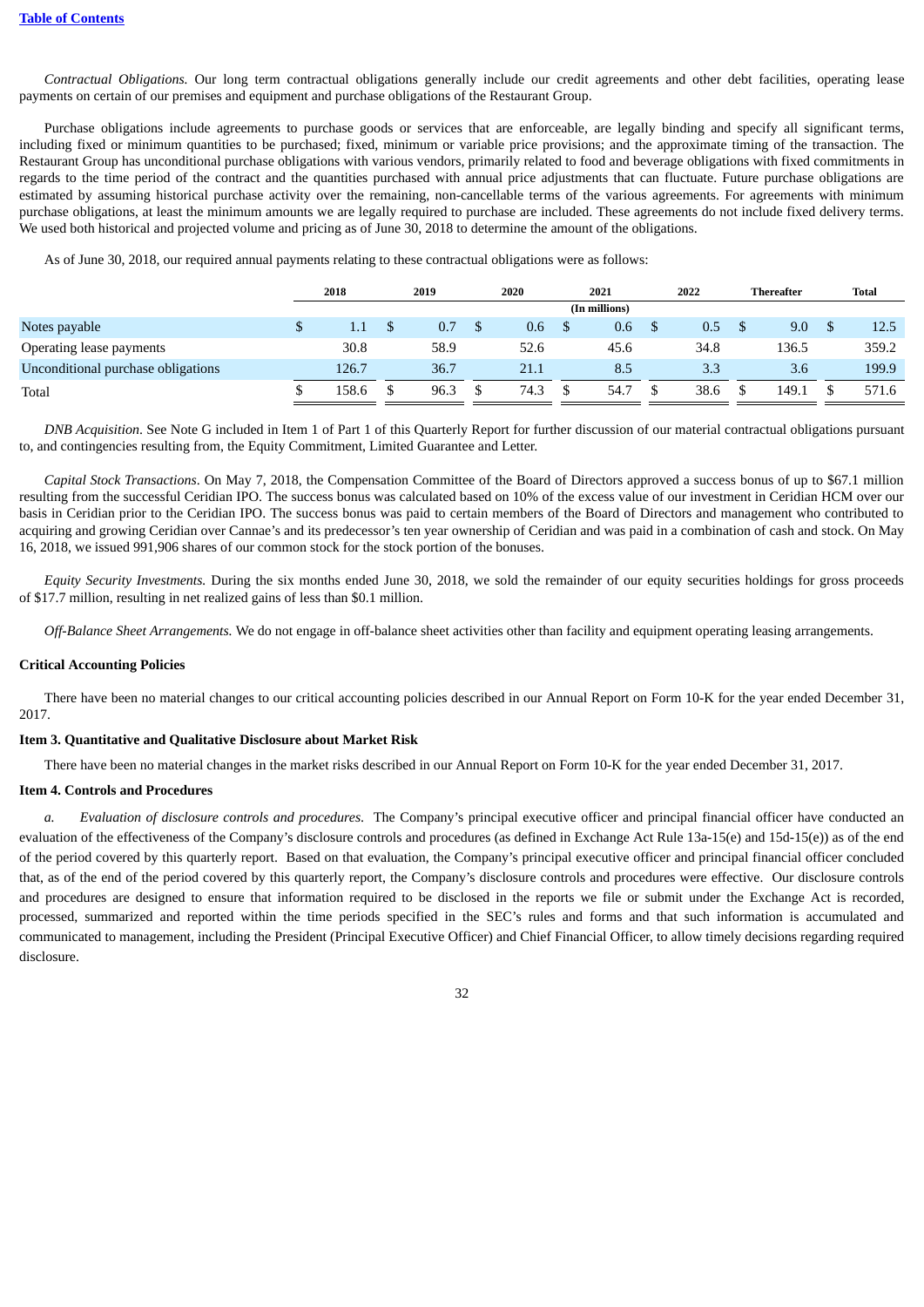*b. Changes in internal controls*. There were no changes in the Company's internal control over financial reporting that occurred during the period covered by this quarterly report that have materially affected, or are reasonably likely to materially affect, the Company's internal control over financial reporting.

# <span id="page-36-0"></span>**Part II: OTHER INFORMATION**

#### <span id="page-36-1"></span>**Item 1. Legal Proceedings**

See discussion of legal proceedings in Note G. *Commitments and Contingencies* to the Condensed Consolidated and Combined Financial Statements included in Item 1 of Part I of this Quarterly Report, which is incorporated by reference into this Item 1 of Part II.

#### <span id="page-36-2"></span>**Item 1A.** *Risk Factors*

There has been no material change in our risk factors since December 31, 2017. Refer to our 2017 Annual Report on Form 10-K for the year ended December 31, 2017.

#### <span id="page-36-3"></span>**Item 2. Unregistered Sales of Equity Securities and Use of Proceeds**

None.

#### <span id="page-36-4"></span>**Item 6. Exhibits**

(a) Exhibits:

#### **EXHIBIT INDEX**

- 10.1 Master Assignment and [Assumption,](http://www.sec.gov/Archives/edgar/data/1704720/000170472018000022/exhibit109-masterassignmen.htm) dated as of March 13, 2018, by and between Cannae Holdings, LLC as the assignee, Wells Fargo Bank, N.A. as assignor, and other assignors party thereto (filed as Exhibit 10.9 to the Company's Annual Report on Form 10-K for the year ended December 31, 2017, filed March 26, 2018)
- 10.2 Agency Succession [Agreement,](http://www.sec.gov/Archives/edgar/data/1704720/000170472018000022/exhibit1010-agencysuccessi.htm) dated as of March 13, 2018, by and between Cannae Holdings, LLC and Wells Fargo Bank, N.A. (filed as Exhibit 10.10 to the Company's Annual Report on Form 10-K for the year ended December 31, 2017, filed March 26, 2018)
- 10.3 Voting [Agreement](#page-38-0) dated April 30, 2018 by and among Ceridian HCM Holding Inc., Cannae Holdings, LLC and certain affiliates of Thomas H. Lee Partners L.P
- 31.1 Certification of Chief Executive Officer pursuant to Section 302 of the [Sarbanes-Oxley](#page-59-0) Act of 2002.
- 31.2 Certification of Chief Financial Officer pursuant to Section 302 of the [Sarbanes-Oxley](#page-60-0) Act of 2002.
- 32.1 Certification by Chief Executive Officer of Periodic Financial Reports pursuant to Section 906 of the [Sarbanes-Oxley](#page-61-0) Act of 2002, 18 U.S.C. Section 1350.
- 32.2 Certification by Chief Financial Officer of Periodic Financial Reports pursuant to Section 906 of the [Sarbanes-Oxley](#page-62-0) Act of 2002, 18 U.S.C. Section 1350.
- 101 The following materials from Cannae Holdings, Inc.'s Quarterly Report on Form 10-Q for the three and six months ended June 30, 2018, formatted in Extensible Business Reporting Language (XBRL): (i) the Condensed Consolidated and Combined Balance Sheets, (ii) the Condensed Consolidated and Combined Statements of Operations, (iii) the Condensed Consolidated and Combined Statements of Comprehensive Earnings, (iv) the Condensed Consolidated and Combined Statements of Stockholders' Equity, (v) the Condensed Consolidated and Combined Statements of Cash Flows, and (vi) the Notes to the Condensed Consolidated and Combined Financial **Statements**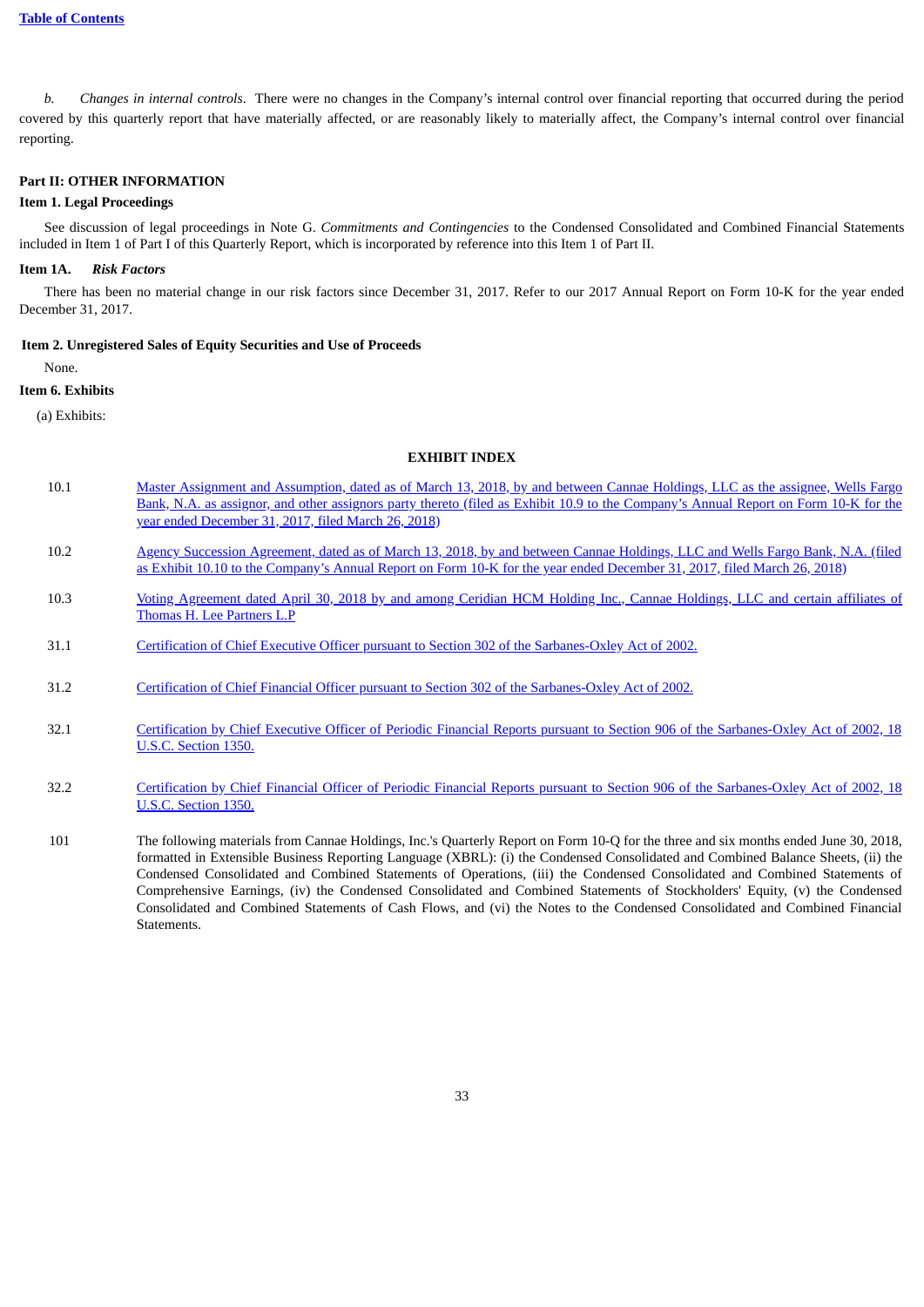# SIGNATURES

Pursuant to the requirements of the Securities Exchange Act of 1934, as amended, the registrant has duly caused this report to be signed on its behalf by the undersigned thereunto duly authorized.

Date: August 13, 2018 CANNAE HOLDINGS, INC. (registrant)

By: */s/ Richard L. Cox*

Richard L. Cox Executive Vice President and Chief Financial Officer (Principal Financial and Accounting Officer)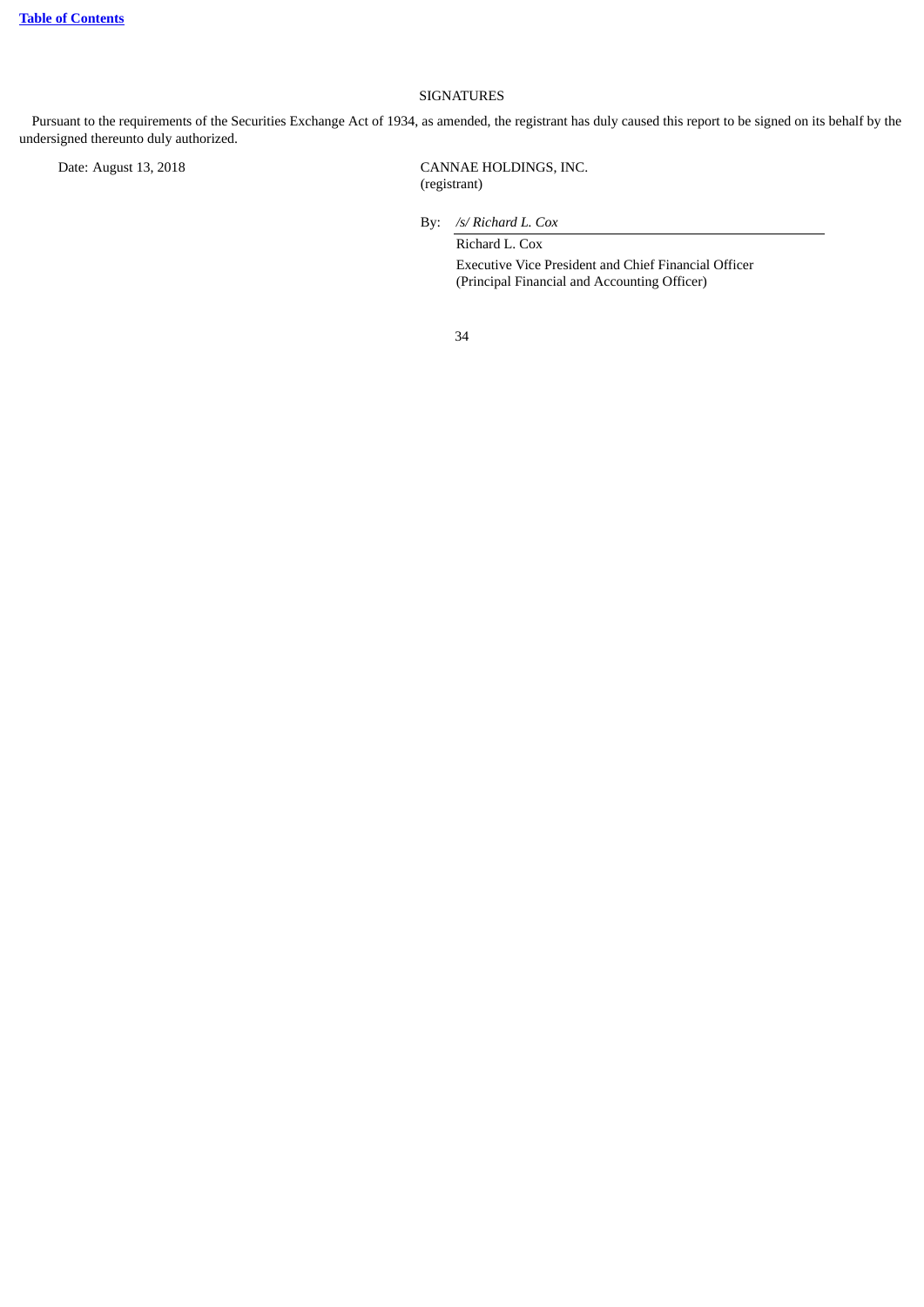## **VOTING AGREEMENT**

<span id="page-38-0"></span>**THIS VOTING AGREEMENT** (this "Agreement") is entered into as of April 30, 2018 by and among (i) Ceridian HCM Holding Inc., a Delaware corporation (the "Company"), (ii) Thomas H. Lee Equity Fund VI, L.P., a Delaware limited partnership, Thomas H. Lee Parallel Fund VI, L.P., a Delaware limited partnership, Thomas H. Lee Parallel (DT) Fund VI, L.P., a Delaware limited partnership, Great-West Investors, L.P., a Delaware limited partnership, Putnam Investments Employees' Securities Company III, LLC, a Delaware limited liability company, THL Coinvestment Partners, L.P., a Delaware limited partnership, THL Operating Partners, L.P., a Delaware limited partnership, THL Equity Fund VI Investors (Ceridian), L.P., a Delaware limited partnership, THL Equity Fund VI Investors (Ceridian) II, L.P., a Delaware limited partnership, THL Equity Fund VI Investors (Ceridian) III, LLC, a Delaware limited liability company, THL Equity Fund VI Investors (Ceridian) IV, LLC, a Delaware limited liability company, THL Equity Fund VI Investors (Ceridian) V, LLC, a Delaware limited liability company (together with the THL Affiliates (as defined below), "THL"), and (iii) Cannae Holdings, LLC, a Delaware limited liability company (together with the Cannae Affiliates (as defined below), "Cannae"). THL and Cannae are collectively referred to herein as the "Sponsor Stockholders".

WHEREAS, the Company is currently contemplating an underwritten initial public offering (the "IPO") of shares of its Common Stock (as defined below);

WHEREAS, as of the closing date of the IPO (the "Closing Date"), the Sponsor Stockholders collectively hold at least a majority of the outstanding Voting Securities (as defined below);

WHEREAS, pursuant to this Agreement, the Sponsor Stockholders agree to vote all of their Voting Securities as a group to elect certain members of the Company's board of directors ("Board") as set forth herein; and

WHEREAS, pursuant to this Agreement, the Sponsor Stockholders agree to coordinate with one another regarding dispositions or distributions of their Stockholder Shares (as defined below), as set forth herein.

NOW, THEREFORE, in consideration of the mutual covenants contained herein and other good and valuable consideration, the receipt and sufficiency of which are hereby acknowledged, the parties to this Agreement hereby agree as follows:

# **ARTICLE I. DEFINITIONS**

Section 1.01. Definitions. Capitalized terms used herein shall have the following meanings:

"Affiliate" means, with respect to any Person, an "affiliate" as defined in Rule 405 of the regulations promulgated under the Securities Act.

"Agreement" shall have the meaning set forth in the Preamble.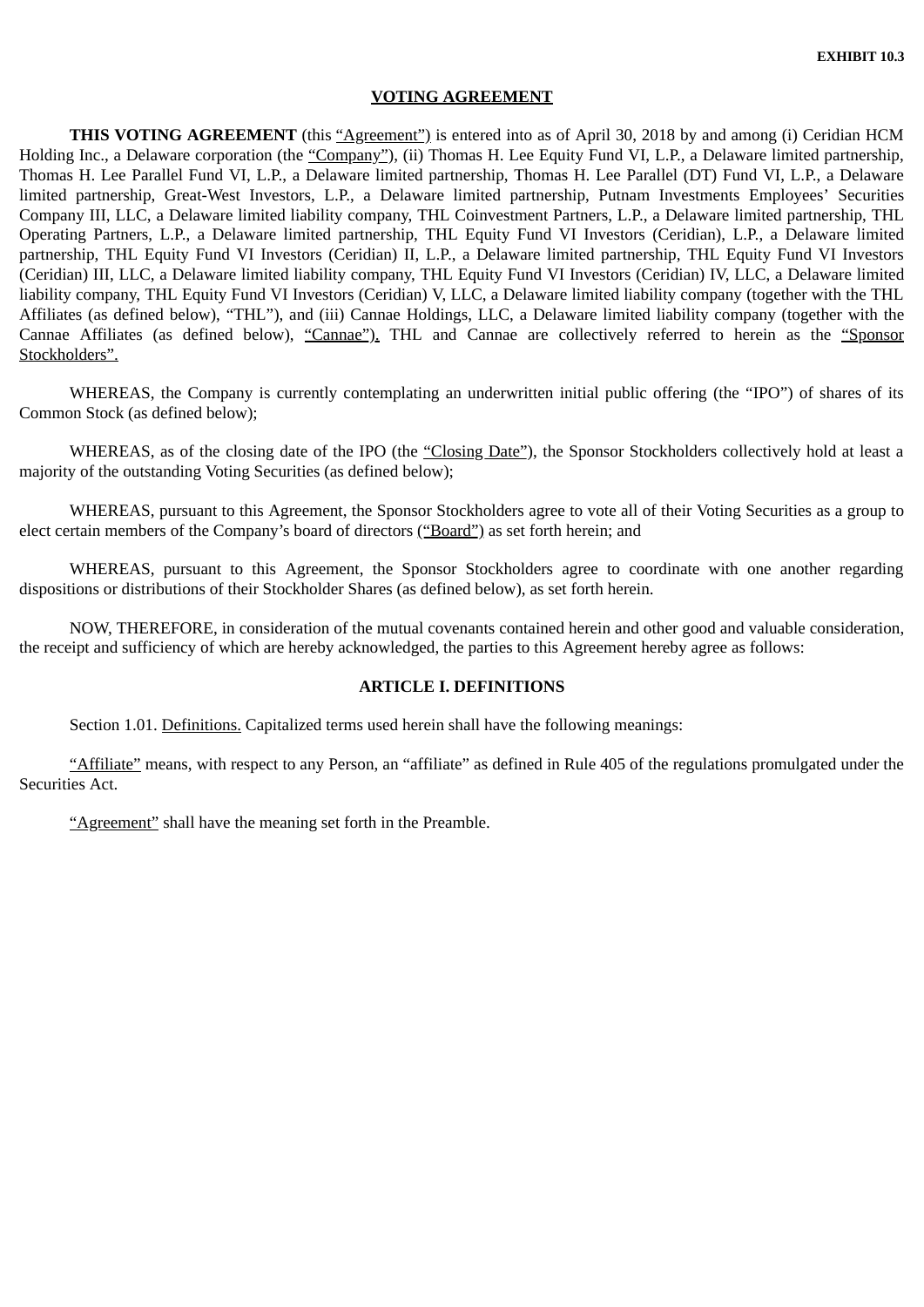"beneficially own" or "beneficial ownership" shall have the meaning ascribed to such terms in Rule 13d-3 under the Exchange Act.

"Board" shall have the meaning set forth in the Recitals.

"Bylaws" shall have the meaning set forth in Section 2.01(a).

"Cannae" shall have the meaning set forth in the Preamble.

"Cannae Affiliate" means any Affiliate of Cannae holding Voting Securities on or after the date hereof.

"Common Stock" shall mean shares of Common Stock, par value \$0.01 per share, of the Company, or any successor shares into which such shares of Common Stock are exchanged or reclassified.

"Closing Date" shall have the meaning set forth in the Recitals.

"Company" shall have the meaning set forth in the Preamble.

"Exchange Act" shall mean the Securities Exchange Act of 1934, as amended from time to time, and the rules and regulations promulgated pursuant thereto.

"Governmental Authority" means any: (i) nation, state, commonwealth, province, territory, county, municipality, district or other jurisdiction of any nature; (ii) U.S. and other federal, state, local, municipal, foreign or other government; or (iii) governmental or quasi-governmental authority of any nature (including any governmental division, department, agency, commission, instrumentality, official, organization, unit, body or entity and any court or other tribunal).

"Initial Designations" shall have the meaning set forth in Section 2.01(e).

"IPO" shall have the meaning set forth in the Recitals.

"Law" means any applicable constitutional provision, statute, act, code, law, regulation, rule, ordinance, order, decree, ruling, proclamation, resolution, judgment, decision, declaration, or interpretative or advisory opinion or letter of a Governmental Authority and shall include, for the avoidance of any doubt, the General Corporation Law of the State of Delaware and the listing or other standards of any applicable stock exchange, including the New York Stock Exchange, the Toronto Stock Exchange or any successors thereto.

"Person" means any natural person, corporation, limited partnership, general partnership, limited liability company, joint stock company, joint venture, association, company, estate, trust, bank trust company, land trust, business trust, or other organization, whether or not a legal entity, custodian, trustee-executor, administrator, nominee or entity in a representative capacity and any government or agency or political subdivision thereof.

"Public Sale" means any sale of Stockholder Shares or other Company securities, as applicable, to the public pursuant to an offering registered under the Securities Act or to the public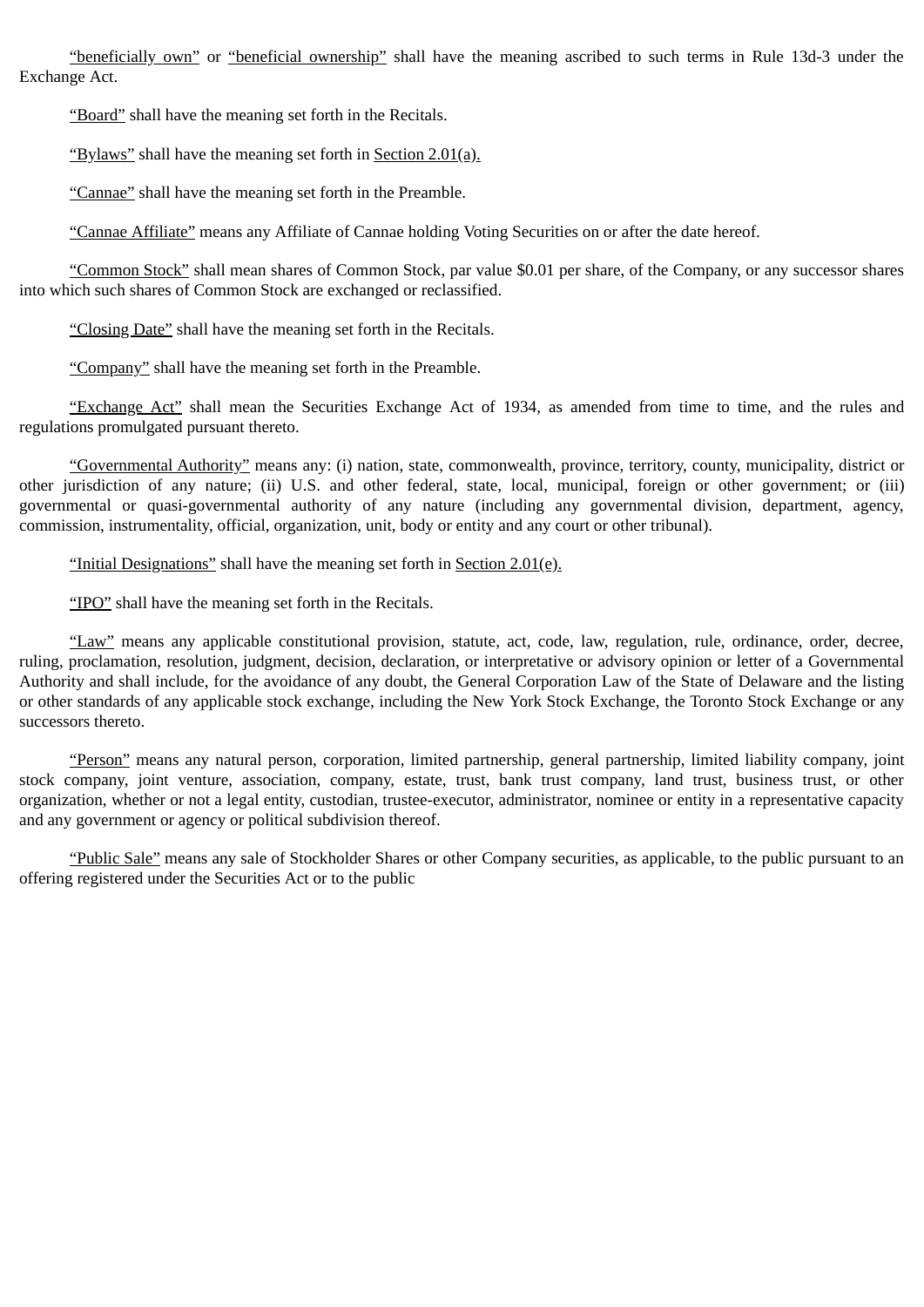through a broker, dealer or market maker pursuant to the provisions of Rule 144 adopted under the Securities Act; provided, that the IPO is deemed not to be a Public Sale, for purposes hereof.

"Securities Act" means the Securities Act of 1933, as amended from time to time, and the rules and regulations promulgated pursuant thereto.

"Sponsor Director Designee" shall mean a director designated by a Sponsor Stockholder or Sponsor Stockholders (as applicable) in accordance with this Agreement to serve on the Board.

"Stockholder Shares" means any Voting Securities held by any of the Sponsor Stockholders as of the date hereof or at any time thereafter. As to any particular shares constituting Stockholder Shares, such shares shall cease to be Stockholder Shares when they have been transferred pursuant to a Public Sale. For the avoidance of doubt, all Voting Securities held by Cannae and THL as of the date hereof are Stockholder Shares.

"THL" shall have the meaning set forth in the Preamble.

"THL Affiliate" means any (i) Affiliate of Thomas H. Lee Partners. L.P., a Delaware limited partnership, holding Voting Securities on or after the date hereof, and (ii) any Affiliate of Great-West Investors L.P. or Putnam Investments Employees' Securities Company III LLC, holding on or after the date hereof any Voting Securities (and any and all securities of any kind whatsoever which may be issued after the date hereof in respect of, or in exchange for, such shares of the Company pursuant to a merger, consolidation, stock split, stock dividend or recapitalization of the Company or otherwise) that are subject to this Agreement as of the date hereof.

"Total Number of Directors" shall have the meaning set forth in Section 2.01(a).

"Voting Securities" means Common Stock and any other securities of the Company entitled to vote generally in the election of directors of the Company.

Section 1.02. Construction. Whenever the context requires, the gender of all words used in this Agreement includes the masculine, feminine and neuter forms and the singular form of words shall include the plural and vice versa. All references to Articles and Sections refer to articles and sections of this Agreement, respectively. Whenever the words "include," "includes" or "including" are used in this Agreement, they shall be deemed to be followed by the words "without limitation" (except to the extent the context otherwise provides). This Agreement shall be construed without regard to any presumption or rule requiring construction or interpretation against the party drafting or causing any instrument to be drafted.

# **ARTICLE II. VOTING AGREEMENT**

Section 2.01. Composition of the Board.

(a) On the Closing Date, the authorized number of directors on the Board shall be

established at nine (9) directors, with two vacancies, but may be increased or decreased as determined from time to time exclusively by resolution duly adopted by the Board of Directors in accordance with the Amended and Restated Bylaws of the Company, as may be amended from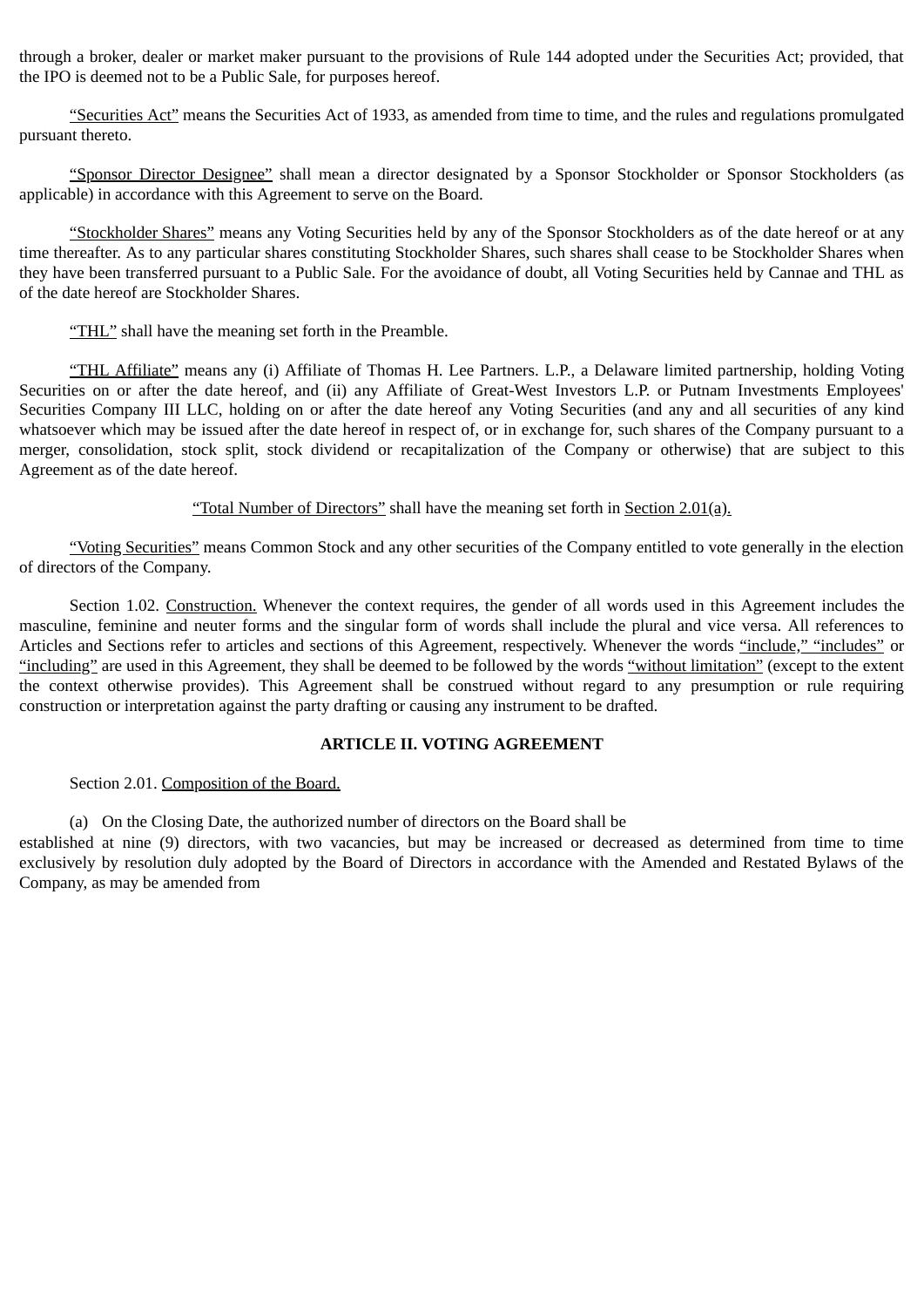time to time (the "Bylaws") (including as required by applicable Law) (the number of directors authorized at any given time, the "Total Number of Directors").

(b) Notwithstanding the foregoing Section 2.01(a), during the term of this Agreement, and subject to applicable Law, THL and Cannae shall have the right to (by mutual agreement) determine the Total Number of Directors.

(c) Effective as of the Closing Date, each of THL and Cannae shall vote all of their Voting Securities and shall take all other necessary or desirable actions within their control (whether in the capacity as a stockholder or otherwise, and including, without limitation, attendance at meetings in person or by proxy for purposes of obtaining a quorum and execution of written consents in lieu of meetings), and the Company shall take all necessary and desirable actions within its control, so that five (5) Sponsor Director Designees designated (by mutual agreement) by THL and Cannae shall initially be elected to the Board (the "Initial Designations").

(d) Following the Initial Designations:

(i) each of THL and Fidelity shall vote all of their Voting Securities and shall take all other necessary or desirable actions within their control (whether in the capacity as a stockholder or otherwise, and including, without limitation, attendance at meetings in person or by proxy for purposes of obtaining a quorum and execution of written consents in lieu of meetings); and

(ii) the Company shall take all necessary and desirable actions within its control (including, without limitation, including in the slate of nominees nominated by the Board (or an authorized committee thereof) for election as directors of the Company by the stockholders of the Company each Sponsor Director Designee),

to cause the Sponsor Director Designees designated by THL and Cannae in accordance with Section 2.01(e) or Section 2.01(f), as applicable, to be elected to the Board at any meeting of the stockholders of the Company called for such purpose.

(e) For so long as THL and Cannae collectively hold greater than or equal to 50 percent (50%) in voting power of all the then-outstanding Voting Securities as of such date, then:

(i) for so long as Cannae holds greater than or equal to twelve and one half of a percent (12.5%) in voting power of all the then-outstanding Voting Securities, THL and Cannae shall have the right to designate (by mutual agreement) five (5) Sponsor Director Designees;

(ii) for so long as Cannae holds greater than or equal to seven and one half of a percent (7.5%) but less than twelve and one half of a percent (12.5%) in voting power of all the then-outstanding Voting Securities, THL shall have the right to individually designate four (4) Sponsor Director Designees and Cannae shall have the right to individually designate one (1) Sponsor Director Designee; and

(iii) if Cannae holds less than seven and one half of a percent (7.5%) in voting power of all the then-outstanding Voting Securities, then THL shall have the right to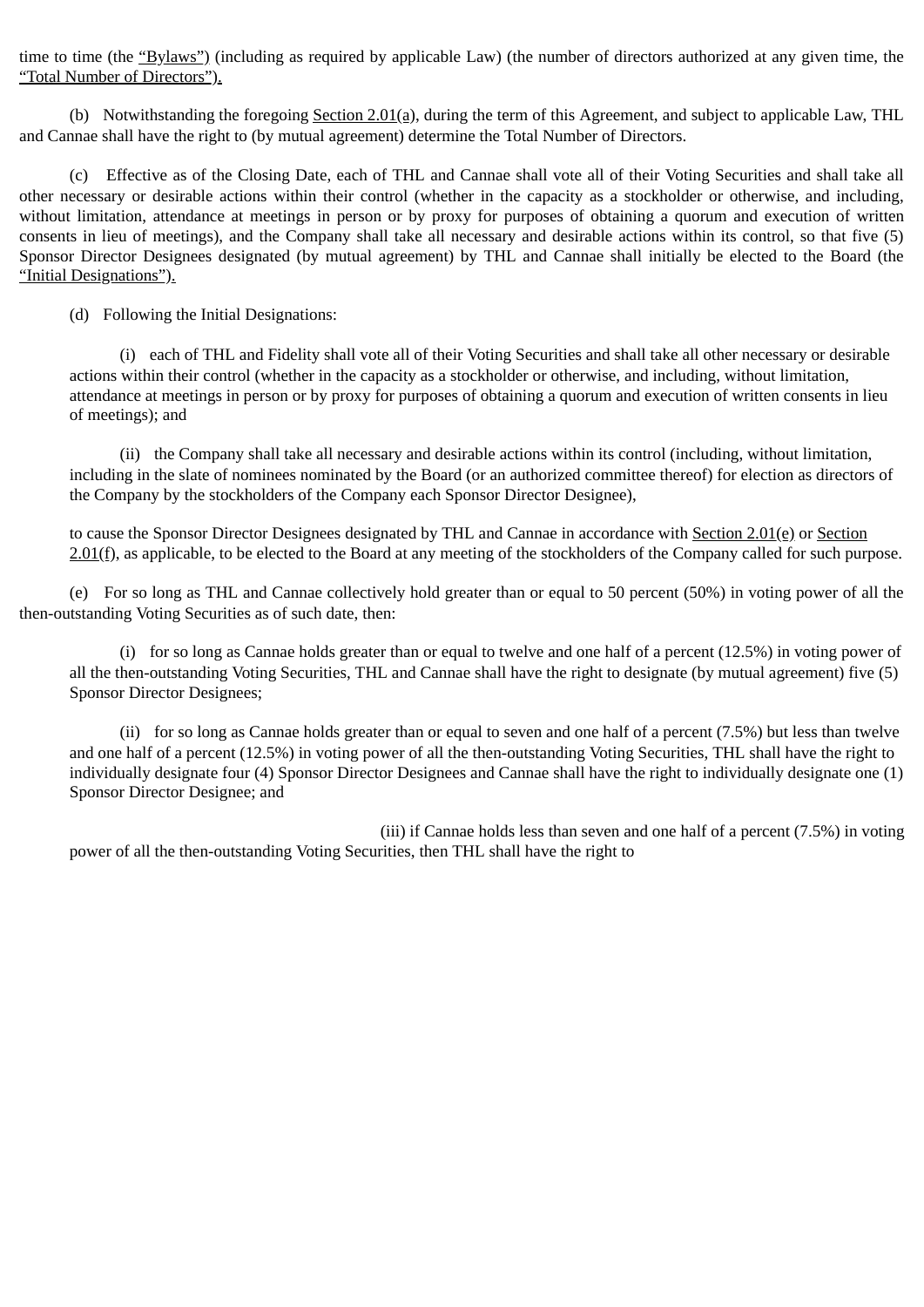individually designate five (5) Sponsor Director Designees and Cannae shall not have the right to designate any Sponsor Director Designee.

(f) At such time as THL and Cannae cease to collectively hold greater than or equal to 50 percent (50%) in voting power of all the then-outstanding Voting Securities as of such date, then each of THL and Cannae will have the right to individually designate:

(i) for so long as such party holds at least forty percent (40%) in voting power of all the then-outstanding Voting Securities, a total of four (4) Sponsor Director Designees;

(ii) for so long as such party holds at least thirty percent (30%) but less than forty percent (40%) in voting power of all the then-outstanding Voting Securities, a total of three (3) Sponsor Director Designees;

(iii) for so long as such party holds at least twenty percent (20%) but less than thirty percent (30%) in voting power of all the then-outstanding Voting Securities, a total of two (2) Sponsor Director Designees;

(iv) for so long as such party holds at least ten percent (10%) but less than twenty percent (20%) in voting power of all the then-outstanding Voting Securities, one (1) Sponsor Director Designee.

(g) If the:

(i) Sponsor Stockholders cease to have the right to designate (by mutual agreement) five (5) Sponsor Director Designees to the Board pursuant to Section 2.01(e)(i), then any Sponsor Director Designee who is not designated by THL or Cannae to remain on the Board as a Sponsor Director Designee of THL or Cannae (as applicable) in accordance with Section  $2.01(e)$ (ii), Section  $2.01(e)$ (iii) or Section  $2.01(f)$  shall immediately resign from the Board;

(ii) number of Sponsor Director Designees that a Sponsor Stockholder has the right to individually designate to the Board is decreased pursuant to Section 2.01(e)(ii), Section 2.01(e)(iii) or Section 2.01(f), then the corresponding number of Sponsor Director Designees of such Sponsor Shareholder shall resign from the Board,

and the Company and the Sponsor Stockholders shall be promptly required to take any and all actions necessary or appropriate to cooperate in ensuring the removal of such Sponsor Director Designee.

(h) Except as provided in Section 2.01(g), in the event that any Sponsor Director Designee (the "Departing Sponsor Director Designee") for any reason ceases to serve as a member of the Board during such Person's term of office, the resulting vacancy on the Board shall be filled by a Sponsor Director Designee by the Sponsor Stockholder or Sponsor Stockholders (as applicable) who was entitled to designate the Departing Sponsor Director Designee in accordance with Section 2.01(e) or Section  $2.01(f)$ , as applicable.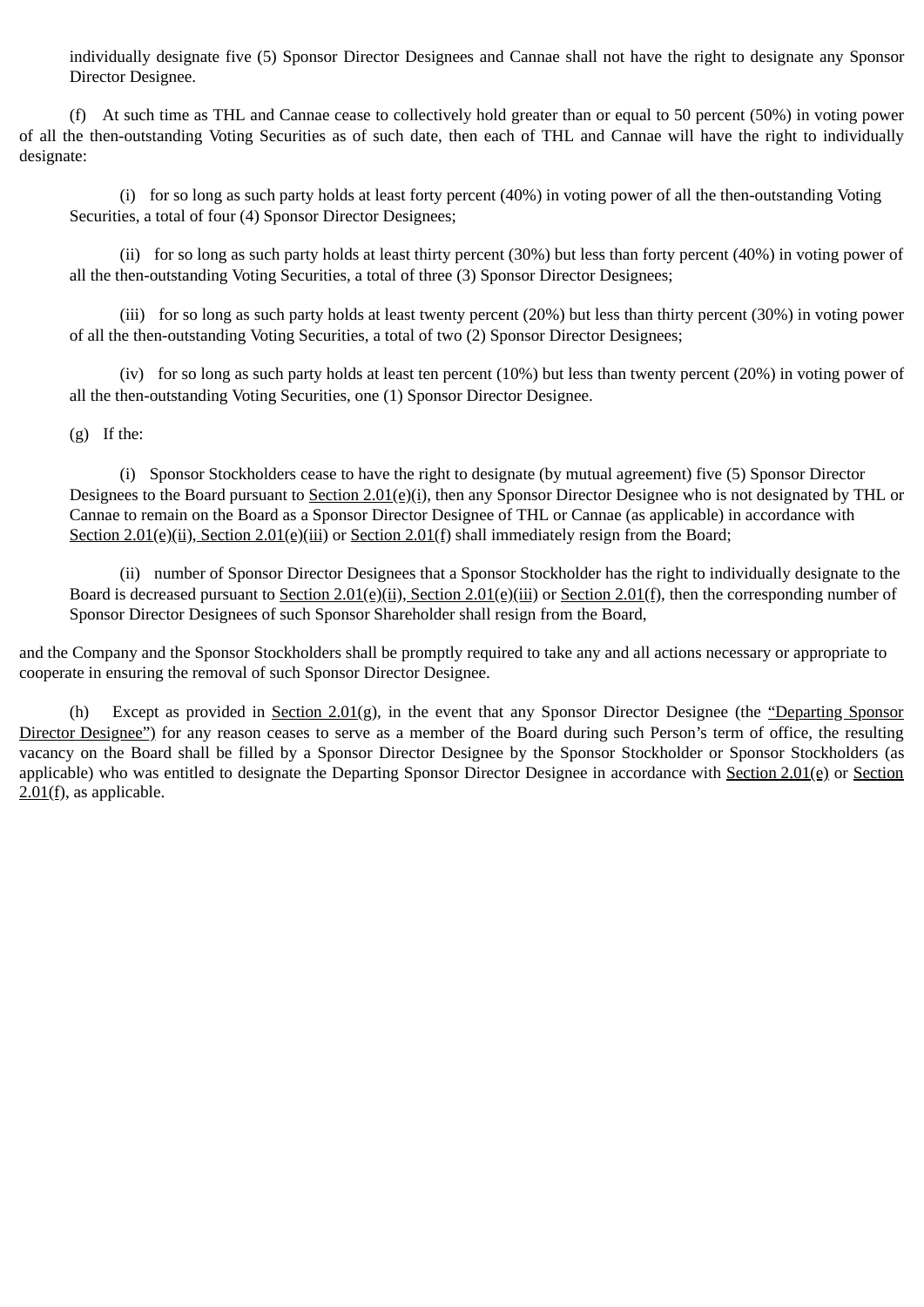(i) In the event that a THL Affiliate that is party hereto or a Cannae Affiliate that is party hereto transfers, directly or indirectly, any Voting Securities to a THL Affiliate or a Cannae Affiliate, respectively, that is not already a party to this Agreement, such transferring party shall, as a condition to any such transfer, require such transferee to enter into a joinder agreement to become party to this Agreement and be deemed to be a party for all purposes herein. Subject to the foregoing, for the avoidance of doubt, the parties hereto acknowledge and agree that this Agreement does not restrict or otherwise impair any rights of THL or Cannae to sell, assign or otherwise transfer their respective shares of Common Stock to any other Person.

(j) The Company shall reimburse the Sponsor Director Designees for all reasonable out-of-pocket expenses incurred in connection with their attendance at meetings of the Board or the board of directors of any of the Company's Subsidiaries, and any committees thereof, including without limitation travel, lodging and meal expenses, in accordance with the Company's reimbursement policies.

(k) The Company shall obtain customary director and officer indemnity insurance on commercially reasonable terms which insurance shall cover each member of the Board and the members of each board of directors of each of the Company's Subsidiaries. The Company and its Subsidiaries shall enter into director and officer indemnification agreements, substantially in the form attached at **Exhibit B** hereto, with each of the Sponsor Director Designees.

# **ARTICLE III. COORDINATION REGARDING TRANSFERS**

For so long as each Sponsor Stockholder is entitled to designate a Sponsor Director Designee, any Sponsor Stockholder wishing to (i) dispose of or otherwise transfer any Stockholder Shares pursuant to a Public Sale, or (ii) distribute or otherwise transfer any Stockholder Shares to such Sponsor Stockholder's investors, stockholder's limited partners, stockholder's members or equivalent Persons holding an ownership interest in such Sponsor Stockholder, shall use commercially reasonable efforts to consult with (x) the Company, and (y) any other Sponsor Stockholder entitled to designate a Sponsor Director Designee, prior to taking such action or entering into any definitive agreement with respect to such action.

# **ARTICLE IV. GENERAL PROVISIONS**

Section 4.01. Notices.

(a) All notices and other communications under this Agreement shall be in writing and shall be deemed given (i) when delivered personally by hand (with written confirmation of receipt), (ii) when sent by e-mail, (iii) when received or rejected by the addressee if sent by registered or certified mail, postage prepaid, return receipt requested, or (iv) one Business Day following the day sent by reputable overnight courier (with written confirmation of receipt), in each case at the following addresses (or to such other address as a party may have specified by notice given to the other party pursuant to this provision):

(i) if to the Company, to:

Ceridian HCM Holding Inc.

3311 East Old Shakopee Road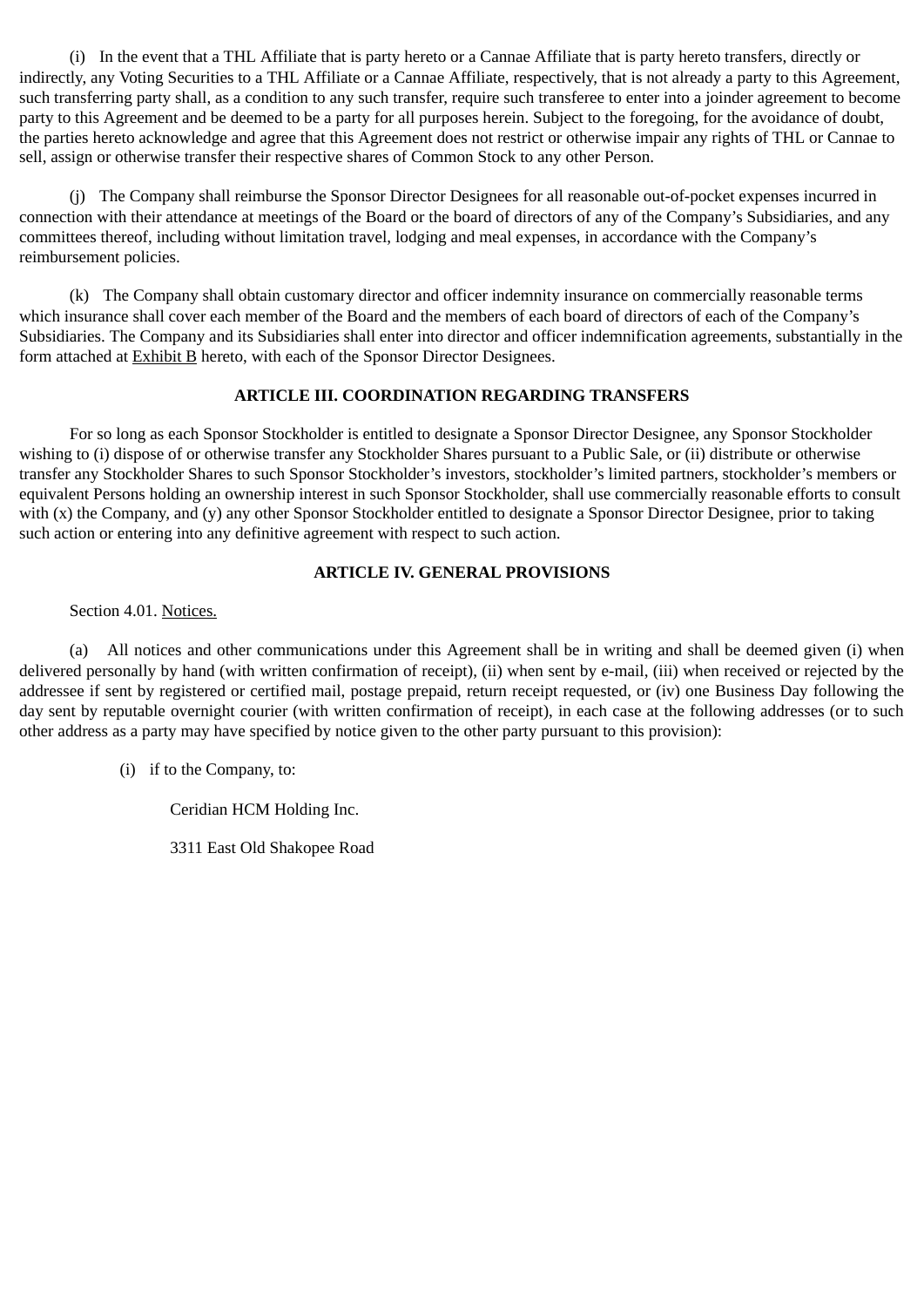Minneapolis, MN 55425 Attention: William E. McDonald, Senior Vice President, Deputy General Counsel and Corporate Secretary E-mail: William.Mcdonald@ceridian.com; officeofgeneralcounsel@ceridian.com

with a copy, which shall not constitute notice, to:

Weil, Gotshal & Manges, LLP 100 Federal Street, 34th Floor Boston, MA 02110 Attention: Shayla K. Harlev and Matthew W. Goulding Email: shayla.harlev@weil.com; Matthew.goulding@weil.com

(ii) if to Cannae, to:

Cannae Holdings, LLC

1701 Village Center Circle

Las Vegas, Nevada 89134

Attention: Michael Gravelle

Email: MGravelle@fnf.com

with a copy, which shall not constitute notice, to:

Weil, Gotshal & Manges, LLP 100 Federal Street, 34th Floor Boston, MA 02110 Attention: Shayla K. Harlev and Matthew W. Goulding Email: shayla.harlev@weil.com; Matthew.goulding@weil.com

(iii) if to a THL Party, to:

c/o Thomas H. Lee Partners, L.P. 100 Federal Street, 35th Floor Boston, MA 02110 Attention: Ganesh B. Rao and Shari H. Wolkon Email: G.Rao@weil.com; SWolkon@weil.com

with a copy, which shall not constitute notice, to:

Weil, Gotshal & Manges, LLP 100 Federal Street, 34th Floor Boston, MA 02110 Attention: Shayla K. Harlev and Matthew W. Goulding Email: shayla.harlev@weil.com; Matthew.goulding@weil.com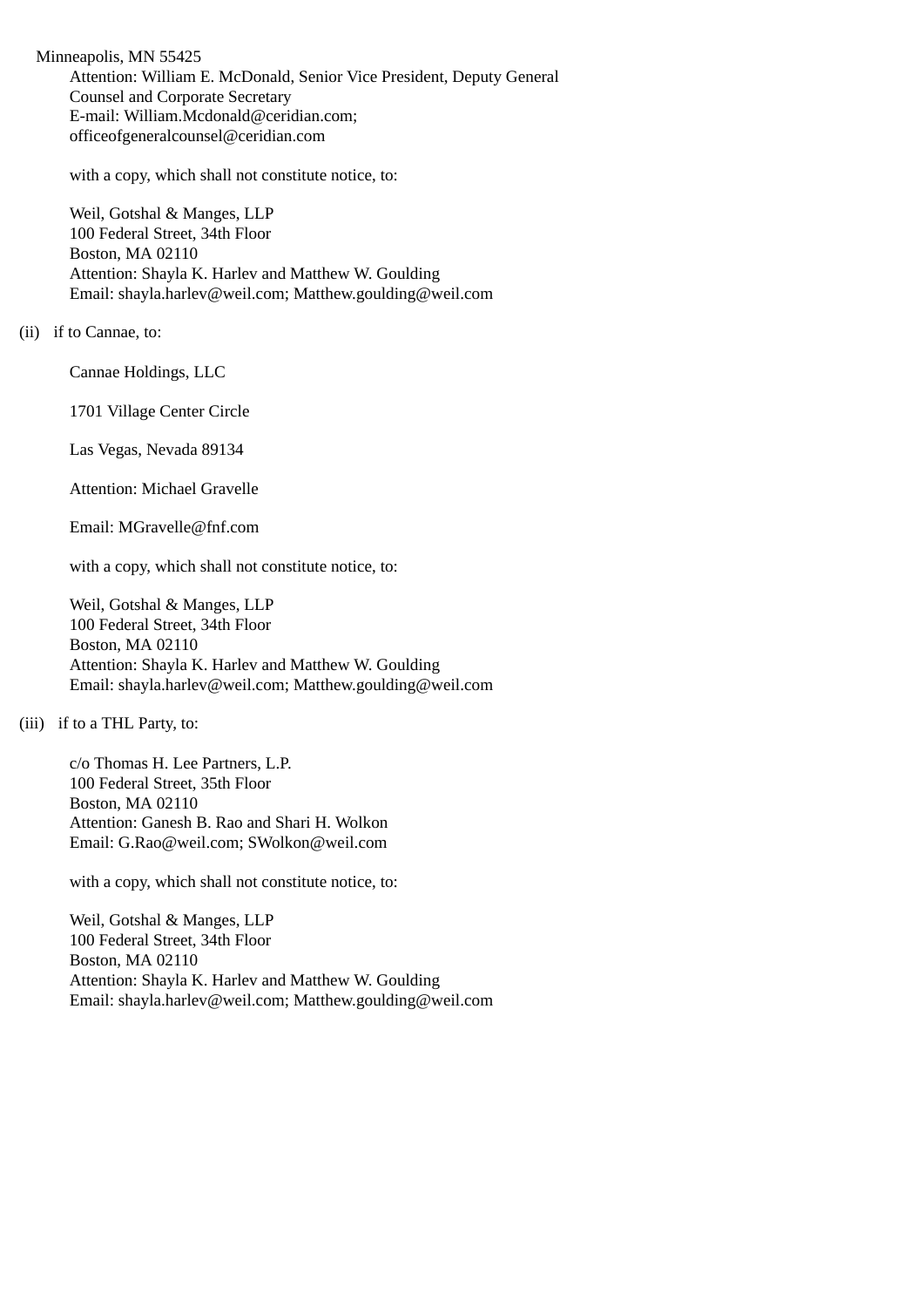(b) Whenever any notice is required to be given by Law or this Agreement, a written waiver thereof, signed by the Person entitled to notice, whether before or after the time stated therein, shall be deemed equivalent to the giving of such notice.

Section 4.02. Amendment; Waiver. This Agreement may be amended, supplemented or otherwise modified only by a written instrument executed by each of the parties hereto. No waiver by any party of any of the provisions hereof will be effective unless explicitly set forth in writing and executed by the party so waiving. The waiver by any party hereto of a breach of any provision of this Agreement will not operate or be construed as a waiver of any subsequent breach.

Section 4.03. Termination; Survival. This Agreement will terminate automatically (x) as to each Sponsor Stockholder, upon the time at which such Sponsor Stockholder ceases to hold the right to designate a Sponsor Designee Director, and (y) as to all parties, upon the time at which no Sponsor Stockholder holds the right to designate a Sponsor Designee Director. Section 2.01(j) and  $Section 2.01(k)$  shall survive the termination of this Agreement.

Section 4.04. Further Assurances. The parties hereto will sign such further documents, cause such meetings to be held, resolutions passed, exercise their votes and do and perform and cause to be done such further acts and things necessary, proper or advisable in order to give full effect to this Agreement and every provision hereof.

Section 4.05. Assignment. This Agreement will inure to the benefit of and be binding on the parties hereto and their respective successors and permitted assigns. Except as specifically provided herein, this Agreement may not be assigned without the express prior written consent of the other parties hereto, and any attempted assignment, without such consents, will be null and void.

Section 4.06. Third Parties. This Agreement does not create any rights, claims or benefits inuring to any Person that is not a party hereto nor create or establish any third party beneficiary hereto.

Section 4.07. Governing Law. This Agreement shall be governed by and construed in accordance with, the Laws of the State of Delaware without giving effect to any choice of Law or conflict of Law provision or rule (whether of the State of Delaware or any other jurisdiction) that would cause the application of the Law of any jurisdiction other than the State of Delaware.

Section 4.08. Jurisdiction; WAIVER OF JURY TRIAL. In any judicial proceeding involving any dispute, controversy or claim arising out of or relating to this Agreement, each of the parties hereto unconditionally accepts the non-exclusive jurisdiction and venue of the Court of Chancery located in the State of Delaware or the United States District Court for the District of Delaware, and the appellate courts to which orders and judgments thereof may be appealed. In any such judicial proceeding, the parties hereto agree that in addition to any method for the service of process permitted or required by such courts, to the fullest extent permitted by Law, service of process may be made by delivery provided pursuant to the directions in Section 4.01. EACH OF THE PARTIES HERETO HEREBY WAIVES TRIAL BY JURY IN ANY JUDICIAL PROCEEDING INVOLVING ANY DISPUTE, CONTROVERSY OR CLAIM ARISING OUT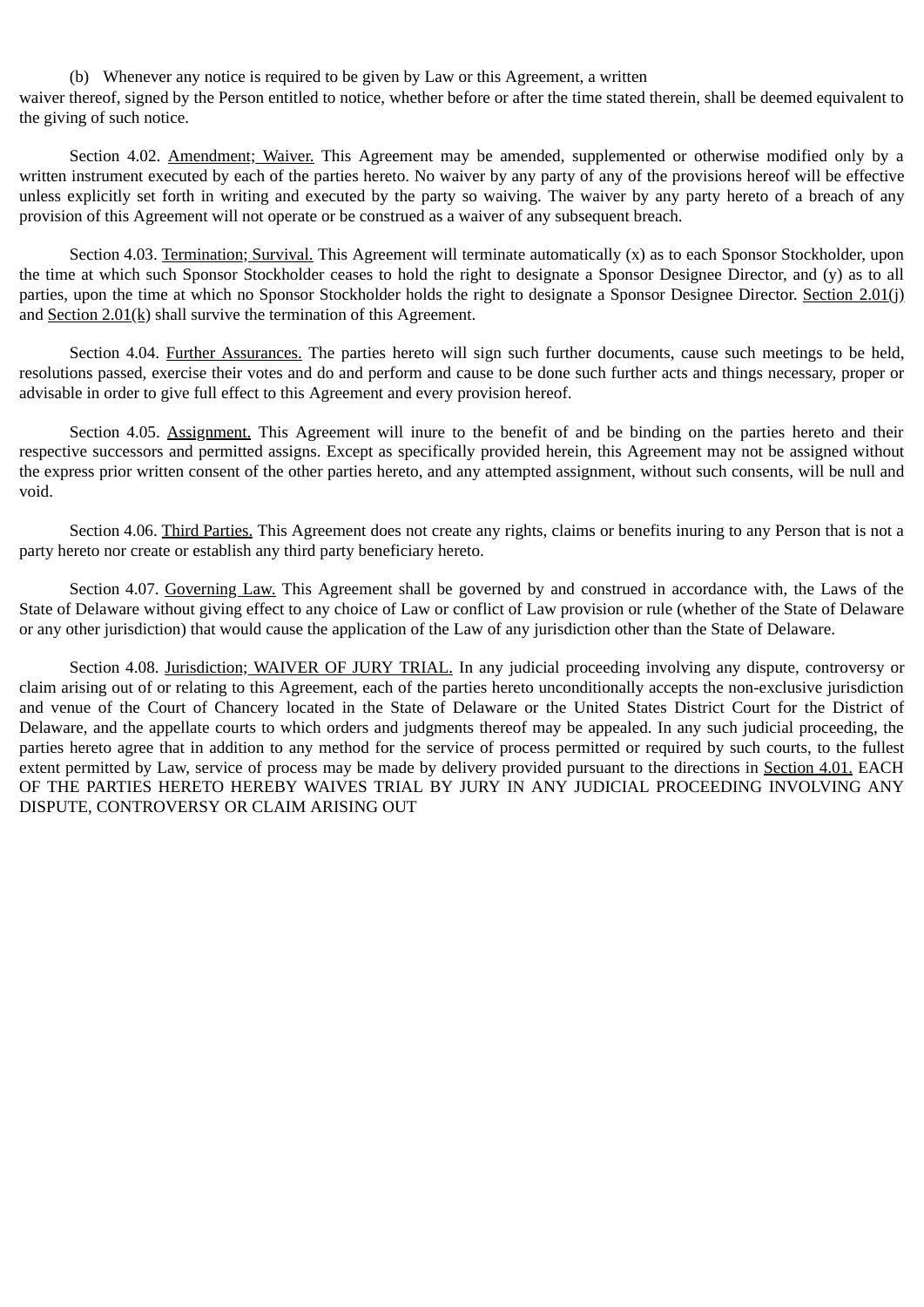# OF OR RELATING TO THIS AGREEMENT OR RELATING TO THE COMPANY OR ITS OPERATIONS.

Section 4.09. Specific Performance. Each party hereto acknowledges and agrees that in the event of any breach of this Agreement by any of them, the other parties hereto would be irreparably harmed and could not be made whole by monetary damages. Each party accordingly agrees to waive the defense in any action for specific performance that a remedy at Law would be adequate and that the parties, in addition to any other remedy to which they may be entitled at Law or in equity, shall be entitled to specific performance of this Agreement without the posting of bond.

Section 4.10. Entire Agreement. This Agreement sets forth the entire understanding of the parties hereto with respect to the subject matter hereof. There are no agreements, representations, warranties, covenants or understandings with respect to the subject matter hereof or thereof other than those expressly set forth herein and therein. This Agreement supersedes all other prior agreements and understandings between the parties with respect to such subject matter.

Section 4.11. Severability. If any provision of this Agreement is held to be illegal, invalid or unenforceable under present or future Laws effective during the term of this Agreement, such provision shall be fully severable; this Agreement shall be construed and enforced as if such illegal, invalid, or unenforceable provision had never comprised a part of this Agreement; and the remaining provisions of this Agreement shall remain in full force and effect and shall not be affected by the illegal, invalid or unenforceable provision or by its severance from this Agreement. Furthermore, in lieu of each such illegal, invalid or unenforceable provision, there shall be added automatically as a part of this Agreement a provision as similar in terms to such illegal, invalid or unenforceable provision as may be possible and be legal, valid and enforceable.

Section 4.12. Table of Contents, Heading and Captions. The table of contents, headings, subheadings and captions contained in this Agreement are included for convenience of reference only, and in no way define, limit or describe the scope of this Agreement or the intent of any provision hereof.

Section 4.13. Counterparts. This Agreement and any amendment hereto may be signed in any number of separate counterparts, each of which shall be deemed an original, but all of which taken together shall constitute one Agreement (or amendment, as applicable). Any signature page delivered electronically or by facsimile (including without limitation transmission by Portable Document Format or other fixed image form) shall be binding to the same extent as an original signature page.

Section 4.14. Effectiveness. This Agreement shall become effective upon the Closing Date.

Section 4.15. No Recourse. This Agreement may only be enforced against, and any claims or cause of action that may be based upon, arise out of or relate to this Agreement, or the negotiation, execution or performance of this Agreement may only be made against the entities that are expressly identified as parties hereto and no past, present or future Affiliate, director, officer, employee, incorporator, member, manager, partner, shareholder, agent, attorney or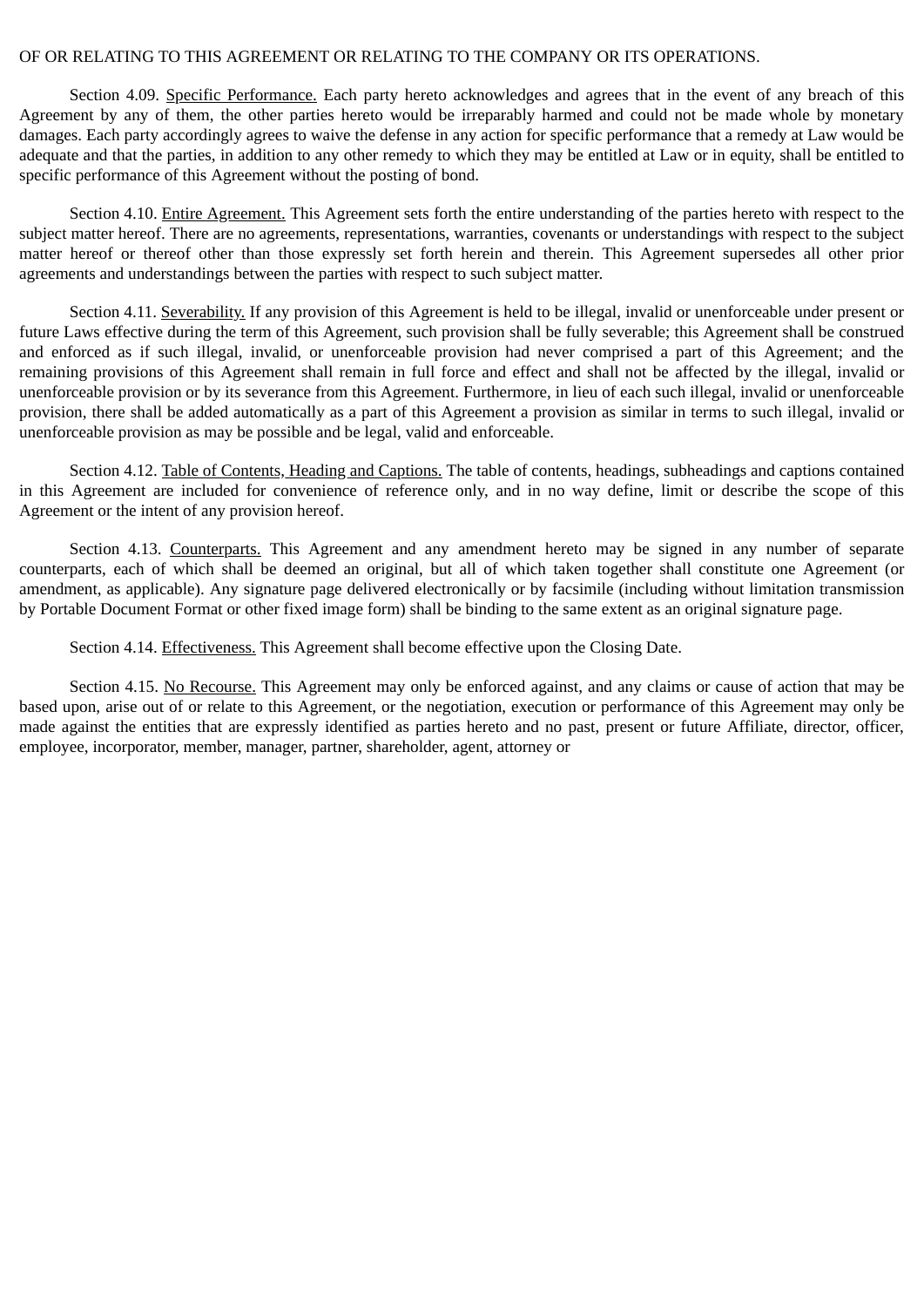representative of any party hereto shall have any liability for any obligations or liabilities of the parties to this Agreement or for any claim based on, in respect of, or by reason of, the transactions contemplated hereby.

[*Signature Pages Follow*]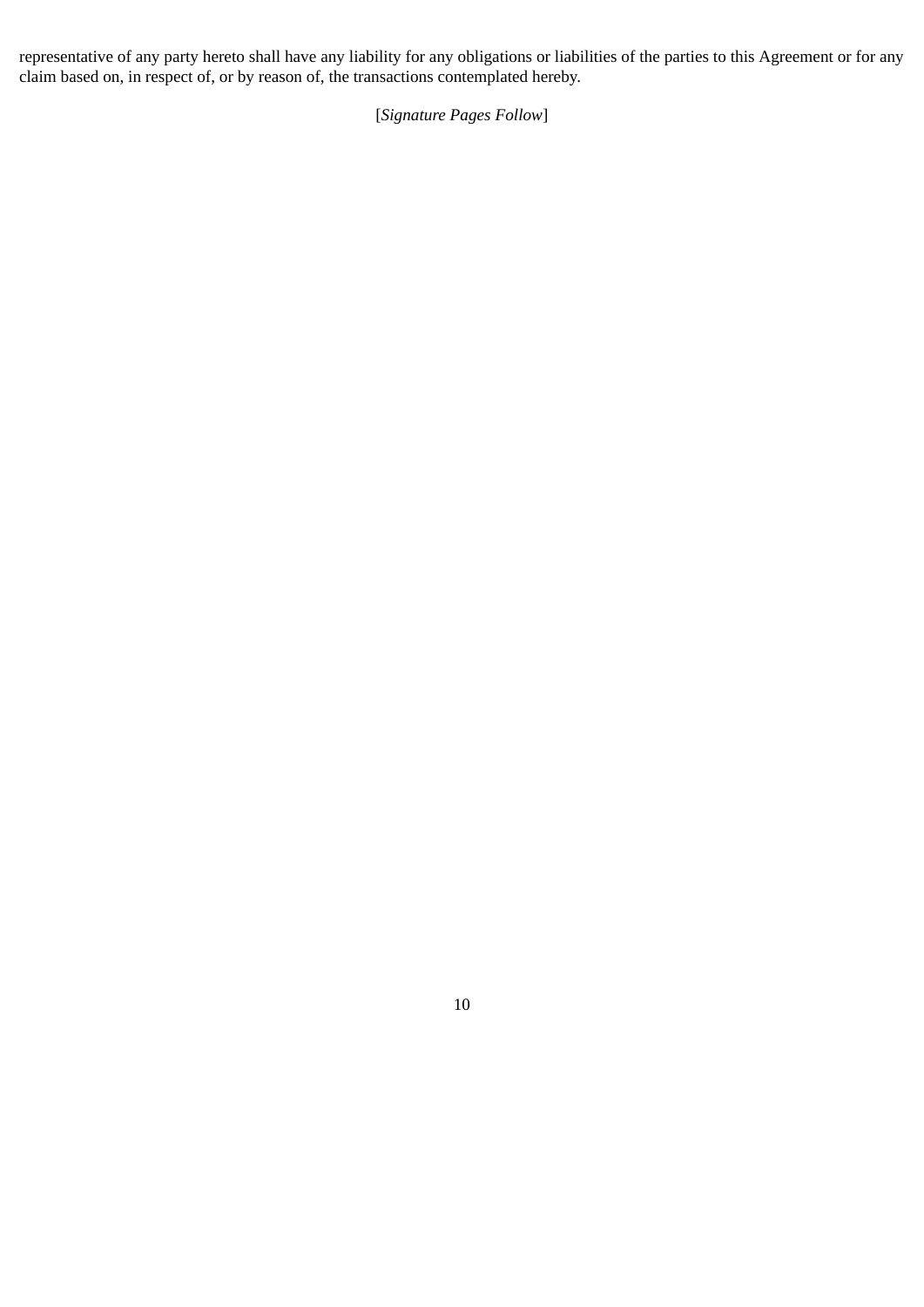IN WITNESS WHEREOF, the parties hereto have executed this Agreement on the date first above written.

# THE COMPANY:

# CERIDIAN HCM HOLDING INC.

By: *s/ Scott A Kitching* Name: Scott A. Kitching Title: Executive Vice President, General Counsel and Assistant Secretary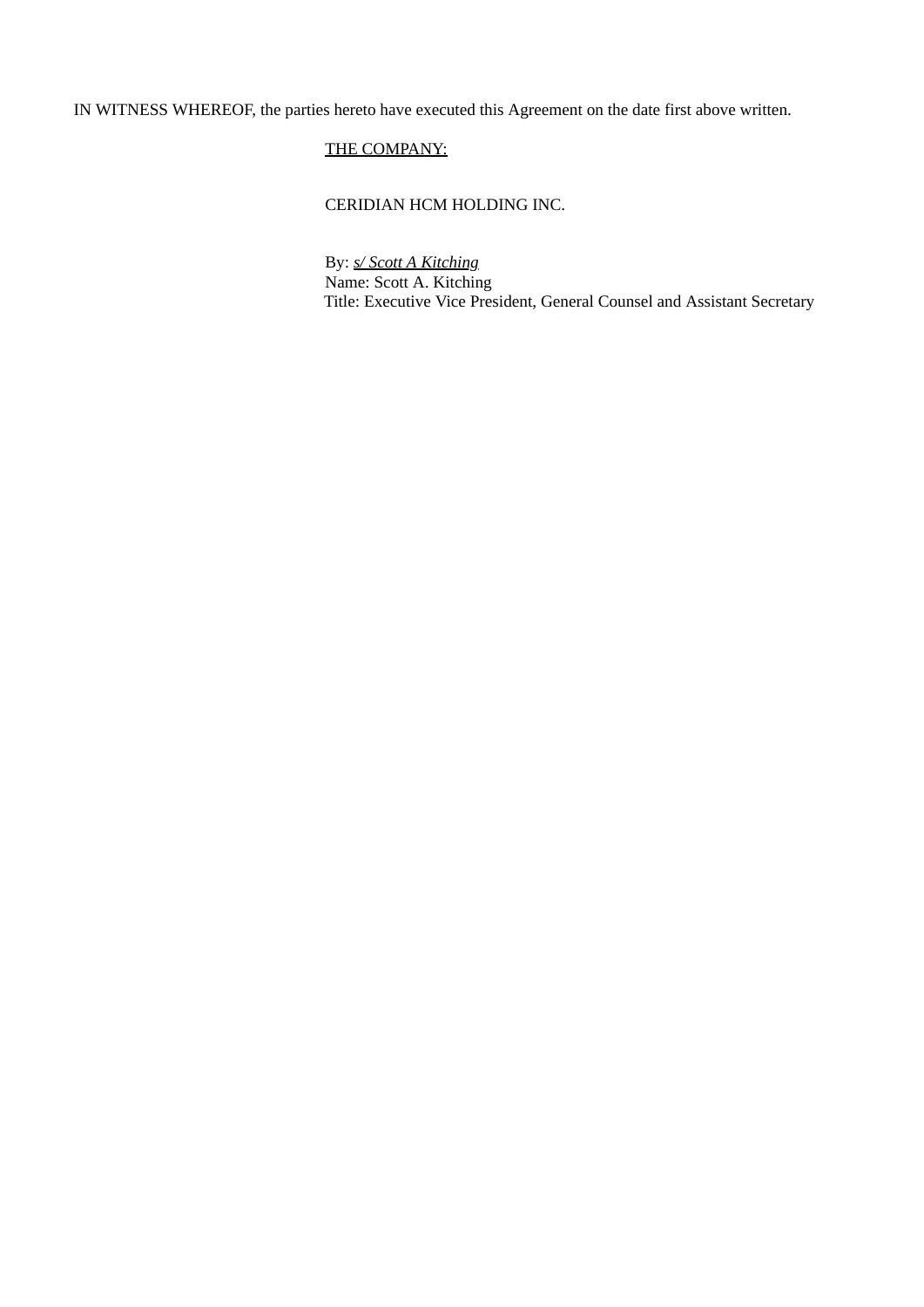# CANNAE:

# CANNAE HOLDINGS, LLC

By: *s/Michael L. Gravelle*

Name: Michael L. Gravelle Title: Managing Director, General Counsel and Corporate Secretary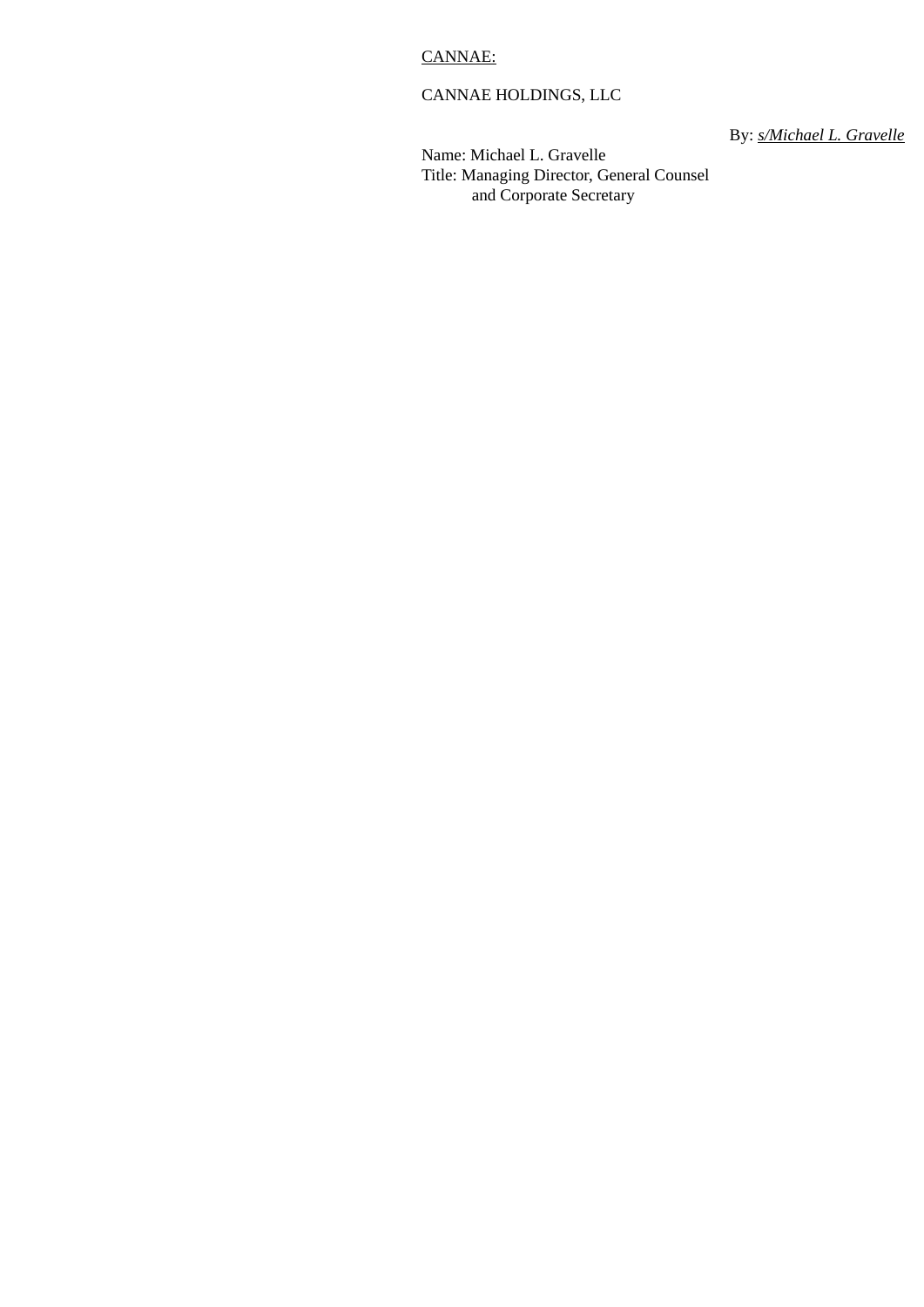# THL:

# THOMAS H. LEE EQUITY FUND VI, L.P.

By: THL Equity Advisors VI, LLC, its general partner By: Thomas H. Lee Partners, L.P., its sole member By: Thomas H. Lee Advisors, LLC, its general partner By: THL Holdco, LLC, its managing member

# By: *s/ Charles P. Holden*

Name: Charles P. Holden Title: Authorized Signatory

THOMAS H. LEE PARALLEL FUND VI, L.P.

By: THL Equity Advisors VI, LLC, its general partner By: Thomas H. Lee Partners, L.P., its sole member By: Thomas H. Lee Advisors, LLC, its general partner By: Holdco, LLC, its managing member By: *s/ Charles P. Holden*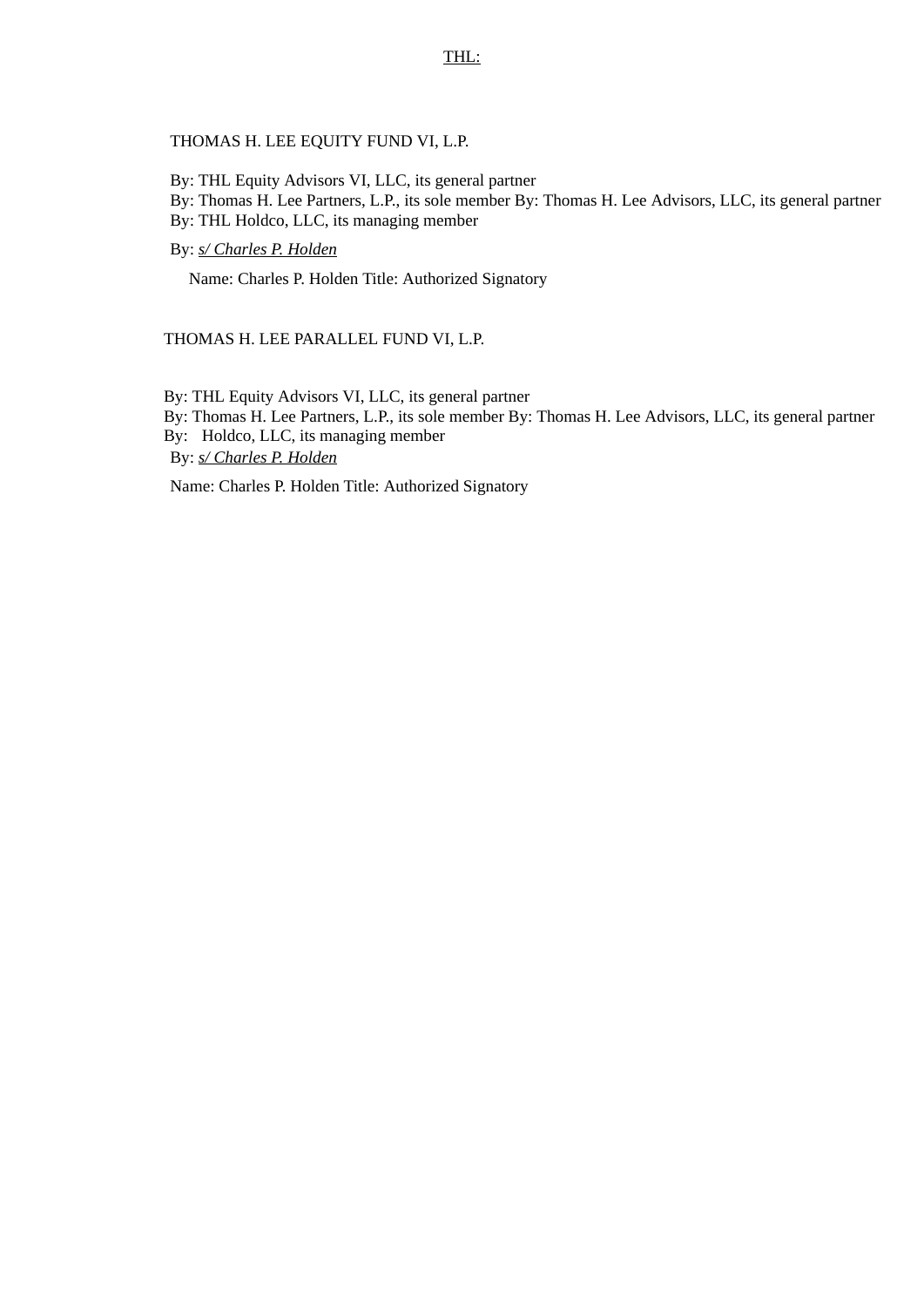# THOMAS H. LEE PARALLEL (DT) FUND VI, L.P.

By: THL Equity Advisors VI, 1,I,C, its general partner By: Thomas H. Lee Partners, L.P., its sole member By: Thomas H. Lee Advisors, LI,C, its general partner By: THL Holdco, LLC, its managing member By: *s/ Charles P. Holden*

Name: Charles P. Holden Title: Authorized Signatory

# GREAT-WEST INVESTORS, LP

By: Thomas H. Lee Advisors, LLC, its attorney-in-fact By: THL Ho!deo, LLC, its managing member

By: *s/ Charles P. Holden*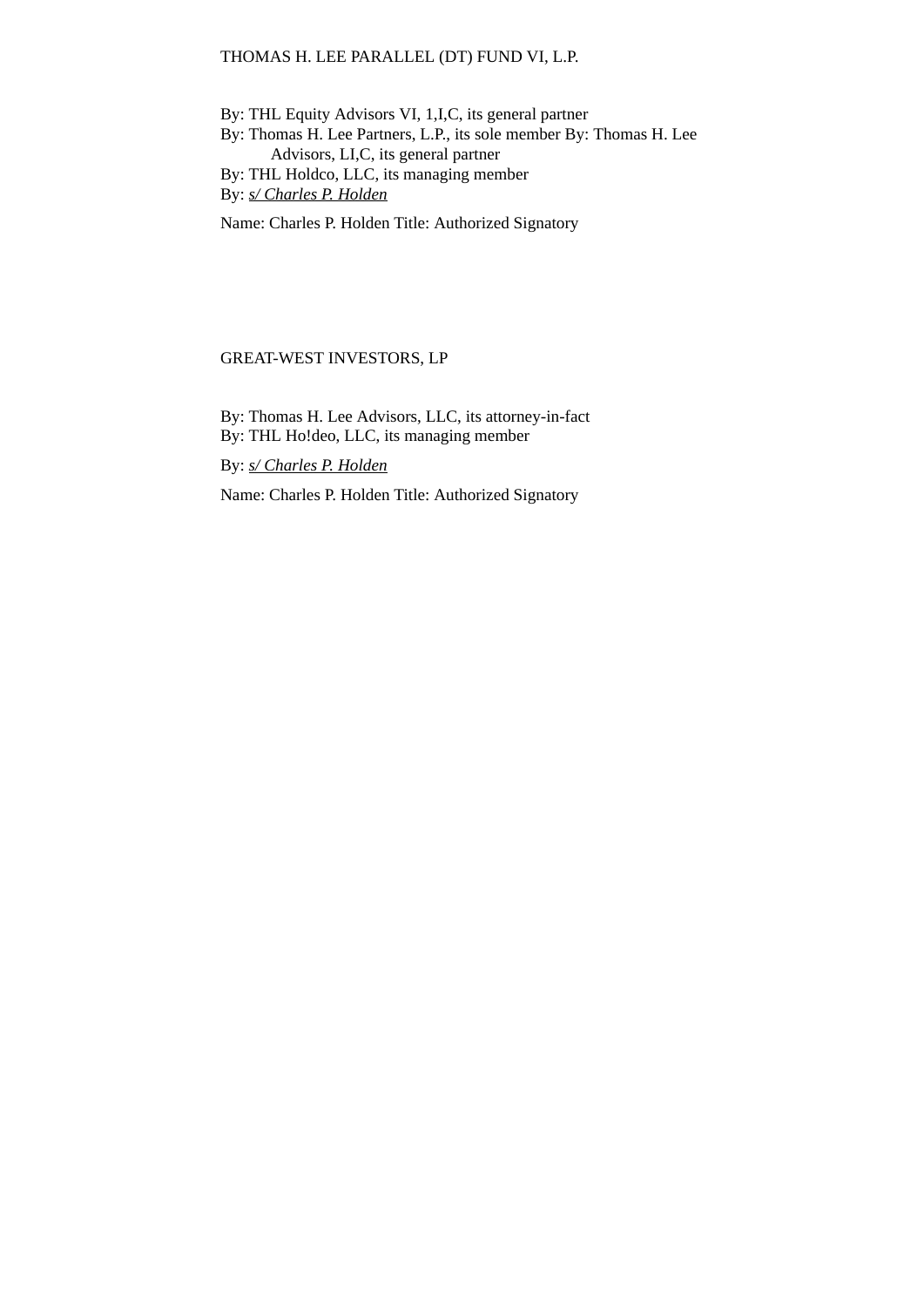# PUTNAM INVESTMENTS EMPLOYEES' SECURITIES COMPANY III, LLC

By: Putnam Investment Holdings, LLC, its managing member By: Putnam Investments, LLC, its managing member By: Thomas II. Lee Advisors, LLC, its attorney-infact By: THL I loldco, LLC, its managing member

By: *s/ Charles P. Holden*

Name: Charles P. Holden Title: Authorized Signatory

# THL COINVESTMENT PARTNERS, L.P.

By: *s/ Charles P. Holden*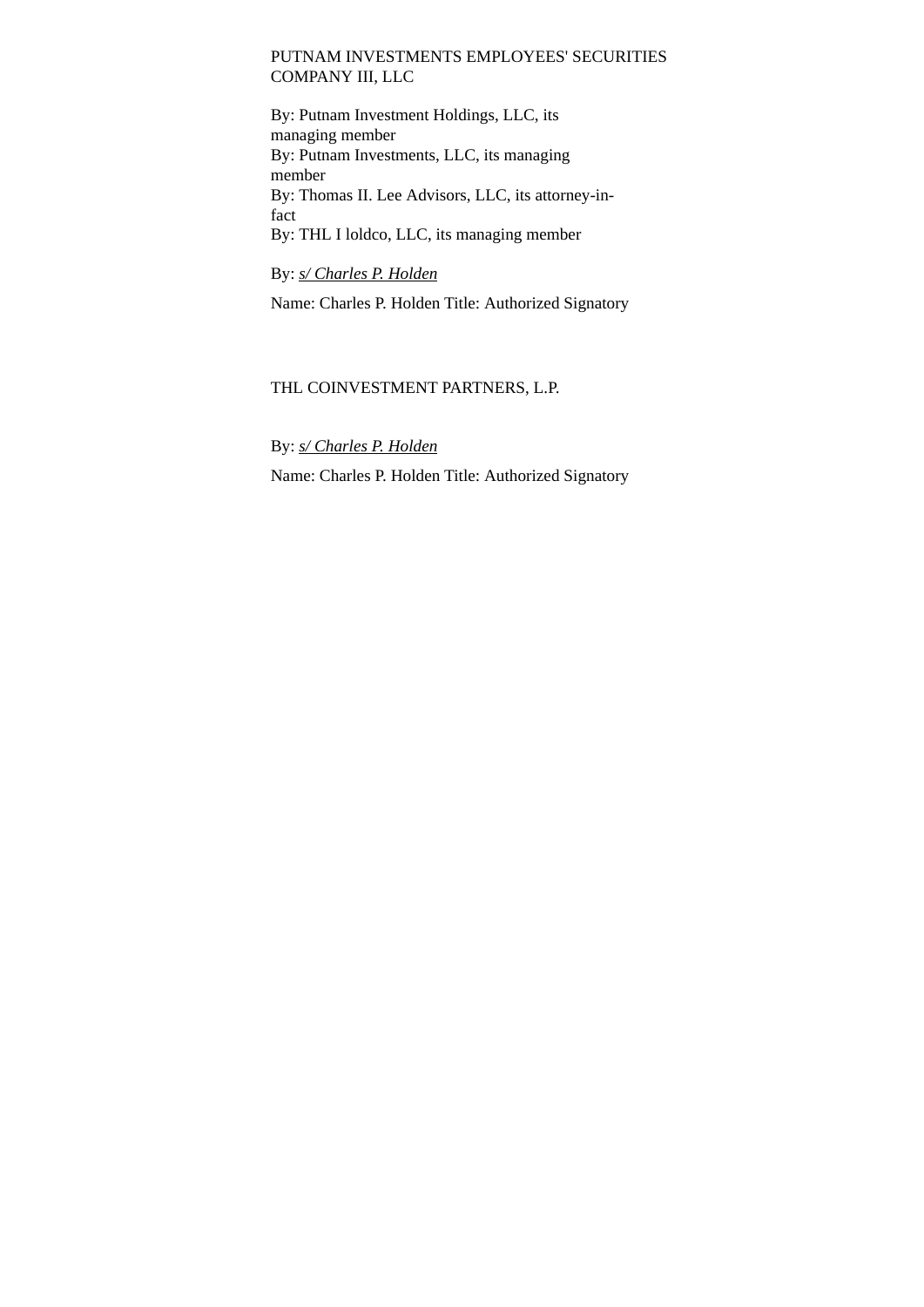# THL EQUITY FUND VI INVESTORS (CERIDIAN), L.P.

By: THL Equity Advisors VI, LLC, its general partner By: Thomas H. Lee Partners, L.P., its sole member By: Thomas H. Lee Advisors, 1.1C, its general partner By: THL Holdco, LLC, its managing member

By: *s/ Charles P. Holden*

Name: Charles P. Holden Title: Authorized Signatory

# THL OPERATING PARTNERS, L.P.

By: Thomas H. Lee Partners, LP., its general partner By: Thomas H. Lee Advisors, LLC, its general partner By: Holdco, LLC, its managing member By: *s/ Charles P. Holden*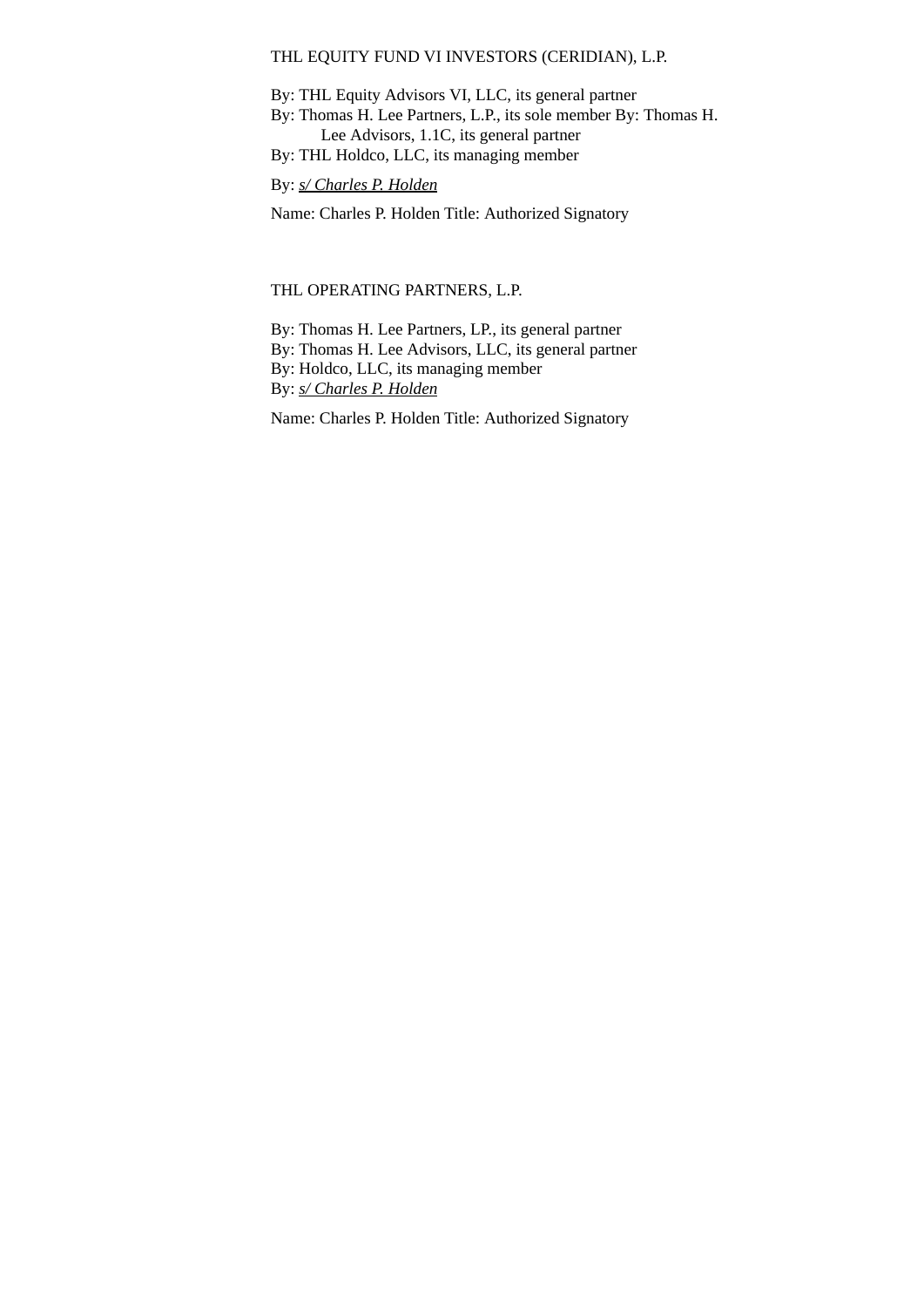# THL EQUITY FUND VI INVESTORS (CERIDIAN) II, L.P.

By: THL Equity Advisors VI, LLC, its general partner By: Thomas H. Lee Partners, L.P., its sole member By: Thomas H. Lee Advisors, LLC, its general partner By: THL Holdup, LLC, its managing member

By: *s/ Charles P. Holden*

Name: Charles P. Holden Title: Authorized Signatory

THL EQUITY FUND VI INVESTORS (CERIDIAN) III, LLC By: THL Equity Advisors VI, LLC, its manager By: Thomas H. Lee Partners, L.P., its sole member By: Thomas H. Lee Advisors, LLC, its general partner By: Holdco, LLC, its managing member

By: *s/ Charles P. Holden*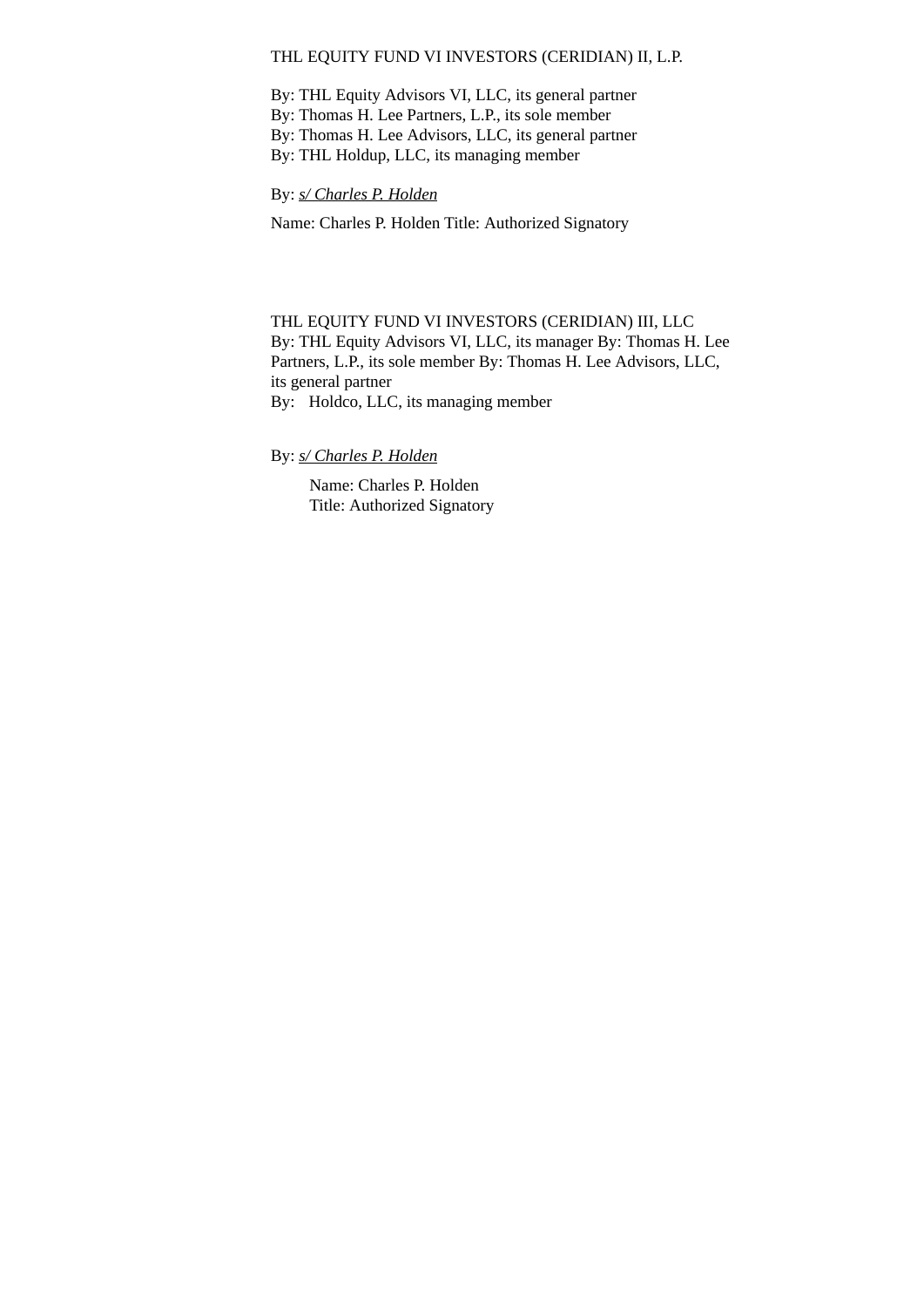# **THL EQUITY FUND VI INVESTORS**

By: THL Equity Advisors VI, LLC, its manager

By: Thomas H. Lee Partners, L.P., its sole member

By: Thomas H. Lee Advisors, LLC, its general partner By: THL HoIdea, LLC, its managing member

By: *s/ Charles P. Holden*

Name: Charles P. Holden Title: Authorized Signatory

# **THL EQUITY FUND VI INVESTORS (CERIDIAN) V, LLC**

By: THL Equity Advisors VI, LLC, its manager

By: Thomas H. Lee Partners, L.P., its sole member

By: Thomas H. Lee Advisors, LLC, its general partner By: T oldco, LLC, its managing member

By: *s/ Charles P. Holden* Name: Charles P. Holden Title: Authorized Signatory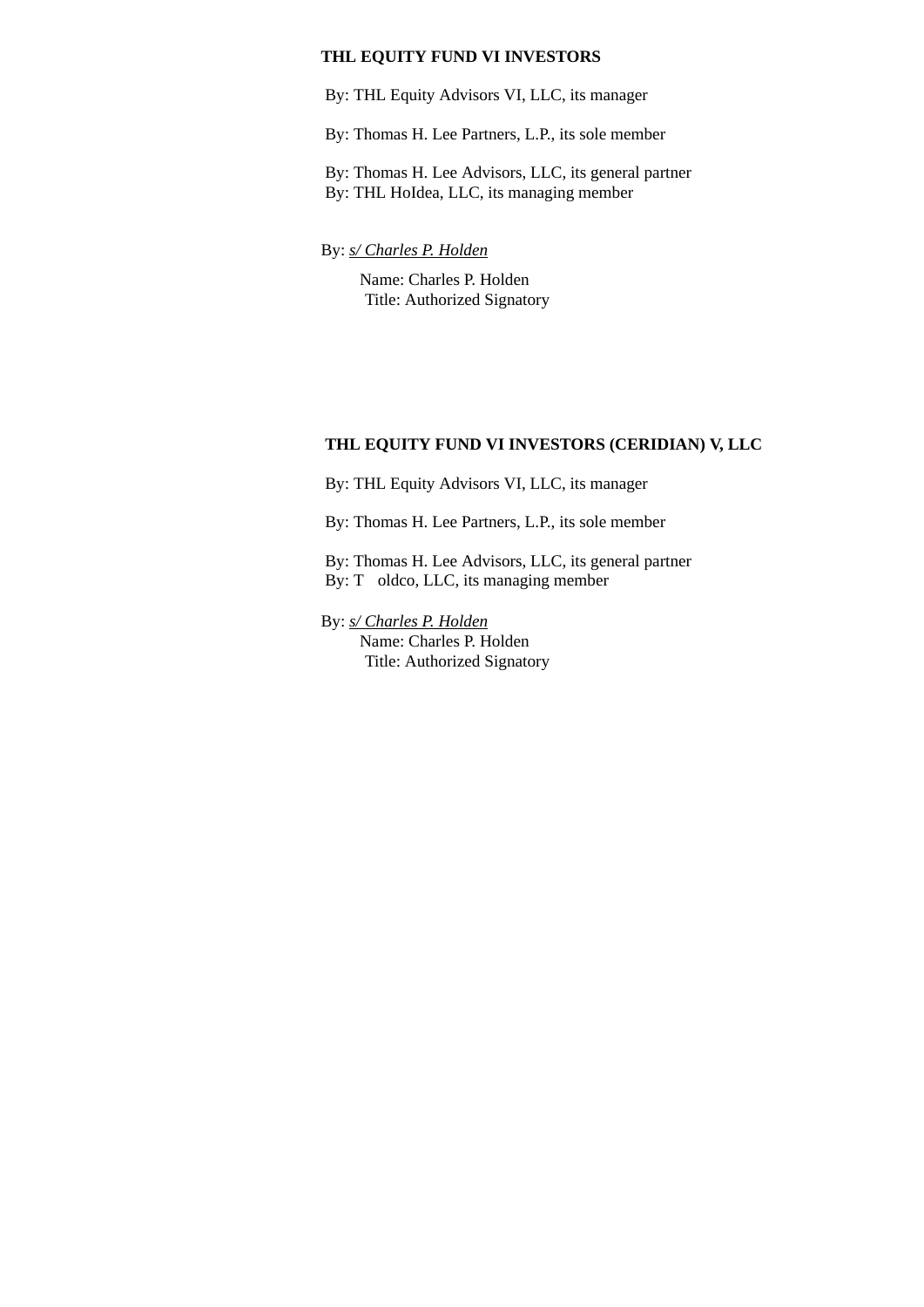# THL EQUITY FUND VI INVESTORS (CERIDIAN) VI, L.P.

- By: THL Equity Advisors VI, LLC. its general partner By: Thomas H. Lee Partners, L,P., its sole member By: Thomas H. Lee Advisors, LLC, its general partner By: THL Holdeo, LLC, its managing member
- By: *s/ Charles P. Holden* Name: Charles P. Holden Title: Authorized Signatory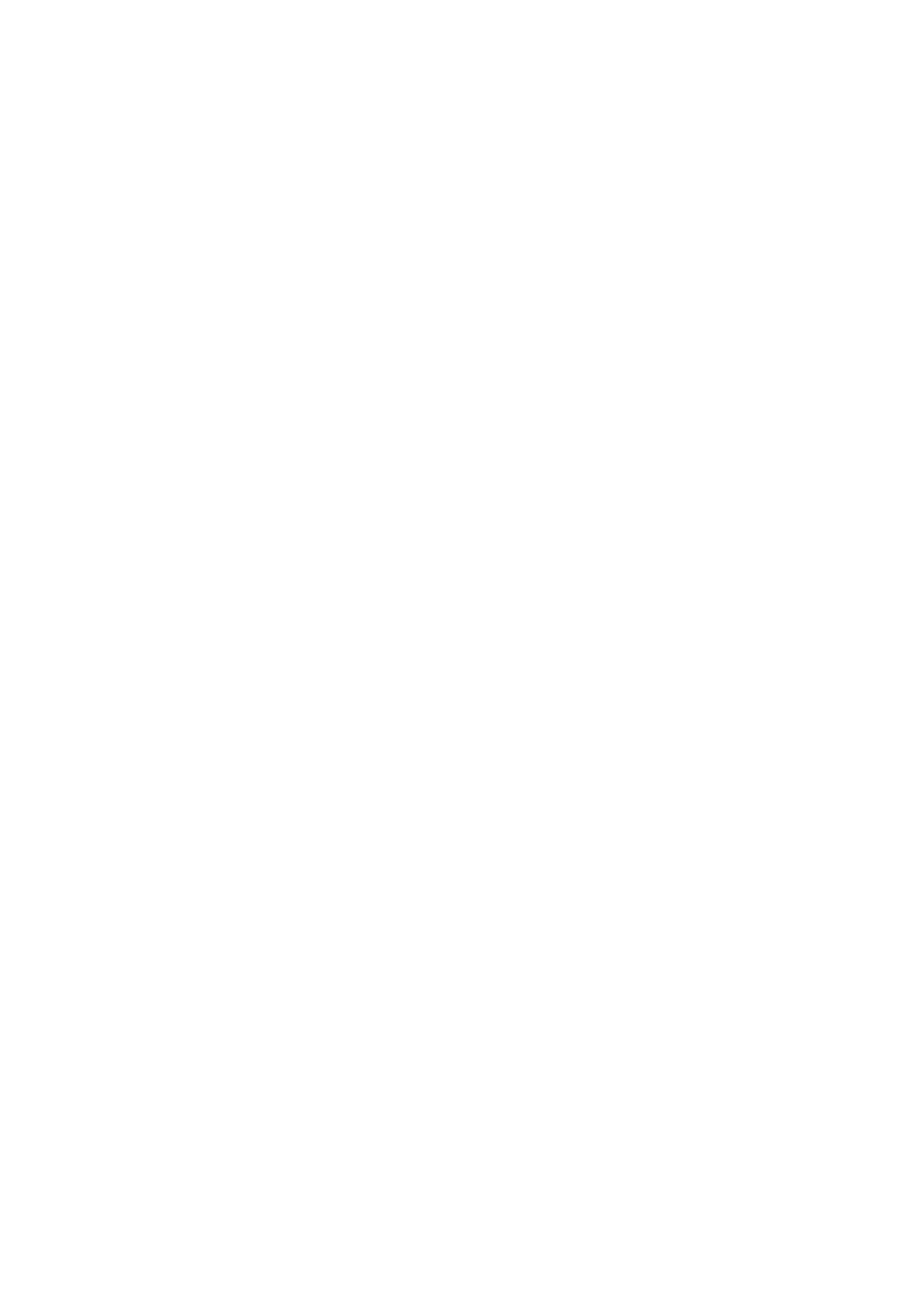#### **CERTIFICATIONS**

<span id="page-59-0"></span>I, Brent B. Bickett, certify that:

1. I have reviewed this quarterly report on Form 10-Q of Cannae Holdings, Inc.;

2. Based on my knowledge, this report does not contain any untrue statement of a material fact or omit to state a material fact necessary to make the statements made, in light of the circumstances under which such statements were made, not misleading with respect to the period covered by this report;

3. Based on my knowledge, the financial statements, and other financial information included in this report, fairly present in all material respects the financial condition, results of operations and cash flows of the registrant as of, and for, the periods presented in this report;

4. The registrant's other certifying officer and I are responsible for establishing and maintaining disclosure controls and procedures (as defined in Exchange Act Rules 13a-15(e) and 15d-15(e)) for the registrant and have:

- (a) designed such disclosure controls and procedures, or caused such disclosure controls and procedures to be designed under our supervision, to ensure that material information relating to the registrant, including its consolidated subsidiaries, is made known to us by others within those entities, particularly during the period in which this report is being prepared;
- (b) evaluated the effectiveness of the registrant's disclosure controls and procedures and presented in this report our conclusions about the effectiveness of the disclosure controls and procedures, as of the end of the period covered by this report based on such evaluation; and
- (c) disclosed in this report any change in the registrant's internal control over financial reporting that occurred during the registrant's most recent fiscal quarter (the registrant's fourth fiscal quarter in the case of an annual report) that has materially affected, or is reasonably likely to materially affect, the registrant's internal control over financial reporting; and

5. The registrant's other certifying officer and I have disclosed, based on our most recent evaluation of internal control over financial reporting, to the registrant's auditors and the audit committee of registrant's board of directors (or persons performing the equivalent functions):

- (a) all significant deficiencies and material weaknesses in the design or operation of internal control over financial reporting which are reasonably likely to adversely affect the registrant's ability to record, process, summarize and report financial information; and
- (b) any fraud, whether or not material, that involves management or other employees who have a significant role in the registrant's internal control over financial reporting.

Date: August 13, 2018

By: */s/ Brent B. Bickett*

Brent B. Bickett President (Principal Executive Officer)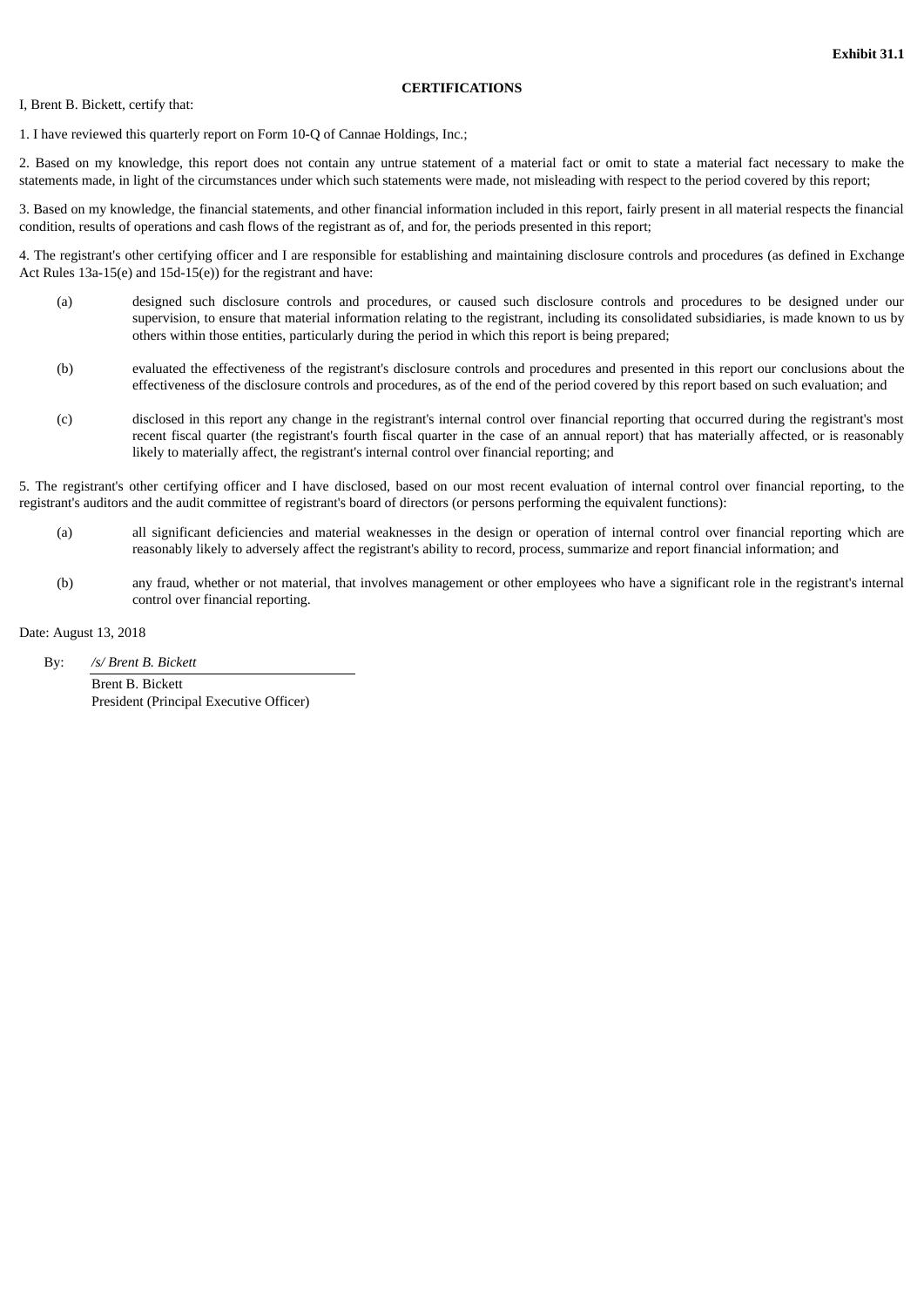### **CERTIFICATIONS**

<span id="page-60-0"></span>I, Richard L. Cox, certify that:

1. I have reviewed this quarterly report on Form 10-Q of Cannae Holdings, Inc.;

2. Based on my knowledge, this report does not contain any untrue statement of a material fact or omit to state a material fact necessary to make the statements made, in light of the circumstances under which such statements were made, not misleading with respect to the period covered by this report;

3. Based on my knowledge, the financial statements, and other financial information included in this report, fairly present in all material respects the financial condition, results of operations and cash flows of the registrant as of, and for, the periods presented in this report;

4. The registrant's other certifying officer and I are responsible for establishing and maintaining disclosure controls and procedures (as defined in Exchange Act Rules 13a-15(e) and 15d-15(e)) for the registrant and have:

- (a) designed such disclosure controls and procedures, or caused such disclosure controls and procedures to be designed under our supervision, to ensure that material information relating to the registrant, including its consolidated subsidiaries, is made known to us by others within those entities, particularly during the period in which this report is being prepared;
- (b) evaluated the effectiveness of the registrant's disclosure controls and procedures and presented in this report our conclusions about the effectiveness of the disclosure controls and procedures, as of the end of the period covered by this report based on such evaluation; and
- (c) disclosed in this report any change in the registrant's internal control over financial reporting that occurred during the registrant's most recent fiscal quarter (the registrant's fourth fiscal quarter in the case of an annual report) that has materially affected, or is reasonably likely to materially affect, the registrant's internal control over financial reporting; and

5. The registrant's other certifying officer and I have disclosed, based on our most recent evaluation of internal control over financial reporting, to the registrant's auditors and the audit committee of registrant's board of directors (or persons performing the equivalent functions):

- (a) all significant deficiencies and material weaknesses in the design or operation of internal control over financial reporting which are reasonably likely to adversely affect the registrant's ability to record, process, summarize and report financial information; and
- (b) any fraud, whether or not material, that involves management or other employees who have a significant role in the registrant's internal control over financial reporting.

Date: August 13, 2018

By: /s/ Richard L. Cox

Richard L. Cox Chief Financial Officer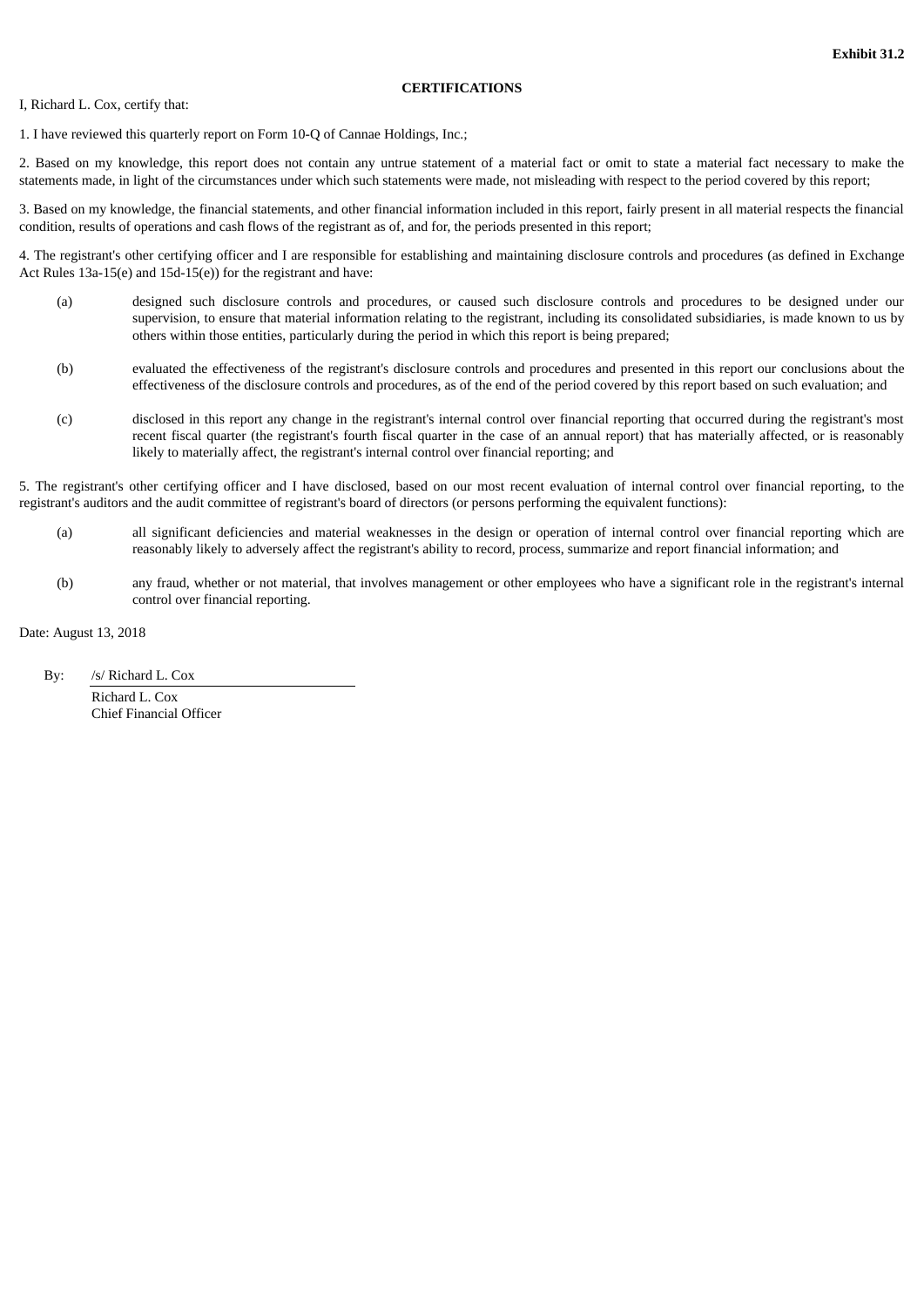# **CERTIFICATION OF PERIODIC FINANCIAL REPORTS PURSUANT TO 18 U.S.C. §1350**

<span id="page-61-0"></span>The undersigned hereby certifies that he is the duly appointed and acting Chief Executive Officer of Cannae Holdings, Inc., a Delaware corporation (the "Company"), and hereby further certifies as follows.

- 1. The periodic report containing financial statements to which this certificate is an exhibit fully complies with the requirements of Section 13(a) or 15(d) of the Securities Exchange Act of 1934.
- 2. The information contained in the periodic report to which this certificate is an exhibit fairly presents, in all material respects, the financial condition and results of operations of the Company.

In witness whereof, the undersigned has executed and delivered this certificate as of the date set forth opposite his signature below.

Date: August 13, 2018

By: */s/ Brent B. Bickett*

Brent B. Bickett President (Principal Executive Officer)